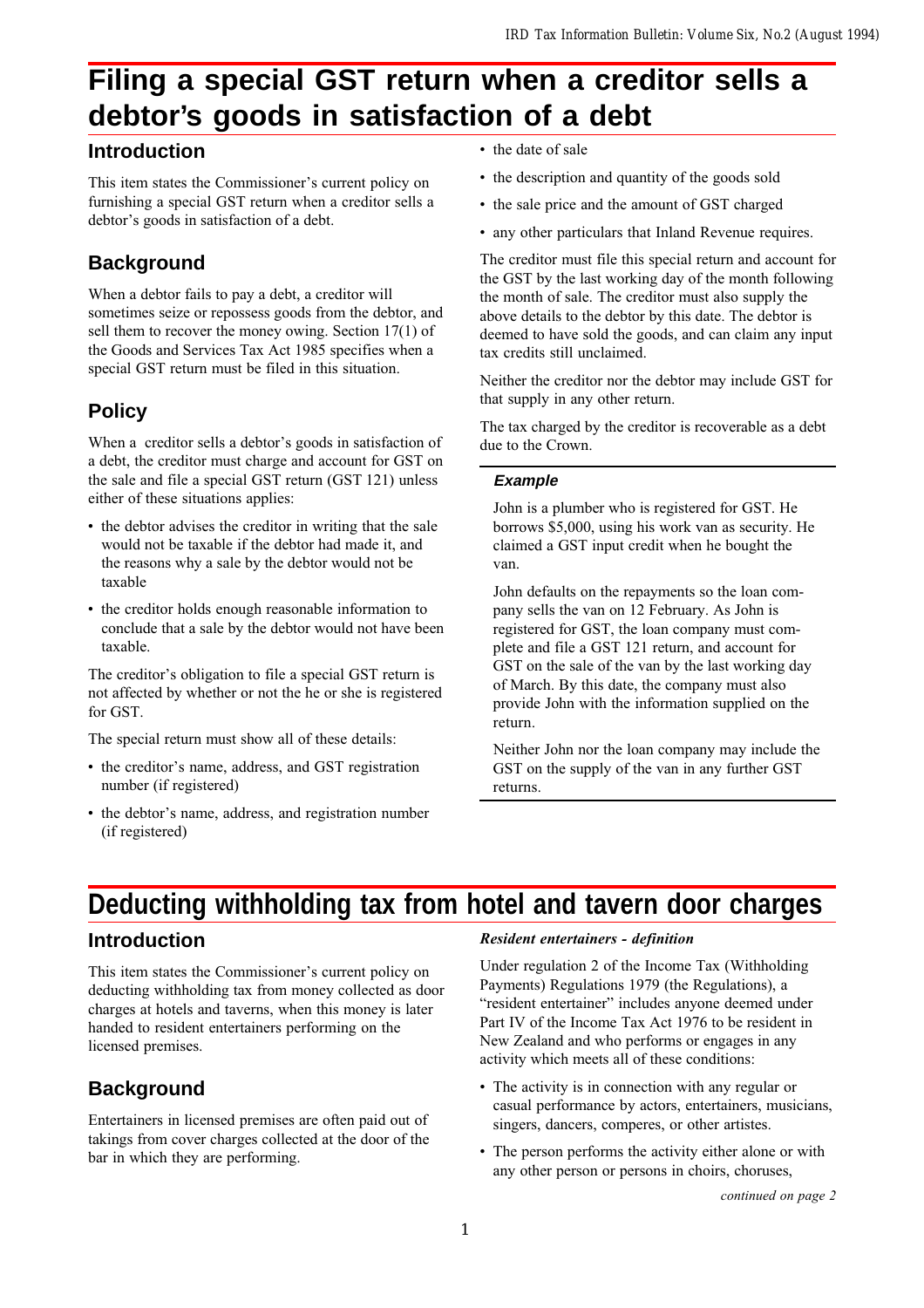from page 1

bands, orchestras, ballets, or other entertainment groups.

 The activity has a purpose of education, culture, religion, entertainment, or any other purpose.

Specified payments made to resident entertainers are subject to withholding tax at 20 cents in the dollar under clause 4(a) of Part B of the Schedule to the Regulations. In specific circumstances, if entertainers or bands receive a payment from the manager or licensee of a hotel or tavern, the manager or licensee must deduct withholding tax.

## **Policy**

This policy concerning the responsibility for deducting withholding tax from hotel door charges applies to resident entertainers only.

### **Circumstances when a hotel must deduct withholding tax**

#### Contract for services

If there is a contract for services (i.e. the entertainers or bands charge a fee for their services), the hotel must deduct and account for withholding tax.

#### Door charges collected by entertainers unaccompanied by hotel/tavern management

Under the Sale of Liquor Act 1989, the manager or licensee has the power to restrict entry into a licensed premises. A band member or entertainer acting alone who collects door charges and restricts entry to the premises is acting as an agent or delegate of the manager or licensee. The band member or entertainer is exercising the power to restrict entry on behalf of the manager or licensee, so he or she is collecting the charges on behalf of the management. The entertainers or bands are then paid for their performance from the door charges.

The charges handed over to the entertainers or bands are "specified payments" as defined in clause  $4(a)$  of Part B of the schedule to the Regulations, so the licensee or manager must deduct and account for withholding tax on this payment at 20 cents in the dollar.

## **Withholding declaration form IR 13**

If withholding tax must be deducted from the door charges, the entertainer must supply a withholding declaration form (IR 13) to the hotel. If no withholding declaration form is supplied to the hotel, under section 343A of the Income Tax Act 1976, the tax deduction is increased by an additional 15 cents for each dollar paid to the entertainer.

### **Circumstances when a hotel does not need to deduct withholding tax**

#### Entertainers accompanied by management when collecting door charges

If a band member or entertainer collects door charges and is accompanied by an employee of the hotel who acts on behalf of the management by restricting entry to the hotel, there is no requirement for the hotel to deduct withholding tax from the door charges. The band member or entertainer is not collecting the door charges as an agent or delegate of management because he or she is not exercising the power to restrict entry. In this situation the door charges that are collected do not pass through management's hands.

The band or entertainer is responsible for accounting for any tax payable on the door charges.

#### Contract of employment

If an entertainer is working under a contract of employment, PAYE deductions are made by the hotel on the basis that the payments are salary and wages. Hotels do not have to deduct withholding tax because regulation 4(2)(a) excludes salary and wages from withholding tax.

#### Payment made to a company

If the payment is made to a company, regulation  $4(2)(b)$ excludes any payments made to the company from withholding tax.

#### Exemption certificate

If the entertainer holds an exemption certificate (IR 118) the payments are exempt from withholding tax under regulation 4(2)(c). Under regulation 5, the Commissioner may issue a certificate of exemption to any person who is in business. The person will then become a provisional taxpayer.

Inland Revenue will only issue a certificate of exemption to taxpayers who have proven records of filing returns and paying tax by the due dates.

## **Lease duty on lease variations or renewals**

### **Introduction**

This item states the Commissioner's current policy on calculating lease duty when an increase in rental occurs on leases for commercial land and buildings.

### **Background**

Section 26 of the Stamp and Cheque Duties Act 1971 (the Act), imposes stamp duty on leases of commercial land and buildings. Stamp duty is payable at the rate of 40c per \$100 (or part thereof) of the maximum rent that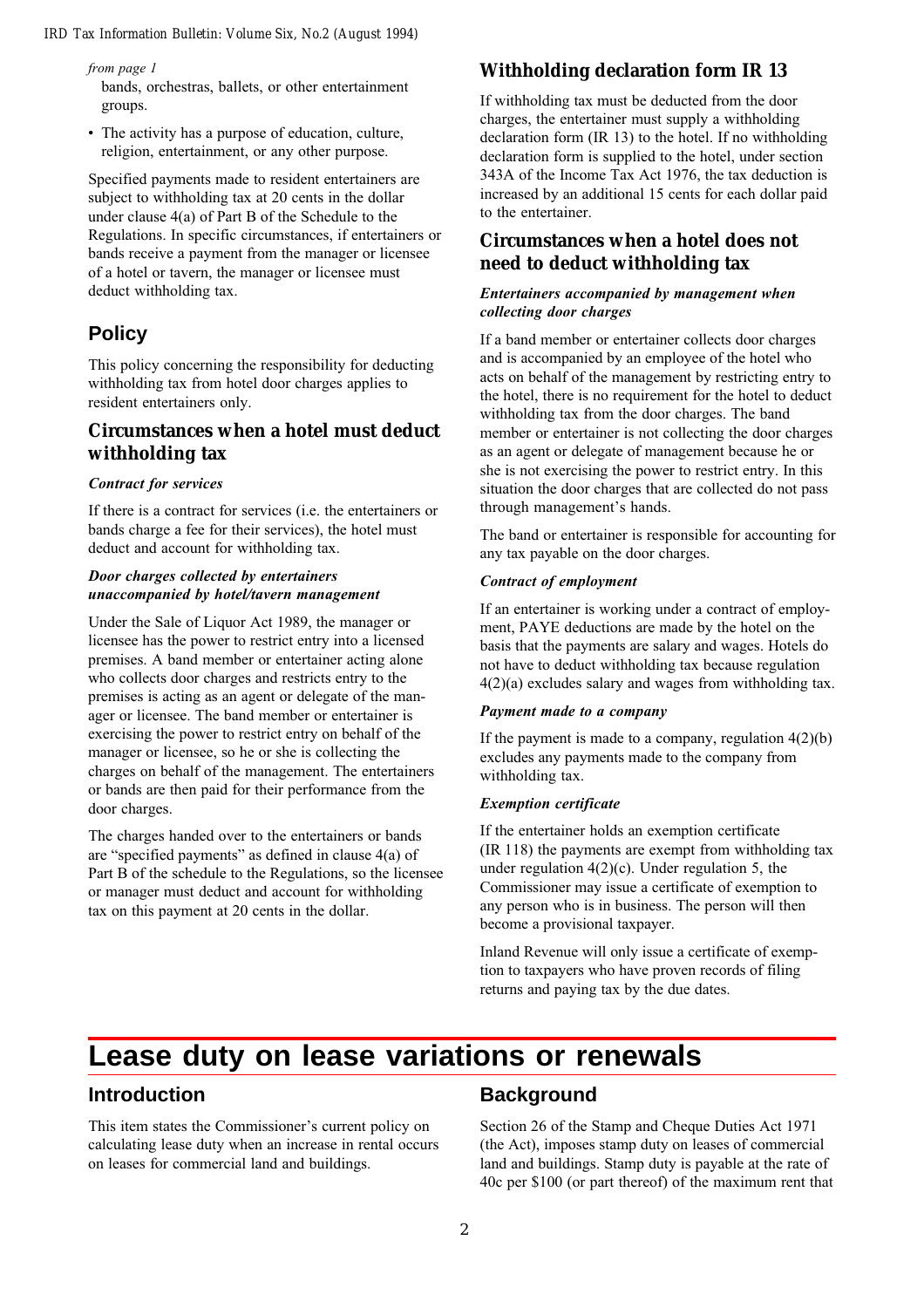is payable or may become payable under the lease in any year. If the lease is for a term that is less than a year, the stamp duty is payable on the maximum rent that is payable or may become payable over the term of the lease.

There are two situations in which the rent payable may be increased:

- when a new lease agreement or a variation of the existing lease agreement is entered into, which results in an increase in the rent payable
- when the existing lease agreement provides for the rent to be re-determined based on the valuation of the property, inflation, or other factors.

(Note that under section 33 of the Act, if a lease has a fixed rent and the lease agreement provides for the rent to be re-determined by valuation or otherwise, the lease duty is calculated on the lease as if the highest amount of fixed rent for any one period was payable throughout the term of the lease.)

## **Policy**

Under section 29 of the Stamp and Cheque Duties Act 1971, if the rent is increased during the term of the lease, the new agreement is treated as a new lease but duty is assessed only on the increase in rental. If the rental is increased by executing a new lease after the term of the original lease has expired, lease duty is assessed on the whole of the actual rental payable.

#### **Example 1**

Harold Bird leases a commercial building from UM Pire Ltd on 1 December 1983 for a term of 10 years at a rental of \$50,000 per year. In June 1993 Harold exercises his right to renew the lease for a further 5 years and the rental is increased to \$70,000 per year. Duty is calculated as follows:

| Original rental (GST exclusive)       | \$50,000 |
|---------------------------------------|----------|
| Revised rental (GST exclusive)        | \$70,000 |
| Increase in rental                    | \$20,000 |
| GST at 12.5%                          | \$2,500  |
| Amount on which duty is to be charged | \$22,500 |
| Duty payable                          | \$90     |

This calculation method is used so that stamp duty is not charged retrospectively on the GST element of the original lease rental, as at the date of the original lease there may have been either no GST in existence, or GST at a different rate.

#### **Example 2**

Details as in Example 1, but Harold does not exercise his right of renewal until January 1994. In this situation section 29 does not apply, and duty is assessed on the total rental payable under the new lease.

Note: "Stamp duty", as defined in section 2 of the Stamp and Cheque Duties Act 1971, includes lease duty.

## **Misappropriation of property by partner in a partnership**

## **Introduction**

This item states the Commissioner's current policy in situations when there is a partnership liability to make good a loss resulting from the misappropriation of property by a partner.

## **Background**

Section 163 of the Income Tax Act 1976 allows a deduction for payments made by a partner to make good a loss suffered by any person outside the partnership (other than the spouse of any partner) as a result of the misappropriation of property by another partner. Before section 163 was introduced, losses of this kind were not deductible because they were capital in nature.

The payment is deductible only if the partner is under a legal liability to make good the loss. It is not sufficient that the payment is made under a moral rather than a legal obligation.

Section 13 of the Partnership Act 1908 sets out the general principle by which partners are liable for any wrong committed by one of their partners. All partners are liable if a wrongful act or omission by any partner causes loss or injury to any person (except a partner in the firm) or incurs any penalty. The partners are only liable if the wrong is caused by a partner acting in one of these capacities:

- $\cdot$  in the ordinary course of the business of the firm
- with the authority of his or her co-partners.

In addition to the general liability for wrongs imposed by section 13, section 14 of the Partnership Act 1908 also holds the partnership liable for a loss in these two specific situations:

- if a partner who is acting within the scope of his or her apparent authority receives a third person's money or property and misapplies it
- if the partnership receives a third person's money or property in the course of its business, and the money or property is misapplied by one or more of the partners while it is in the partnership's custody.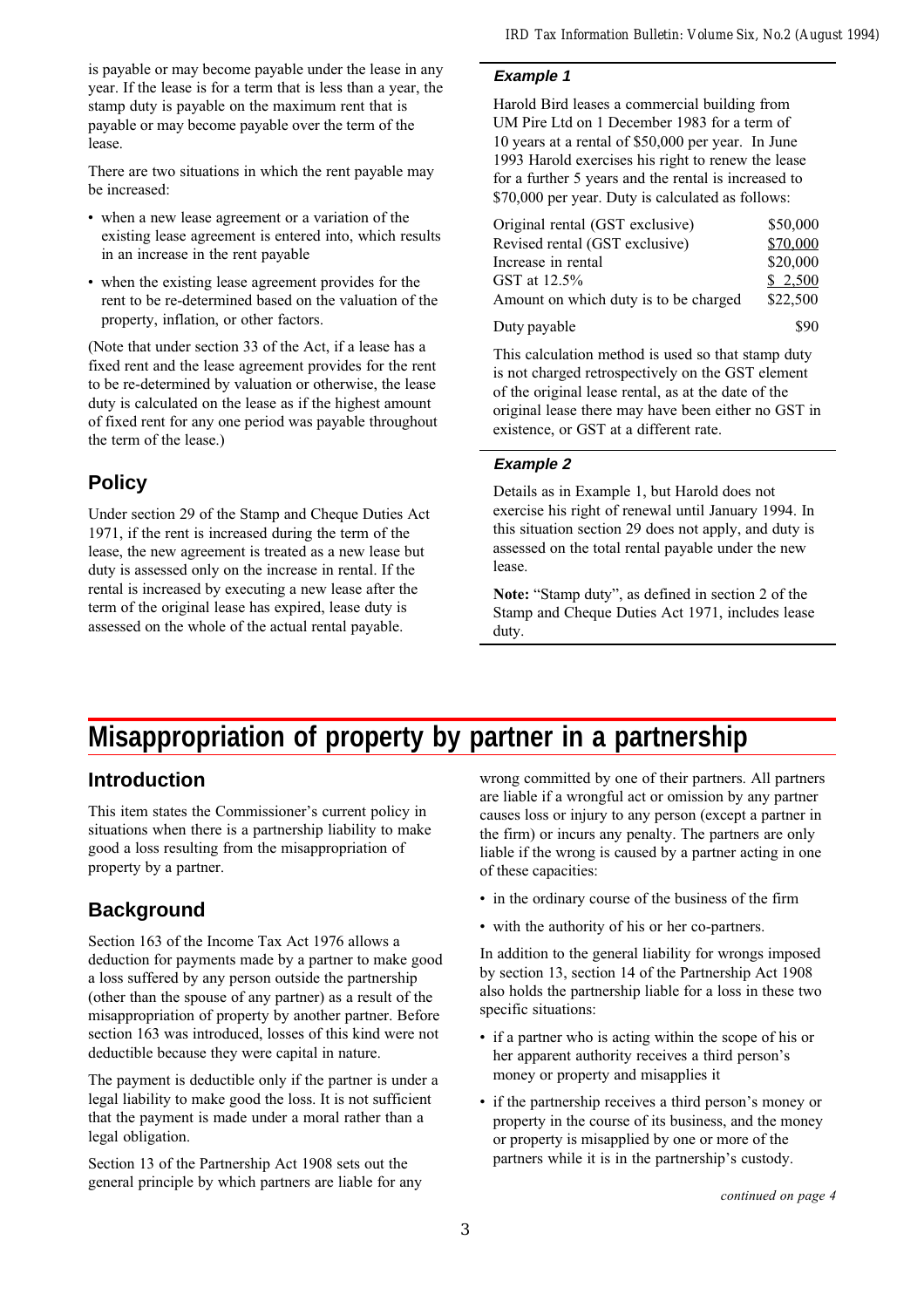### from page 3 **Policy**

Under section 163 of the Income Tax Act 1976, a taxpayer can claim a deduction for any amount paid to make good a loss that another person suffers because of the misappropriation of property, if these five conditions are met:

- the taxpayer carries on business in partnership
- the partnership or any of the partners receive property in the course of the partnership business
- the owner of the property is not a partner in the partnership, or the spouse of one of the partners
- Any partner except the taxpayer or his or her spouse misappropriates the property, causing a loss to the property owner
- The taxpayer is legally liable to make good the loss.

It is not necessary for the taxpayer to make the payment directly to the property owner. Any reimbursing payment made to an insurance office or indemnity fund that had previously made good the loss is deductible.

The deduction is allowable in the year of payment.

If the taxpayer later recoups all or part of the amount that was previously allowed as a deduction (for example, by way of insurance, indemnity, reimbursement, recovery or other means), the amount recouped is assessable income in the year the taxpayer receives it.

#### **Example**

John, Jane, and Jake carry on a car repair business in partnership. Susi brings her car in for repair. John sells the car (without the knowledge of Jane or Jake) and spends the proceeds at the race track. John, Jane, and Jake reimburse Susi for the loss of property.

All three of the partners are liable to make good the loss. However, only Jane and Jake can deduct their part of the amount paid under section 163, in the year they pay it.

Any amount that Jane and Jake later recover from John is assessable income in the year they receive it.

## **Dividend withholding payment accounts and consolidated groups of companies**

## **Introduction**

This item states the Commissioner's current policy on dividend withholding payment accounts ("DWPA") as they relate to consolidated group companies.

## **Background**

Sections 191C to 191WC of the Income Tax Act 1976 set out the rules for consolidated groups of companies. Under these rules, two or more New Zealand resident companies can elect to be treated as a consolidated group of companies if they are wholly owned (that is, if they have 100% common shareholding at all times in the income year). Companies which elect to form a consolidated group will effectively be taxed as if they were a single company. An election to form a consolidated group will apply from one of these years:

- from the 1993/94 income year onwards, if the companies have a standard or late balance date for the 1993/94 year
- from the 1994/95 income year onwards, if the companies have an early balance date for the 1993/94 year.

## **Policy**

If a member of the consolidated group is liable for a foreign dividend withholding payment (FDWP) on a foreign dividend that it derives, all member companies of the consolidated group are jointly and severally liable

for that payment (section  $191T(2)$ ). The amount of the FDWP due can be satisfied by any of these methods:

- actual payment of the liability
- a debit to the credit balance of the group's branch equivalent tax account ("BETA") (section  $191T(1)$ )
- an offset against the group's tax losses (section 191T(3)).

A consolidated group must maintain a group DWPA if any member of that group maintains such an account. The group account must be maintained separately (section  $191U(1)(a)$ ). A group may also elect to maintain such an account even if no member operates one (section 191U(1)(b) & (2)). If a group elects to maintain an account, it may elect to cease maintaining it subject to certain conditions in sections 191U(4)  $\&$  (5).

The effect of the group DWPA is that all credit and debits of group members move through the group account, reflective of the fact that consolidated groups of companies are treated as a single entity taxpayer.

DWP credits may only be transferred from a member company DWPA to the group account if both of these conditions are met:

- a debit arises in the group DWPA
- that debit is not offset by any group credit that arose earlier or on the same date as the credit in the individual DWPA (section 191UC(2)).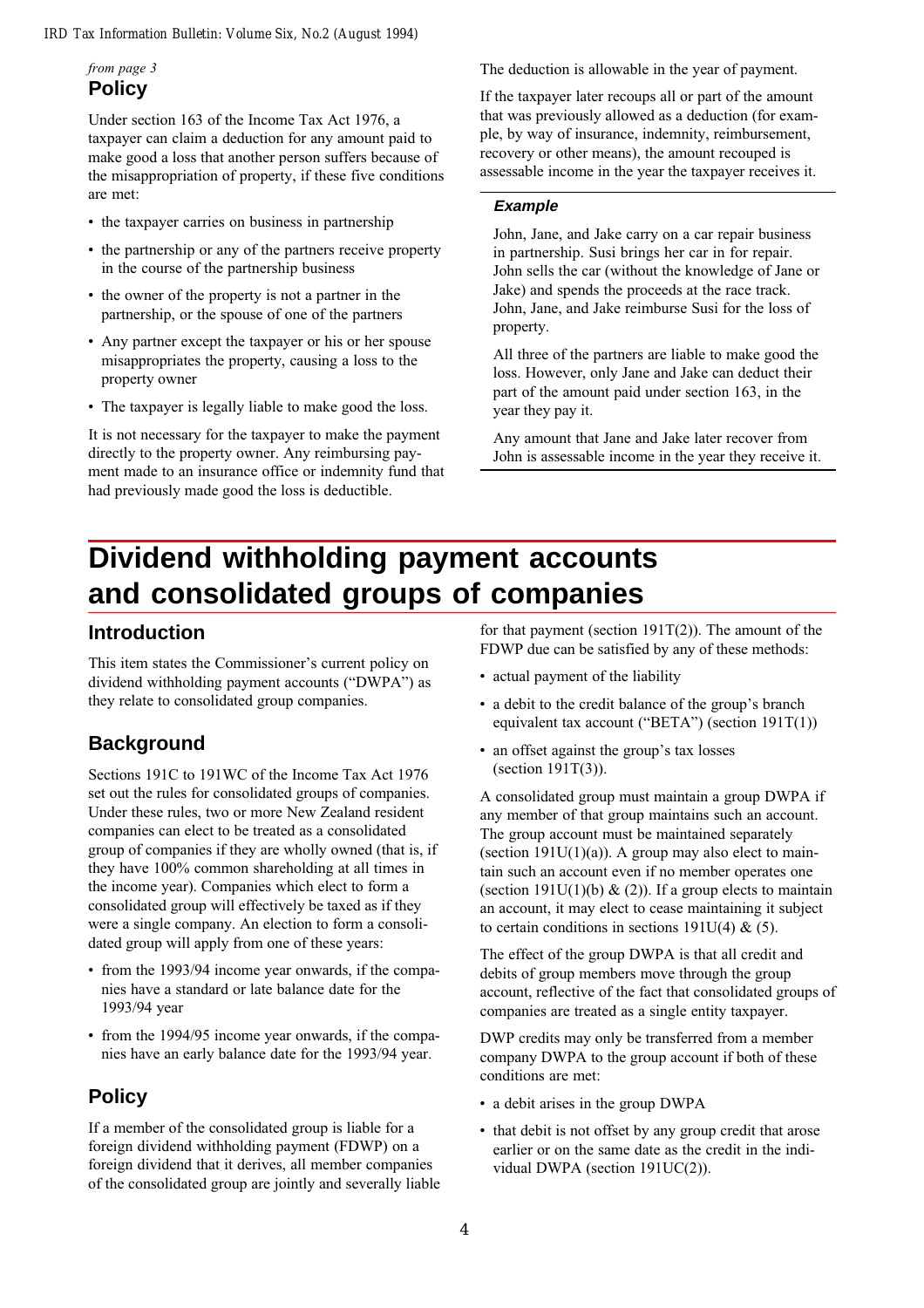The offsetting of group credits against any debit takes precedence over the offset of any member credits.

When a credit transfer occurs, a corresponding debit arises in the member company's DWPA, unless such a debit would result in creating or increasing a debit balance in the member's account. In such a case the debit does not arise in the member's DWPA but is borne by the group account (section 191UC(5)).

When a group member pays any amount of further DWP payable on the end of year debit balance (through section 394ZZF), the amount paid is available for crediting against any other DWP payable by any member of the group at a later date. However, the amount is not available to be credited to an individual member (section 191UC(6)).

## **IRD Deputy Commissioners - changes in portfolios**

The Commissioner, David Henry, has announced changes to the portfolios held by Inland Revenue's Deputy Commissioners. This interim arrangement will apply until the second level appointments are made as part of the progressive implementation of the Organisational Review of IRD.

| <b>Deputy Commissioner</b> | <b>Output or Programme</b>                                                                                                                                                                                         | <b>Customer/Liaison</b>                                                                                                                                                                       |
|----------------------------|--------------------------------------------------------------------------------------------------------------------------------------------------------------------------------------------------------------------|-----------------------------------------------------------------------------------------------------------------------------------------------------------------------------------------------|
| <b>Bob Molony</b>          | • Revenue Assessment<br>• Processing Centres<br>• Information Technology (incl Output Centre)<br>• Debt & Return Management<br>• Crown Revenue<br>• Student Loans<br>Supply of Information<br>• Income Maintenance | · GCS/Unisys/Sun<br>• NZSA (Public Practice)<br>$\cdot$ DSW<br>• Privacy Commissioner<br><b>Statistics Department</b><br>• Ministry of Education                                              |
| Peter Barrand              | • Taxpayer Services (incl. Compliance Cost Unit)<br>• Rulings<br>• Legal Services<br>• Taxpayer Audit (including Corporates)                                                                                       | • Customs Department<br>• Crown Law Office<br>• Tax Education Office<br><b>Big Business</b><br>• Medium Business<br>• Small Business<br>• Employers' Federation<br>• National Superannuitants |
| Graham Holland             | • Policy Advice (including Revenue Forecasting)<br>• Child Support Agency                                                                                                                                          | • Treasury (Tax Policy)<br>• Officials' Tax Committee<br>• NZSA Tax Committee<br>• NZ Law Society Committee<br>• NZ Chamber of Commerce<br>• International Fiscal Association                 |
| Maria McKinley             | • Planning & Development<br>• HRSS<br>• Finance<br>$\cdot$ EEO<br>• Cultural Development<br>• Quality Management                                                                                                   | $\cdot$ SSC<br>• Treasury (except Tax Policy)<br>• Audit NZ<br>• PSA/Joint Consultative Committee<br>• Telecom                                                                                |

The responsibilities held by each of the Deputies will be:

## **FBT - prescribed rate of interest increased**

The prescribed rate of interest used to calculate the fringe benefit value of low interest employment-related loans has been increased to 7.9% for the quarter starting on 1 July 1994. This rate will also apply to all subsequent quarters unless it is later amended. It reflects increased market interest rates.

The prescribed rate was previously 7.7% for the quarters starting on 1 January 1994 and 1 April 1994.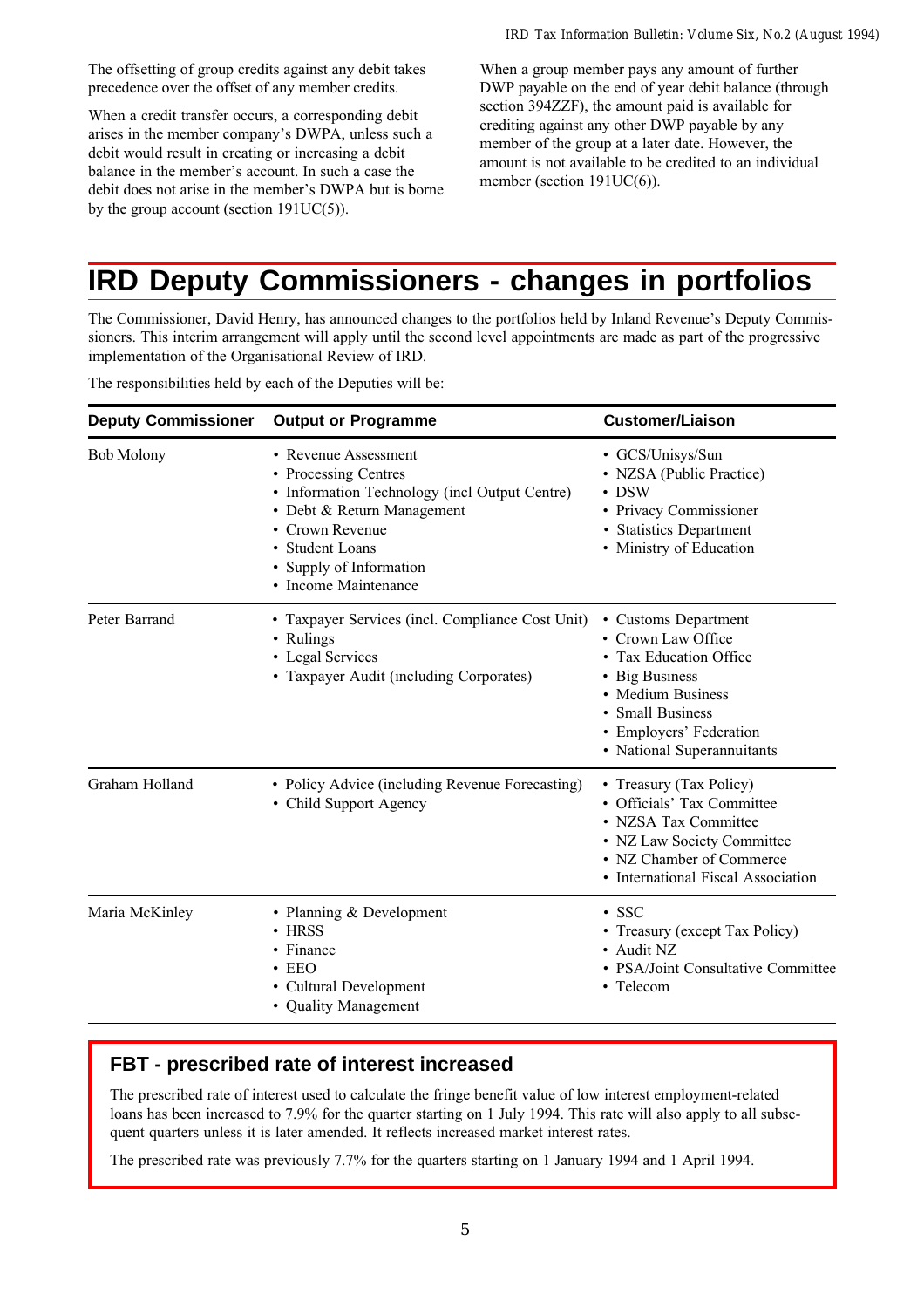## **GST - Supplies made to residents of commercial dwellings**

### **Summary**

This item states the Commissioner's current policy on the treatment of supplies made to residents in a commercial dwelling. There are special rules for calculating GST when commercial dwellings, such as motels, hotels, rest homes, or hospitals supply domestic goods and services to people who are, or will be, residing there for four or more weeks.

At the end of this item there are several examples and two flowcharts to show how registered persons are to calculate and account for GST in cases when they should apply the 60 percent rule in section  $10(6)$  of the Goods and Services Tax Act 1985 (the GST Act).

## **Legislation**

Under section 10(6) of the GST Act, if a person resides in a commercial dwelling for more than four weeks, the value attributable to the supply of domestic goods and services in the commercial dwelling is reduced to 60 percent after the end of the four weeks. Further, the  $60$  percent rate will apply from the start of the person's stay, if the commercial dwelling is also a residential establishment and the supplier and recipient have agreed that the total length of the stay will be four weeks or longer.

Section 2 of the GST Act defines the terms used in section  $10(6)$ .

The term "commercial dwelling" means:

- (a) Any hotel, motel, inn, hostel, or boardinghouse; or
- (b) Any camping ground; or
- (c) Any convalescent home, nursing home, rest home, or hospice; or
- (d) Any establishment similar to any of the kinds referred to in paragraphs (a) to (c) of this definition; -

but does not include -

- (e) A hospital, except to the extent that that hospital is a residential establishment:
- (f) A dwelling situated within a retirement village or within a rest home, where the consideration paid or payable for the supply of accommodation in that dwelling is for the right to occupy that dwelling:

The term "residential establishment" means:

any commercial dwelling in which not less than 70 percent of the individuals to whom domestic goods and services are supplied reside, or are expected to reside, for a period of, or in excess of, four weeks; and also includes any hospital to the extent that it is used to provide domestic goods and services in a way similar to any such residential establishment.

The term "domestic goods and services" means:

 the right to occupy the whole or part of any commercial dwelling, including, where it is provided as part of the right to so occupy, the supply of -

- (a) Cleaning and maintenance:
- (b) Electricity, gas, air conditioning or heating:
- (c) Telephone, television, radio, or any other similar chattel:

Examples of goods and services that do not fall within the definition of domestic goods and services are meals, toll calls, medication and nursing. These must be taxed in full.

## **Section 10(6)**

Section 10(6) ensures that long-term occupants of hotels, rest homes, hospitals, etc. are not disadvantaged in comparison with others who rent or lease their accommodation (which is exempt from GST). This section provides two different treatments for supplies in commercial dwellings, depending on whether the commercial dwelling is also a residential establishment.

## **Commercial dwelling - residential establishment**

Under section 10(6), the supplier charges GST at 12.5% on 60 percent of the total value of domestic goods and services from the start of any contract or arrangement under which the recipient intends to reside for four weeks or more in a commercial dwelling that is a residential establishment. (This equates to charging GST at 7.5% of the total value of the domestic goods and services.) Those residents whose stays will be less than four weeks on any occasion, but whose stays will exceed four weeks in total over the course of the arrangement, will also qualify for the reduced rate.

## **Commercial dwelling - not a residential establishment**

If a person intends to stay in a commercial dwelling, which is not a residential establishment, for periods in excess of four weeks, GST is chargeable on the reduced value of domestic goods and services only after four weeks. The reduced rate will apply only if the resident is charged for accommodation for seven days of the week. GST is charged at the standard rate on the full value of the supply for the first four weeks.

In all cases, GST is still chargeable at 12.5 percent on the full value attributable to any non-domestic goods and services supplied.

## **Rates for domestic and non-domestic goods and services**

Only domestic goods and services supplied are subject to the lower GST rate under section 10(6), so the supplier must make an apportionment between domestic and non-domestic goods and services supplied.

The flowcharts at the end of this item illustrate how section 10(6) operates.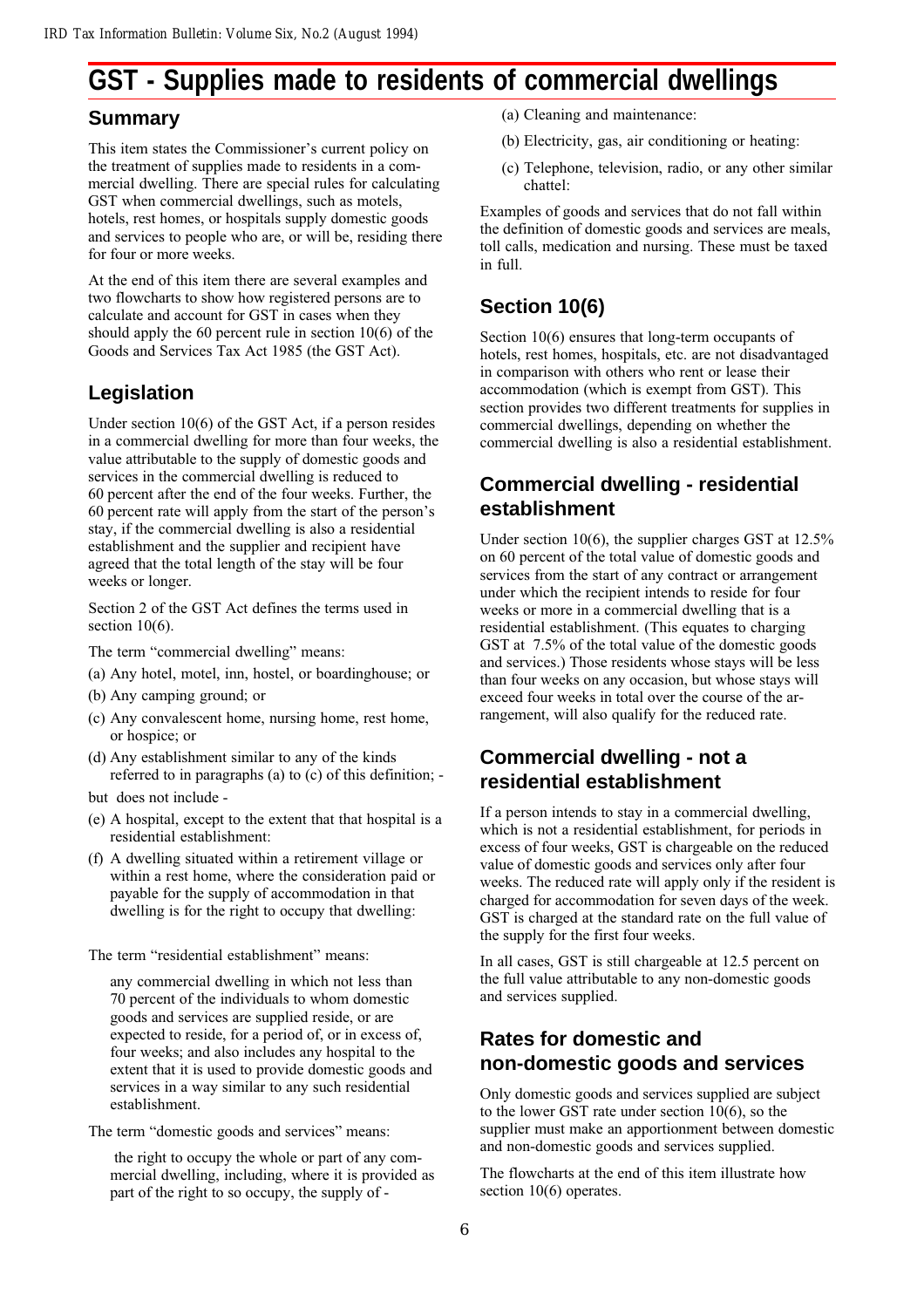In 1986, Inland Revenue and the bodies that represent rest homes and private hospitals agreed to standard apportionment rates for the supply of domestic and nondomestic goods and services. These standard rates assist all parties to determine what will generally be acceptable to Inland Revenue. These rates also provide a degree of certainty within this industry group.

The rates are:

|           | Rest homes - 45% domestic goods and services.<br>- 55% non-domestic goods and services. |
|-----------|-----------------------------------------------------------------------------------------|
| Private   | - 35% domestic goods and services.                                                      |
| hospitals | - 65% non-domestic goods and services.                                                  |

Rest homes and private hospitals may use a factual basis for apportionment if they believe that the above rates are not consistent with the supplies they make. However, in this case they must maintain sufficient records to support the basis of their calculations, in the same way as other commercial dwellings.

In all other cases where a commercial dwelling, such as a motel or hotel, will be supplying domestic goods and services to residents for periods in excess of four weeks, an apportionment must be made on a factual basis. Sufficient records must be retained to support the basis of apportionment.

## **Claiming input tax**

It has been suggested that input tax can only be claimed on 60 percent of the expenses of operating a commercial dwelling when section 10(6) applies.

Operating a commercial dwelling is a taxable activity. The supply of domestic goods and services in a commercial dwelling is a taxable supply and is chargeable with GST under section 8 of the GST Act. The different valuation of the supply under section 10(6) does not alter the fact that the supply is a taxable supply. Section 10(6) determines the value placed on the supply of domestic goods and services. It does not deem part of that supply to be non-taxable. As a result, the entire supply is taxable, although at a deemed reduced value.

This means that any expenses incurred in providing domestic goods and services in a commercial dwelling are incurred in the course of making taxable supplies. As a result, input tax can be claimed in full for expenses incurred in the course of operating a commercial dwelling.

#### **Example 1**

The Fireside Home is a rest home. More than 70 percent of its residents are there on a long term basis in excess of four weeks. This rest home is a commercial dwelling and is also a residential establishment within the meaning of the GST Act.

The Fireside Home applies the standard apportionment rates:

- 45% domestic goods and services (i.e. right to occupy, cleaning, maintenance, etc.);
- 55% non-domestic goods and services (i.e. meals, medication, etc.).

The Fireside Home charges the following amounts for accommodation, excluding GST:

| Short stay residents | \$130.00/week |
|----------------------|---------------|
| (under four weeks)   |               |
| Day care residents   | \$30.00/day   |
| Permanent residents  | \$120.00/week |

For short stay and day care residents, GST is calculated in the normal way because the contracts are for less than four weeks' stay.

| Short stay residents                                                   |                          |     |          |
|------------------------------------------------------------------------|--------------------------|-----|----------|
| (including $12.5\%$ GST)                                               | \$146.25/week (incl GST) |     |          |
| Day care residents                                                     |                          |     |          |
| $(including\ 12.5\%\ GST)$                                             | \$33.75/day (incl GST)   |     |          |
| However, the calculations for "permanent residents"<br>are as follows. |                          |     |          |
| Standard charge as stated above is \$120.00                            |                          |     |          |
| $$120.00 \times 45\% = $54.00$                                         |                          |     |          |
| (domestic goods and services)                                          |                          |     |          |
| $$54.00 \times 60\% \times 12.5\% =$                                   |                          | \$  | 4.05     |
| (GST on domestic goods and services)                                   |                          |     |          |
| $$120.00 \times 55\% = $66.00$                                         |                          |     |          |
| (non-domestic goods and services)                                      |                          |     |          |
| $$66.00 \times 12.5\% =$                                               |                          | SS. | 8.25     |
| (GST on non-domestic goods and services)                               |                          |     |          |
| Total GST on charge:                                                   |                          |     | \$12.30  |
| Include basic pre-GST charge to client:                                |                          |     | \$120.00 |
| Total weekly charge to client incl. GST:                               |                          |     | \$132.30 |
| To simplify calculation:                                               |                          |     |          |

This equates to a composite rate of 10.25% GST.

| $$120.00 \times 10.25\% =$ | \$12.30      |
|----------------------------|--------------|
|                            | $+$ \$120.00 |
|                            | \$132.30     |
|                            |              |

 $[45\% \times 60\% \times 12.5\% = 0.03375]$  $55\% \times 12.5\% = 0.06875$  $0.03375 + 0.06875 = 0.1025$  or  $10.25\%$ 

|                      | <b>Domestic</b><br>expenses | <b>Other</b><br>expenses | <b>Total</b><br>expenses |
|----------------------|-----------------------------|--------------------------|--------------------------|
| Apportionment        | 45%                         | 55%                      | 100%                     |
| <b>GST</b> exclusive | \$54.00                     | \$66.00                  | \$120.00                 |
| <b>Value for GST</b> |                             |                          |                          |
| Factor               | 60%                         | 100%                     |                          |
| Value                | \$32.40                     | \$66.00                  | \$98.40                  |
| GST                  |                             |                          |                          |
| Rate                 | $12.5\%$                    | 12.5%                    |                          |
| Amount               | \$4.05                      | 8.25<br>S                | 12.30                    |
| <b>GST</b> inclusive | \$58.05                     | \$74.25                  | \$132.30                 |

#### GST return - calculating the amount to show as GST charged on supplies to permanent residents

Assume the Fireside Home had 10 permanent residents who were charged \$132.30 per week for a two month GST return period:

 $$132.30 \times 8$  weeks x 10 residents =  $$10.584.00$ (total income from permanent residents for 2 months)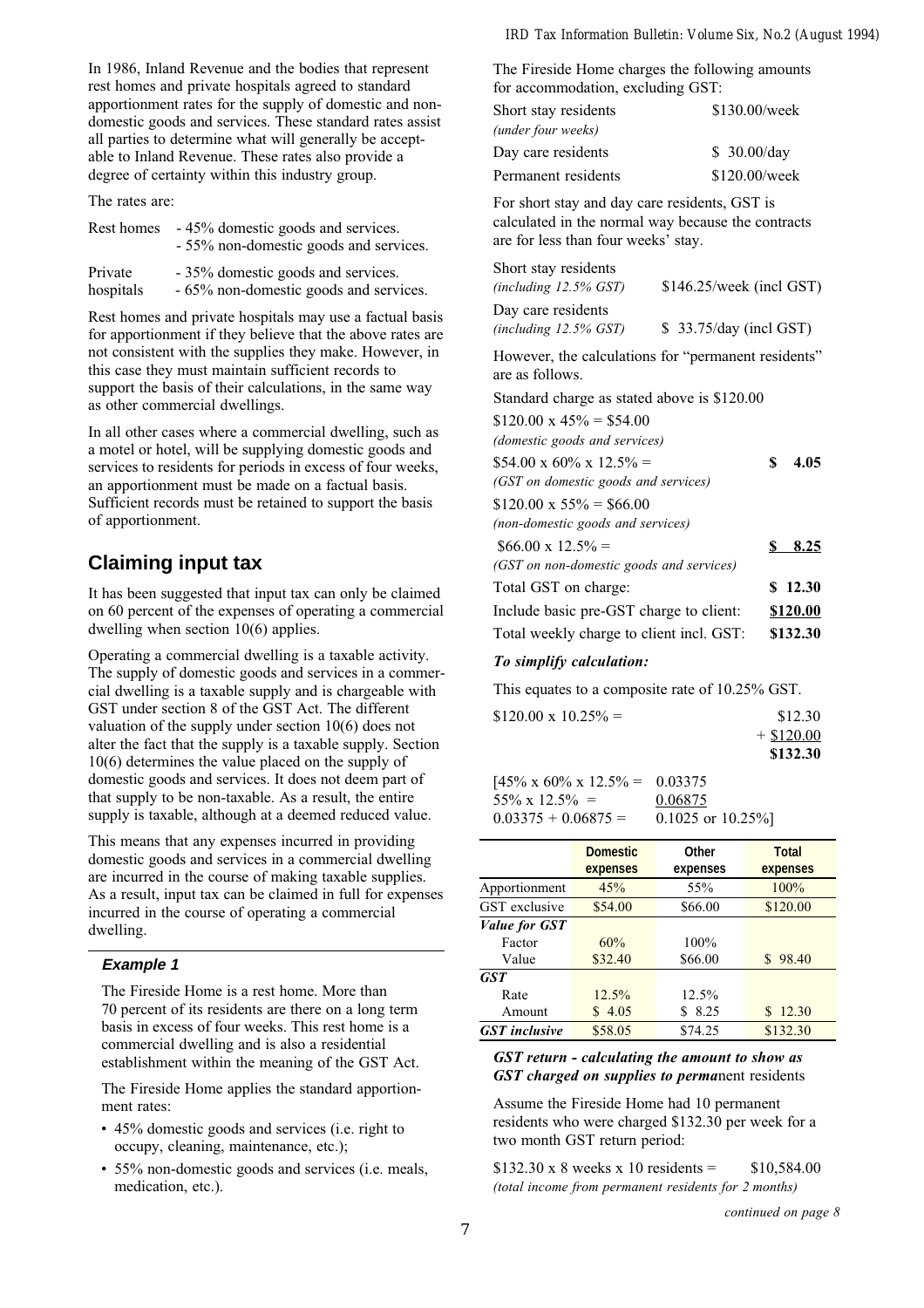#### from page 7

Fireside Home must work out the GST content of this total and multiply it by 9 to obtain the GST inclusive figure to be shown on the GST return.

 $$10,584.00 \text{ x}^{10.25\%}\text{/}_{110.25\%} = $984.00 \text{ (GST)}$ 

 $$984.00 \text{ x } 9 =$  \$8,856.00

(GST inclusive total taxable supplies made - show this figure in GST return)

(Check:  $$12.30 \times 8 \times 10 = $984.00$ )

Note: The 10.25% used in this example is dependent on the apportionment being 45% and 55%. This percentage will alter if the apportionment is altered, as is the case in the following examples.

#### **Example 2**

The Ironside Hospital is a private hospital with a wing that caters for long term residents. It applies the standard apportionment rates for private hospitals, i.e. 35% domestic goods and services and 65% non-domestic goods and services.

The hospital has set a GST exclusive charge of \$200.00 per week. There are 20 patients resident at the hospital. The hospital files returns on a monthly basis.

The following shows how much GST is to be charged to these patients.

| $$200.00 \times 35\% = $70.00$           |          |  |
|------------------------------------------|----------|--|
| (domestic goods and services)            |          |  |
| $$70.00 \times 60\% \times 12.5\% =$     | 5.25     |  |
| (GST on domestic goods and services)     |          |  |
| $$200.00 \times 65\% = $130.00$          |          |  |
| (non-domestic goods and services)        |          |  |
| $$130.00 \times 12.5\% =$                | \$16.25  |  |
| (GST on non-domestic goods and services) |          |  |
| Total GST on charge                      | \$21.50  |  |
| Include basic pre-GST charge to client:  | \$200.00 |  |
| Total weekly charge to client incl. GST: | \$221.50 |  |
|                                          |          |  |

#### To simplify calculation:

This equates to a composite rate of 10.75% GST.

| $$200.00 \times 10.75\% =$     |        | \$21.50      |
|--------------------------------|--------|--------------|
|                                |        | $+$ \$200.00 |
|                                |        | \$221.50     |
| $12.50 / 12.60 / 12.52 = 12.5$ | 0.0202 |              |

| $[35\% \times 60\% \times 12.5]$ | 0.02625               |
|----------------------------------|-----------------------|
| $65\% \times 12.5\% =$           | 0.08125               |
| $0.02625 + 0.08125 =$            | $0.1075$ or $10.75\%$ |

|                                         | <b>Domestic</b><br>expenses | <b>Other</b><br>expenses | <b>Total</b><br>expenses |
|-----------------------------------------|-----------------------------|--------------------------|--------------------------|
| Apportionment                           | 35%                         | 65%                      | 100%                     |
| <b>GST</b> exclusive                    | \$70.00                     | \$130.00                 | \$200.00                 |
| <i>Value for GST</i><br>Factor<br>Value | 60%<br>42.00                | 100%<br>\$130.00         | \$172.00                 |
| <b>GST</b><br>Rate<br>Amount            | $12.5\%$<br>\$5.25          | 12.5%<br>16.25           | \$21.50                  |
| <b>GST</b> inclusive                    | \$75.25                     | \$146.25                 | \$221.50                 |

#### GST return - calculating the amount to show as GST charged on supplies to permanent residents

20 residents are charged \$221.50 per week for a one-month period.

\$221.50 x 4 weeks x 20 residents =  $$17,720.00$ (total monthly income from permanent residents)

Ironside Hospital must work out the GST content of this total and multiply it by 9 to obtain the GST inclusive figure to be shown on the GST return.

 $$17,720.00 \times \frac{10.75\%}{110.75\%} = $1,720.00 \text{ (GST)}$ 

 $$1,720.00 \text{ x } 9 =$  \$15,480.00 (GST inclusive total taxable supplies made - show this figure in GST return)

(Check:  $$21.50 \times 4 \times 20 = $1,720.00$ )

#### **Example 3**

The Sunnyday Motel entered into a contract to supply a resident who planned on staying at the motel for 10 weeks. The motel established that it had supplied:

25% domestic goods and services 75% non-domestic goods and services.

The GST exclusive charge to the resident is \$400 per week.

The first four weeks' stay is charged at the full rate of 12.5% because the motel is not a residential establishment.

| $$400.00 \times 12.5\% =$<br>(GST inclusive charge per week for<br>each of the first four weeks)                                                                                                                          | \$50.00<br>\$400.00<br>\$450.00 |
|---------------------------------------------------------------------------------------------------------------------------------------------------------------------------------------------------------------------------|---------------------------------|
| The charge for the following 6 weeks will be as<br>follows:                                                                                                                                                               |                                 |
| $$400.00 \times 25\% = $100.00$<br>(domestic goods and services)<br>$$100.00 \times 60\% \times 12.5\% =$<br>(GST on domestic goods and services)<br>$$400.00 \times 75\% = $300.00$<br>(non-domestic goods and services) | \$7.50                          |
| $$300.00 \times 12.5\% =$<br>(GST on non-domestic goods and services)                                                                                                                                                     | \$37.50                         |
| Total GST on charge $=$<br>Total weekly charge to client incl. GST:                                                                                                                                                       | \$45.00<br>\$445.00             |

#### To simplify calculation:

The charge for the last 6 weeks equates to a composite rate of 11.25% GST.  $$400.00 \times 11.25\% =$  \$ 45.00  $+$  \$400.00 \$445.00

 $[25\% \times 60\% \times 12.5\% = 0.01875]$  $75\% \times 12.5\% =$  0.09375  $0.01875 + 0.09375 = 0.1125$  or  $11.25\%$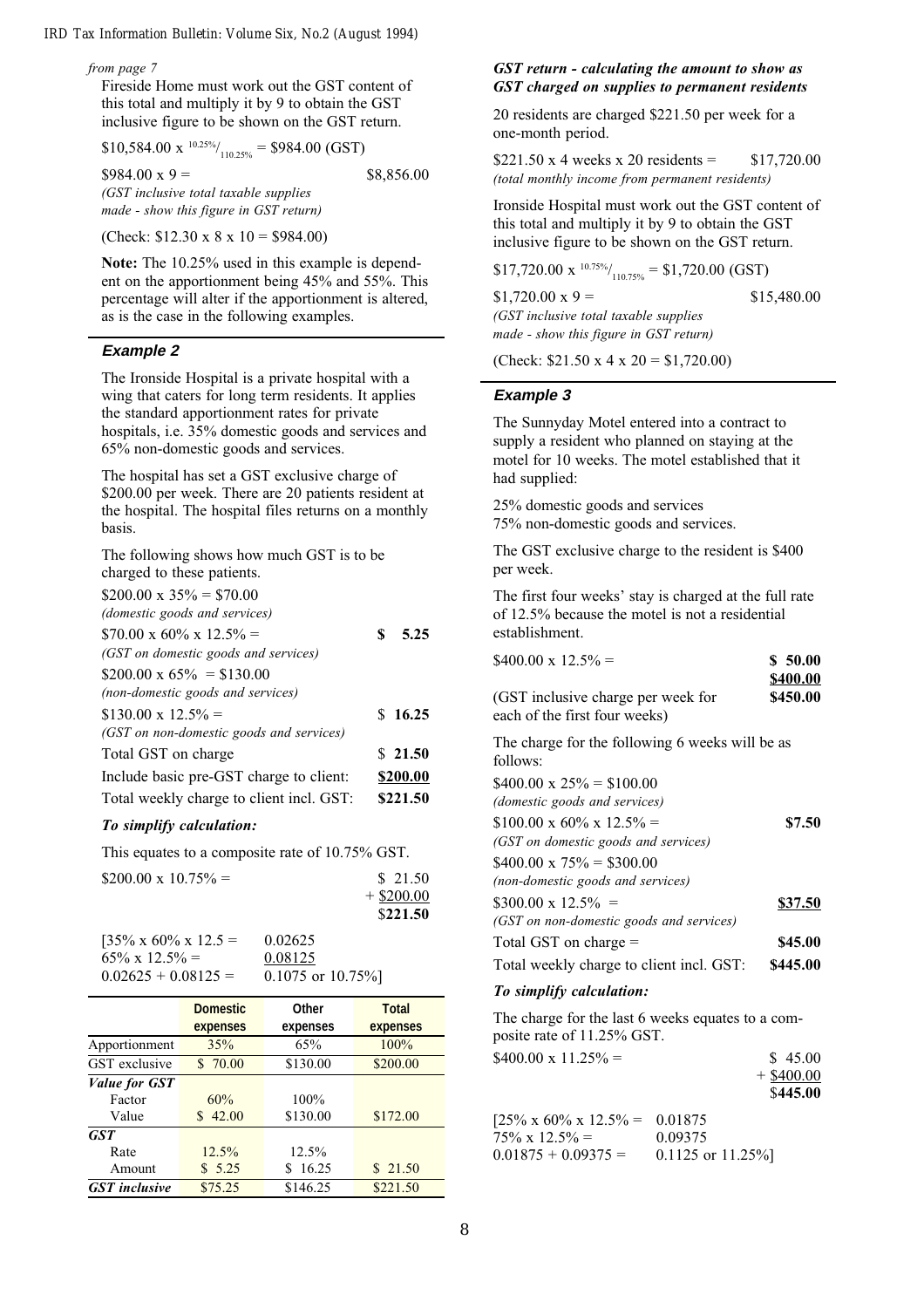|                      | <b>Domestic</b><br>expenses | <b>Other</b><br>expenses | <b>Total</b><br>expenses |
|----------------------|-----------------------------|--------------------------|--------------------------|
| Apportionment        | 25%                         | 75%                      | 100%                     |
| <b>GST</b> exclusive | \$100.00                    | \$300.00                 | \$400.00                 |
| <i>Value for GST</i> |                             |                          |                          |
| Factor               | 60%                         | 100%                     |                          |
| Value                | 60.00<br>S.                 | \$300.00                 | \$360.00                 |
| <b>GST</b>           |                             |                          |                          |
| Rate                 | $12.5\%$                    | 12.5%                    |                          |
| Amount               | 7.50<br>S                   | \$37.50                  | 45.00<br>S               |
| <b>GST</b> inclusive | \$107.50                    | \$337.50                 | \$445.00                 |

#### GST return - calculating the amount to show as GST charged on supplies to permanent residents

The motel received \$3,500.00 for stays in excess of four weeks, which is subject to the reduced rate.

Sunnyday Motel must work out the GST content of this total and multiply it by 9 to obtain the GST inclusive figure to be shown on the GST return.

| \$3,500.00 x $^{11.25\%}/_{111.25\%}$ = \$353.93 (GST) |            |
|--------------------------------------------------------|------------|
| $$353.93 \times 9 =$                                   | \$3,185.39 |
| (GST inclusive total taxable supplies)                 |            |
| made - show this figure in GST return)                 |            |

#### **Example 4**

The Sunnyday Motel received the following GST inclusive income from residents for the six-month period ending 30 June 1993. It was calculated that the apportionment between domestic and nondomestic goods and services is 25% domestic and 75% non-domestic.

| Income from residents                                       |                                    |
|-------------------------------------------------------------|------------------------------------|
| staying less than 4 weeks:                                  | \$100,000                          |
| Long term residents - first four weeks<br>- fifth week plus | \$25,000<br>\$250,000              |
| Fully taxable amounts are:                                  | \$100,000<br>\$25,000<br>\$125,000 |

#### (divided by  $9 = $13,888.89$  GST)

Amounts taxable at the reduced rate are:

| \$250,000 x $^{11.25\%}/_{111.25\%}$ = \$25,280.90 (GST) |              |
|----------------------------------------------------------|--------------|
| $$25,280.90 \times 9 =$                                  | \$227,528.09 |
| The total taxable supplies made (inclusive of GST)       |              |

to be shown on the GST return are:

From residents staying under 4 weeks: \$100,000.00 1st 4 weeks for residents staying longer: \$ 25,000.00 Calculated at reduced rate above: \$227,528.09 Total taxable supplies made: \$352,528.09 (amount to be shown in GST return)

## **Chart 1: Determining whether section 10(6) applies**



## **Chart 2: Calculating GST when section 10(6) applies**

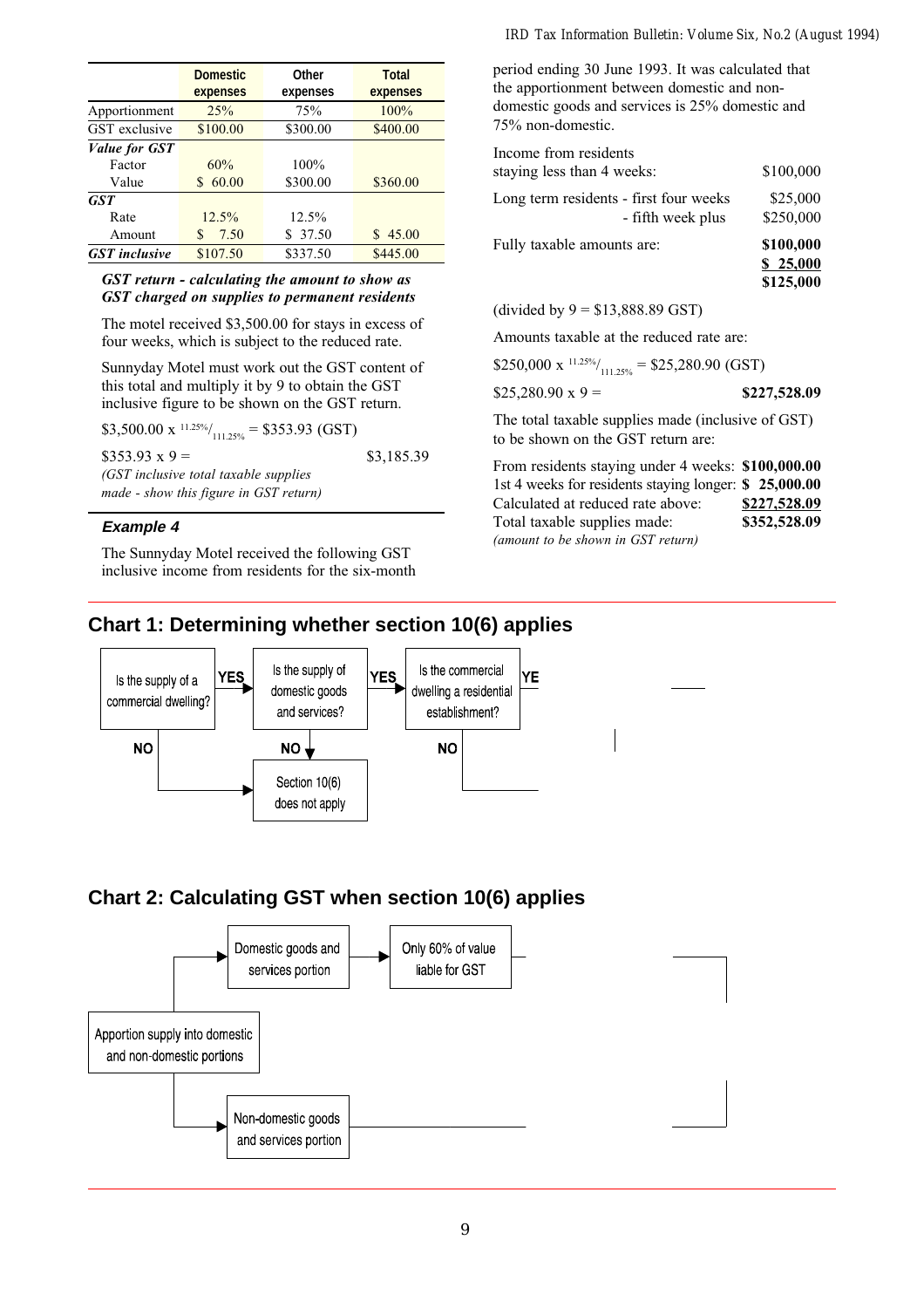# **Child Support Amendment Act 1994**

## **Introduction**

The Child Support Amendment Act 1994 was recently passed by Parliament. It contains five changes to the Child Support scheme.

Three of the changes result from the 1993 Child Support Operations and Procedural Review. The other two changes are of an administrative nature.

At the end of this item there is a section-by-section analysis of the new Amendment Act.

## **Summary of changes**

The five areas covered by the Amendment Act are:

- offsetting of Child Support liability when one party is a beneficiary
- actions to regularise an anomaly when a person receives an unsupported child benefit
- a process for administrative review of Child Support formula assessments
- corrections to difficulties surrounding the provisions relating to the Child Support Trust Bank Account
- a new method for setting the rate of interest in reconciliation of estimation cases.

## **Offsetting Child Support liability when one party is a beneficiary**

Section 3 of the Amendment Act amends sections 34 and 35 of the principal Act, so that when one parent is a beneficiary, the other parent may elect that the offsetting provision be extended. The effect is that the amount to be deducted from the benefit will reduce the amount payable by the non-beneficiary. Amounts paid by the non-beneficiary will be passed on to the beneficiary only in the limited circumstances which are already in place, i.e., when the amount of Child Support collected exceeds the net amount of the benefit paid.

Previously under section 35, in shared and split custody cases, if both parents were liable to pay Child Support, offsetting of liabilities between the two parents was limited to situations in which neither parent was a beneficiary.

## **Unsupported child benefit anomaly**

Sections 8 and 9 of the Amendment Act amend sections 142 and 143 of the principal Act. They provide that Child Support paid for a custodian's own children will no longer be used to pay for an unsupported child's benefit that is paid to the custodian for other children. Child Support received for an unsupported child will also no longer go towards offsetting a social security benefit paid for the custodian's own children.

From 1 July 1994 custodial parents who receive the unsupported child's benefit only have to apply for Child Support for the children for whom they are receiving a benefit; not for the unsupported child. The amendments to sections 142 and 143 will apply retrospectively from 1 July 1992.

The amendments to the Child Support Act ensure that custodians who have applied for Child Support for their own children will receive that Child Support (when paid by the liable parent). The Child Support received for their own children will not be used to offset the cost of the unsupported child's benefit.

## **Administrative review**

Before 1 July 1994 the only available avenue for the variation of a Child Support formula assessment was to apply to the Family Court for an order to depart from the assessment.

Many people had complained that certain barriers existed to prevent parents from applying to the court, such as the cost (including the cost of legal representation), the delays, and the general difficulty with Court procedures as prescribed by the Child Support Act.

To overcome these barriers the Amendment Act provides for an administrative review procedure within Inland Revenue from 1 July 1994. The key features of the administrative review procedure are as follows:

- Review officers will use the departure order grounds contained in sections 105 and 106 of the Child Support Act, and will make determinations on the same basis as the court, in the form of a hearing.
- Either party to a Child Support formula assessment may apply for an administrative review.
- The other party to the Child Support assessment will be advised of the application for review of the assessment. The other party will have the right to reply, to confirm or contest details given by the applicant, and to attend the hearing.
- No legal representation will be allowed at the hearing. However, there is provision for representation or support in certain circumstances.
- The administrative review determinations will not affect the right of either party to apply to the Family Court for a departure order if they are not satisfied with the decision.
- There will be no fee for applying for an administrative review.

## **Applications**

The administrative review process is available to either party to a Child Support formula assessment. The only formal requirements are that: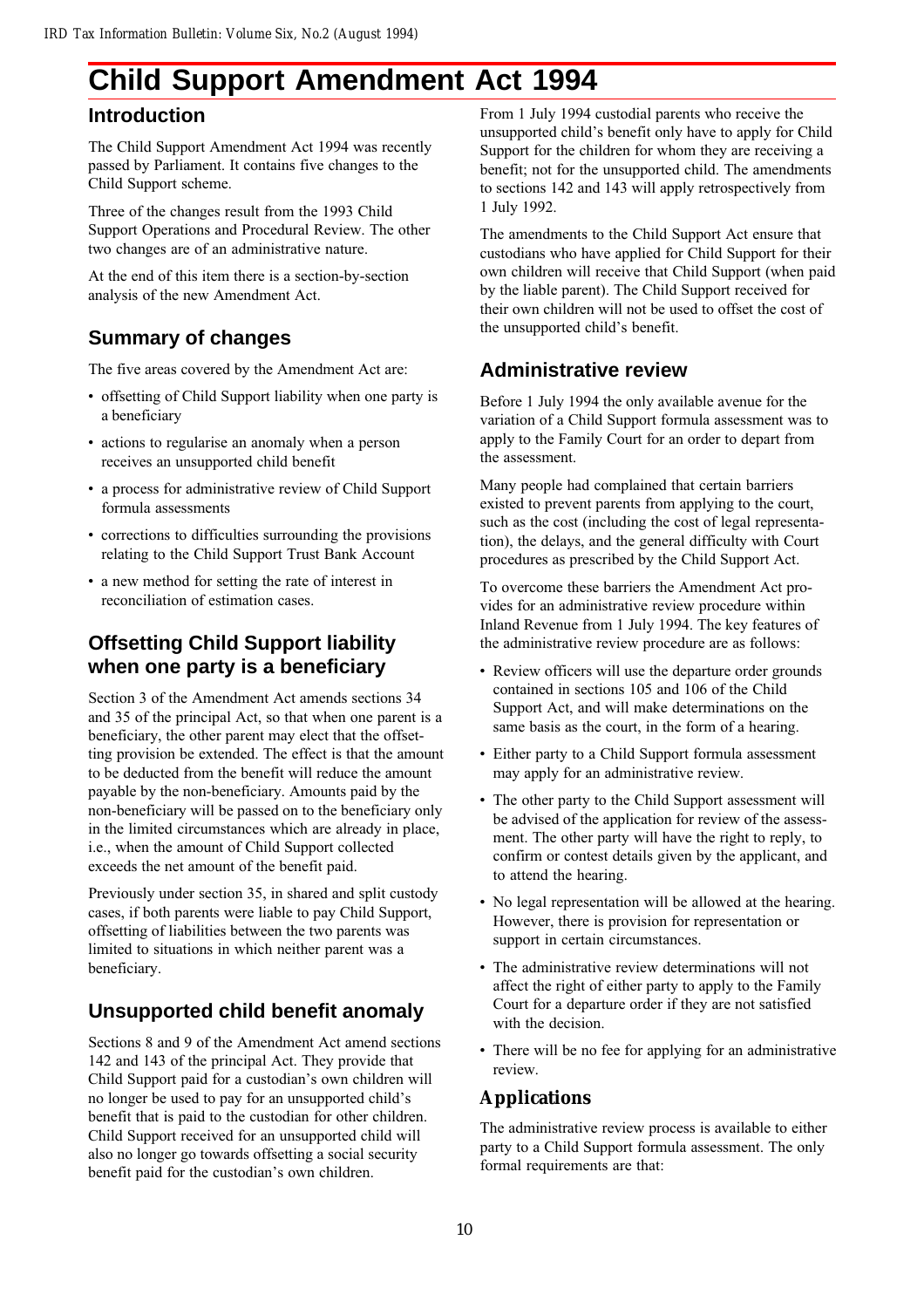- the applications must be in writing
- the grounds on which the application is made must be stated
- the application must relate to an assessment for a Child Support year beginning no earlier than 1 April 1994.

## **Existing liability**

An application for administrative review will not in itself suspend the obligation to pay the amount of Child Support assessed pending the outcome of the review. However, there is provision under section 96N of the Child Support Act for anyone applying for an administrative review to also apply for suspension of his or her assessed liability.

## **Attendance at hearings**

Both parties to the application for an administrative review can attend the review hearing. However, neither party can be compelled to appear in the presence of the other, or to be allowed to have legal representation at the hearing. Under section 96J of the Child Support Act, approval can be given for either party to be represented at the hearing where special circumstances exist. A support person may also be allowed to attend the hearing. In either case, the representative or support person cannot be, or have been, a barrister or solicitor, or someone involved in advocacy work.

## **Child Support trust bank account**

Before the Amendment Act when payments were received from parents it was not possible to distinguish between payments for Child Support and payments of tax. Section 140 of the principal Act has been amended by section 7 of the Amendment Act providing for all Child Support payments to be banked initially into the

Crown Bank Account. Later, those amounts which are to be passed on to custodians, are paid into the trust bank account and payment is made from that account to the custodial parent.

## **Interest on underestimation of income**

Section 40 of the principal Act provides that liable parents may elect to have their Child Support liabilities based on their estimated taxable income for the current year. They can only elect to use this provision where they estimate that their current income has decreased by 15% from their actual taxable income for the last relevant income year (the figure on which the formula assessment is based).

When a liable parent makes an election under section 40 and underestimates his or her current income, that parent is liable for interest on the amount of underpaid Child Support. Section 4 of the Amendment Act has amended section 46 of the principal Act and provided for the setting of the applicable interest rates by Order in Council. Section 12 of the Amendment Act amends section 235 of the principal Act and allows the Governor-General to make the Order in Council specifying the rate of interest.

Previously the interest rate for underestimations was linked to the interest rate for underpayments of provisional tax. It was necessary to separate the two rates of interest because of recent changes made to the provisional tax rules.

## **Application date**

The provisions of the Child Support Amendment Act 1994 are to apply from 1 July 1994 unless expressly stated otherwise.

## **Child Support Amendment Act 1994 - Details of new legislation**

## **Section 2**

This section amends section 9 of the Child Support Act to provide that a custodian who is receiving an unsupported child's benefit but no other social security benefit does not have to apply for Child Support for other children for whom no benefit is paid.

## **Section 3**

This section deals with the situation when two liable parents have split or shared custody of one or more children who qualify for Child Support, and neither parent is receiving a social security benefit, or only one parent is receiving a social security benefit. In this situation the amount of Child Support that is payable by one parent can be offset by the amount that the other parent is liable to pay.

If one parent is receiving a social security benefit, only the non-beneficiary parent can request that the offset-

ting provision be activated. In this case the amount to be deducted from the benefit will reduce the amount payable by the non-beneficiary.

## **Section 4**

This section repeals the definition of "specified rate of interest" found in section  $46$  (1) of the principal Act and substitutes the following definition:

"'specified rate of interest' in relation to any day, means such rate percent per annum as may be specified by the Governor-General by Order in Council."

When a liable person elects to estimate his or her income under section 40 of the principal Act, and underestimates his or her current income, that person is liable to pay interest on the amount of underpaid Child Support that has arisen as a result of the underestimation of income.

continued on page 12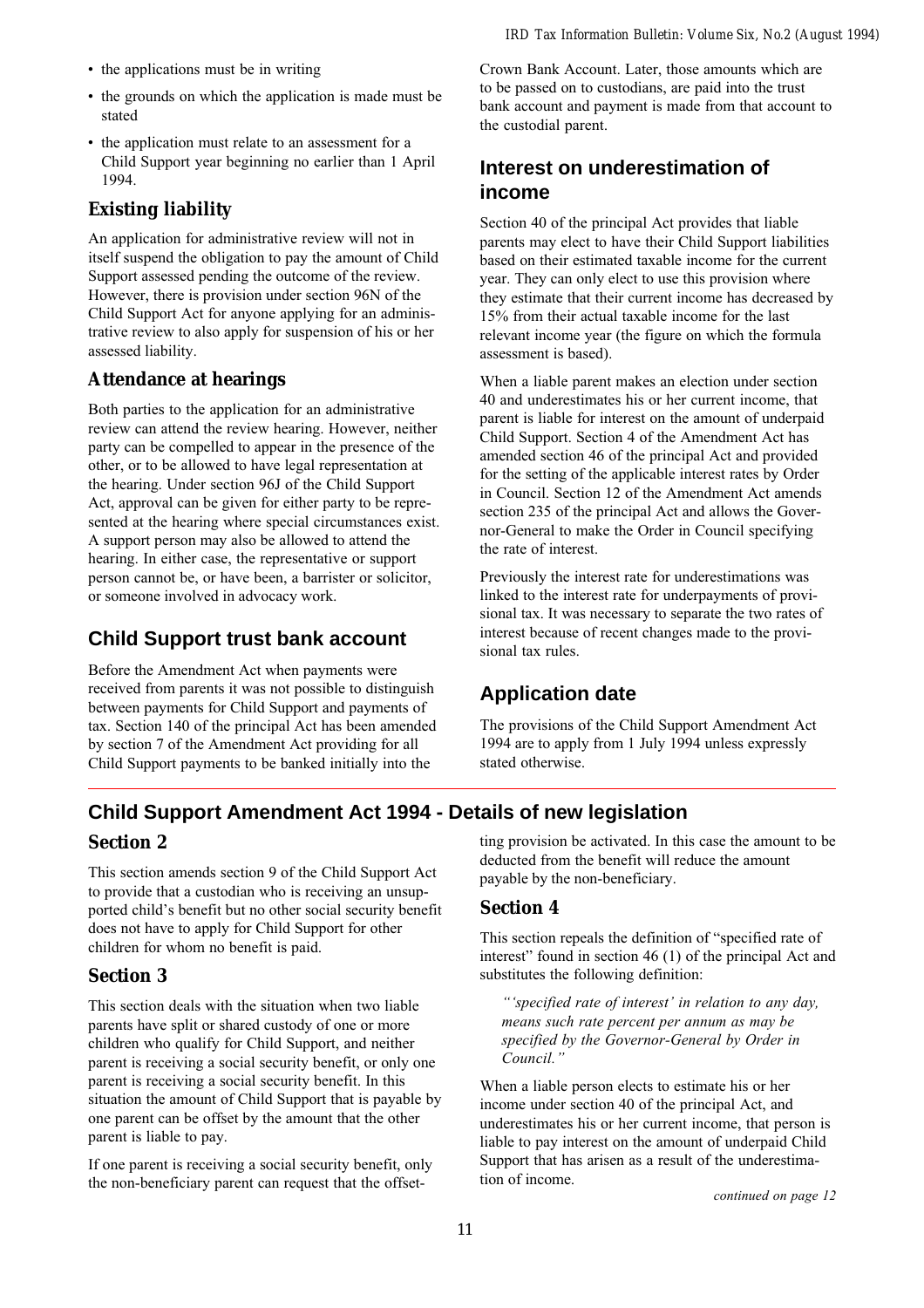from page 11

Section 4 provides for the setting of the applicable interest rates by Order in Council, instead of having the rate linked to the interest rate applicable to underpayments of provisional tax as was previously the case.

### **Section 5**

This section inserts into the principal Act a new part known as "Part VIA". Part VIA contains the new administrative review procedures that have become available within the Inland Revenue Department from 1 July 1994.

## **Part VIA**

### **Section 96A**

This section empowers the Commissioner to make determinations to vary Child Support formula assessments.

### **Section 96B**

This section provides that either a custodial parent or a liable parent can apply for a determination to be made by the Commissioner.

The application must be in writing and can only be made where there is a formula assessment already in force. An application may only be made in relation to Child Support payable in the Child Support year commencing on the 1st day of April 1994 or any later Child Support year.

### **Section 96C**

This section provides that an application cannot proceed to determination unless the Commissioner is satisfied that one or more of the grounds specified in section 105 of the principal Act exist and that it would be just, equitable, and otherwise proper to make a determination.

### **Section 96D**

This section empowers the Commissioner to make determinations in the same way as the Court makes departure order decisions under section 106 of the principal Act. The Commissioner is required to give both parties to the application, in writing, the reasons for making the determination.

### **Section 96E**

This section sets out the formal requirements that are needed when making an application. An application that is made, under section 96B, must be in writing and must set out the grounds on which it is made. The grounds are those set out in section 105 of the principal Act.

#### **Section 96F**

This section provides that, after considering the application, if the Commissioner is satisfied that the issues raised in the application are too complex to be dealt

with by the administrative review process then the Commissioner may refuse to make a determination. The Commissioner can recommend that an application is made to the Court for a departure order. The reasons for refusing to make a determination are required to be given, in writing, to the applicant.

#### **Section 96G**

Under this section if the Commissioner considers an application, and is satisfied that *either* there are no grounds for departing from the formula assessment or the formula assessment that is sought to be reduced is already set at the minimum liability then the Commissioner may refuse to make a determination. The reasons for refusing to make a determination must be given, in writing, to the applicant.

#### **Section 96H**

This section provides that when one party applies for a determination, the Commissioner will notify the other party of the application. The Commissioner will also send to the other party a summary of the grounds of the application, and inform the other party that he or she may request a copy of the application and make any representation if he or she so wishes.

A reply to an application must be in writing and filed with the Commissioner *either* within 14 days after the date on which the copy of the application and accompanying documentation is sent to the other party,  $\rho r$ , within 14 days of the date on which the notification was sent, if the other party does not request a copy of the application.

A copy of the other party's reply and any accompanying documentation will be sent to the applicant.

If the Commissioner refuses to make a determination then this section does not apply.

#### **Section 96I**

This section provides that the Commissioner may act on the basis of the application and the reply (if any) and may, but is not required to, conduct an inquiry into the matter. The Commissioner is not bound by any rules of evidence.

The section also provides that the Commissioner must give an opportunity to both parties to appear before the Commissioner and be heard. Neither party can be compelled to appear in the presence of the other.

#### **Section 96J**

This section provides that approval for a party to the application to be represented can be given in cases where the Commissioner is satisfied that the person is unable to present his or her own case.

Subsection (4) provides that, if the Commissioner considers that it is proper, taking into account all the circumstances of the case, the Commissioner may approve a person nominated by a party to be present at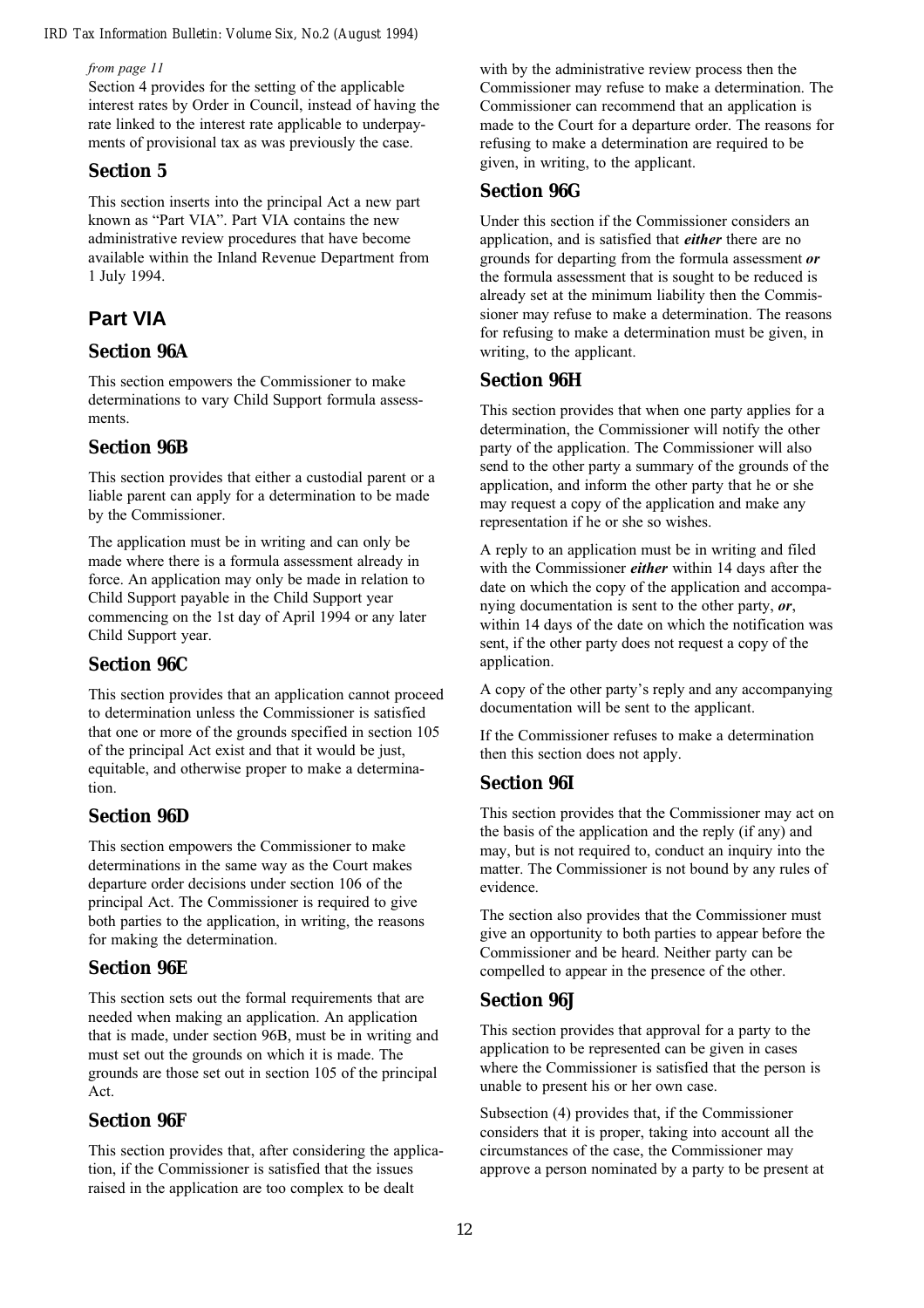the hearing and to assist the party in the presentation of his or her case.

Subsection (6) provides that under no circumstances will legal representation be allowed at the hearing. This ban on legal representation extends to any person who is, or has been, enrolled as a barrister or solicitor, or who, in the opinion of the Commissioner, is or has been engaged in advocacy work before other tribunals.

## **Section 96K**

A determination may not be made if, while the application is pending, the parties enter into a qualifying voluntary Child Support agreement, in relation to the Child Support assessment in question, and the agreement is accepted by the Commissioner.

## **Section 96L**

This section provides that subsequent applications can be made after a determination has been issued if new matter has been submitted or the application covers a different ground from the previous application.

### **Section 96M**

This section provides that the making of an application does not suspend or alter the amount of a formula assessment or the obligation to pay Child Support pending the issuing of a determination.

## **Section 96N**

Under this section an application for a suspension order can be made to the Commissioner, and section 117 of the principal Act shall apply in the same way as it does when it is being used by the Courts.

However, a suspension order will not be made unless the Commissioner is satisfied that the making of a determination is likely to be unusually delayed and the time for filing a reply to the application has expired.

## **Section 96O**

The Commissioner can make retrospective decisions using this section. The decision can only be made retrospectively to any day that the Commissioner considers appropriate but not being a day that precedes the later of the 1st day of April 1994 or the day on which the application for formula assessment to which the determination was made.

## **Section 96P**

This section restricts the publication of reports by applying section 124 of the principal Act to Part VIA.

#### (End of Part VIA)

### **Section 6**

This section provides for the consequential amendment of the principal Act in the manner indicated by the schedule to the Amendment Act.

The amendments provided for in the schedule apply from 1 July 1994.

### **Section 7**

This section provides that all Child Support payments received by the Commissioner shall be paid into the Crown Bank Account.

From the Crown Bank Account there will be paid into the Child Support Trust Bank Account such amounts that are necessary to be passed onto custodians.

### **Section 8**

This section deals with the payment of formula assessment Child Support to custodians who are social security beneficiaries.

The effect of this section is that Child Support paid for a custodian's own children will no longer be used to pay for an unsupported child's benefit which is paid to the custodian for other children. Neither will Child Support for an unsupported child go towards offsetting a social security benefit paid for the custodian's own children.

This section provides that if a beneficiary custodian is receiving an unsupported child's benefit and Child Support under a formula assessment then for each child for whom an unsupported child's benefit is being received, the Commissioner shall aggregate all payments of Child Support payable for each child and deduct an amount equal to the lesser of the net of tax amount of the unsupported child's benefit or the aggregate of all payments of Child Support received by the Commissioner in respect of that child or children. Any remaining amounts are to be paid to the custodian.

For any other child or children the Commissioner shall aggregate all Child Support payments received for those children and deduct an amount equal to the lesser of the net of tax amount of the social security benefit or the aggregate of all payments received by the Commissioner for those children. Any remaining amounts are to be paid to the custodian.

### **Section 9**

This section deals with the payment of voluntary agreement Child Support to custodians who are social security beneficiaries.

The effect of this section is exactly the same as the effect of section 8. Both sections 8 and 9 ensure that custodians who have applied for Child Support for their own children will receive that Child Support. The Child Support received for their own children will not be used to offset the cost of the unsupported child's benefit.

The section provides that where a beneficiary custodial parent is receiving an unsupported child's benefit and Child Support under a voluntary agreement then the Commissioner shall pay to the custodian in respect of each child for whom money is paid under a voluntary agreement, the amount by which that money exceeds the payment that would have been made under a formula assessment.

In regards to each child for whom an unsupported child benefit is being paid the Commissioner shall aggregate all remaining payments of Child Support that are paid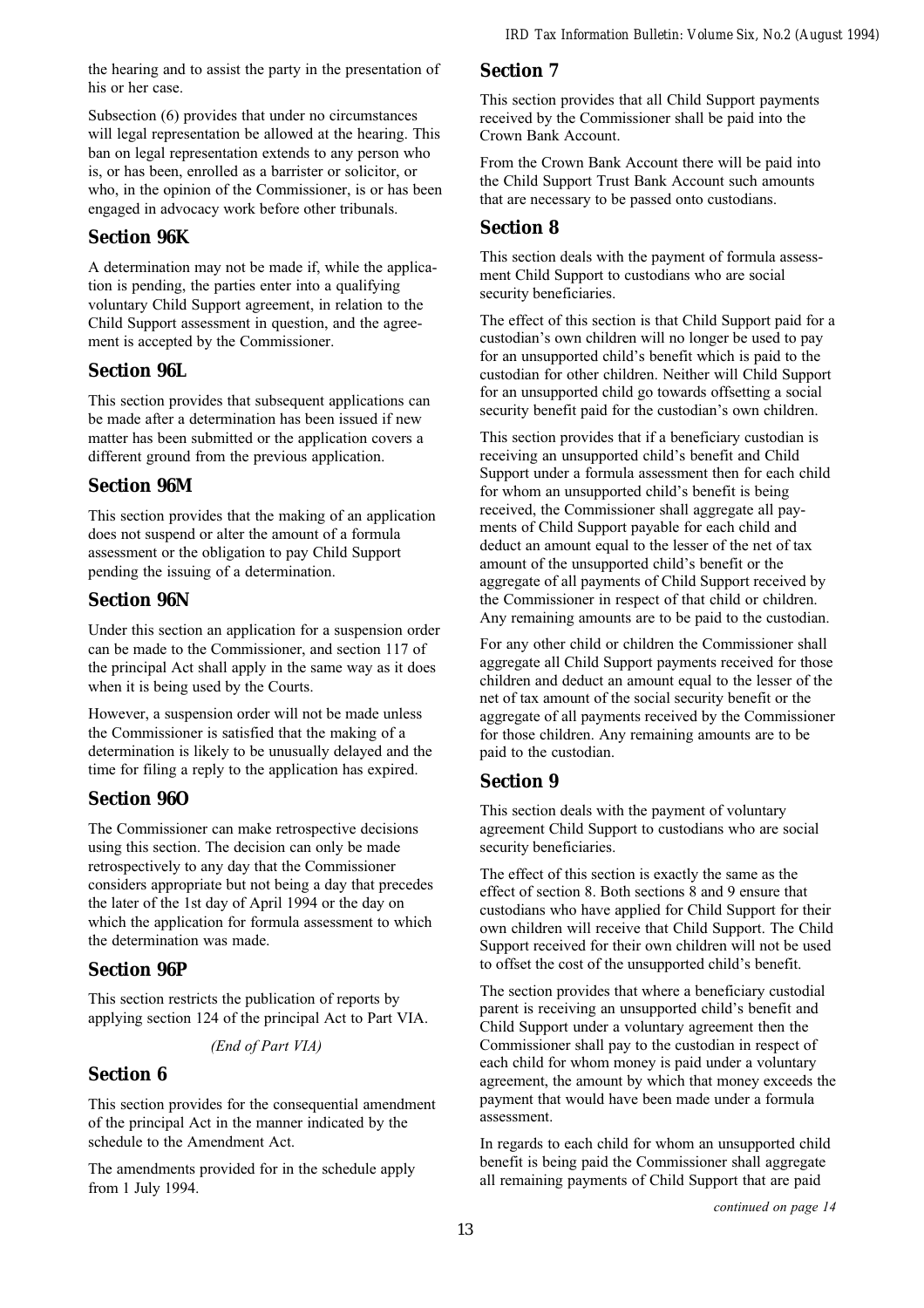#### from page 13

to the custodian for that child and deduct the lesser of the net of tax amount of the unsupported child's benefit or the aggregate of all payments of Child Support received by the Commissioner in respect of that child. Any remaining Child Support will be paid to the custodian.

In regards to any other child the Commissioner shall aggregate all remaining payments of Child Support and deduct an amount equal to whichever is the lesser of the net of tax amount of social security benefit other than the unsupported child's benefit or the aggregate of all payments of Child Support received by the Commissioner in respect of this child. Any remaining Child Support will be paid to the custodian.

#### **Section 10**

This section deals with unremitted deductions made by employers. It repeals section 147 of the principal Act by repealing the words "an amount equal to the amount of the deduction unpaid on or before that day shall be payable into the Child Support Trust Bank Account out of the Crown Bank Account without further appropriation than this section" and substituting the words "the amount of that deduction shall, for the purposes of this part of this Act, be deemed to have been received by the Commissioner on or before the 20th day of the following month".

These changes are consistent with the amendments made in section 7 of the Amendment Act.

#### **Section 11**

This section amends section 149(2) of the principal Act by omitting the words "in the Child Support Trust Bank" Account."

### **Section 12**

This section amends section 235 of the principal Act by inserting the following paragraph after paragraph (c):

"(ca) Specifying the rate percent per annum of interest that is to apply for the purposes of section 46 of this Act:"

Subsection (2) provides that the first Order in Council made under section 235(ca) may have effect from the commencement of the Child Support year.

#### **Section 13**

This section deals with the transitional provisions relating to departure order applications pending as at 1 July 1994.

The section provides that if any application has been made to the Family Court under section 104 of the principal Act before 1 July 1994, but has not yet been heard by the Court, the applicant may elect to withdraw the application from the Family Court and to make an application under Part VIA of the principal Act.

However, there is no right of election if, either the custodian or the liable parent is a party to another application which is pending in a Family Court and the Court is satisfied that it would be more appropriate for the Court to consider the application at the same time as it hears the other application  $\rho r$  the application relates either wholly or in part to a Child Support assessment payable in the 1994 Child Support year or any earlier Child Support year.

The election to withdraw the application from the Family Court is only available until 1 September 1994 or the date on which the Court commences hearing the application, whichever comes first.

## **GST - advertising for non-resident clients Wilson & Horton decision**

### **Summary**

This item outlines the Commissioner's view of how section 11(2)(e) of the Goods and Services Tax Act 1985 (the GST Act) applies to the supply of advertising space and related services, in light of the High Court decision in Wilson & Horton. The High Court recently gave its judgment in Wilson & Horton v CIR (1994) 16 NZTC 11,221. This case dealt with the circumstances in which a newspaper publisher should account for GST on the service of placing advertisements for overseas clients.

We understand that there is some uncertainty about the correct GST treatment of the supply of advertising space and other related services to overseas clients.

The two main elements to the Commissioner's policy on the GST treatment of advertising services under section  $11(2)(e)$  are:

- To qualify for zero-rating under section  $11(2)(e)$ , the services must be provided "contractually to" and "beneficially for" a non-resident person. If a New Zealand resident receives the benefit of the advertising services, the services are not zero-rated; and
- The provision of advertising space and related services are not supplied directly in connection with either moveable personal property or land (or improvements to the land).

The Commissioner will review this policy from time to time in light of any relevant Court decisions. Wilson and Horton are appealing the High Court's decision to the Court of Appeal.

This item replaces PIB 164, "GST on Advertising for Non-Resident Clients".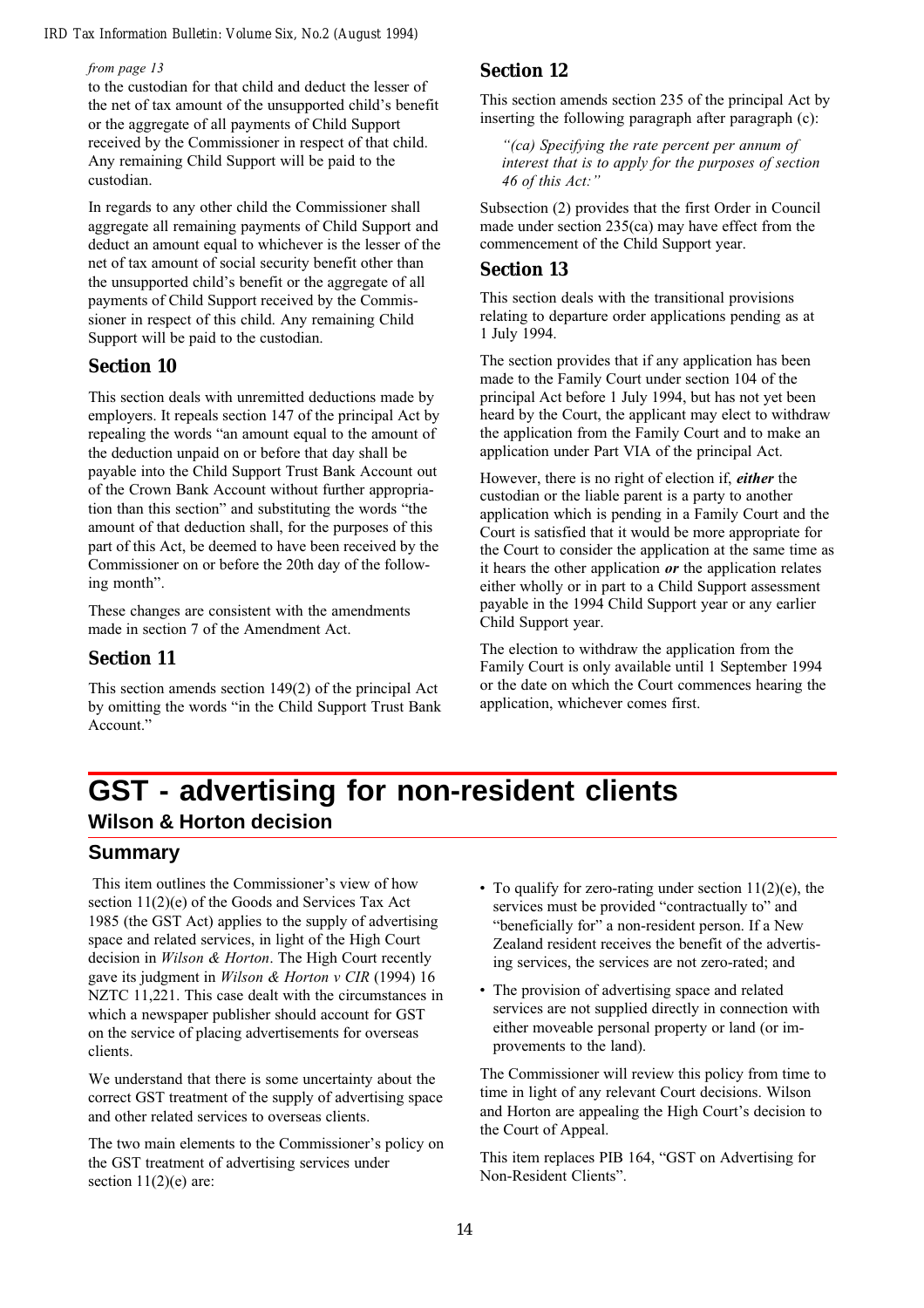## **Effect of Section 11(2)(e)**

Section  $11(2)(e)$  zero-rates services supplied for and to a person who is not resident in New Zealand and who is outside New Zealand at the time the services are performed, not being services which are supplied directly in connection with:

- (i) Land or any improvement thereto situated inside New Zealand, or
- (ii) Moveable personal property (other than choses in action or goods to which section  $11(2)(ca)$  applies) situated inside New Zealand at the time the services are performed.

A person is "resident" in New Zealand under section 2 of the GST Act if that person is a resident for income tax purposes under section 241 of the Income Tax Act 1976. The GST Act also deems a person to be resident for GST purposes if (and to the extent that) the person carries on a taxable activity or any other activity while having a fixed or permanent place of business in New Zealand relating to that activity.

Moveable personal property covers all types of goods other than land and improvements.

## **The Decision in Wilson & Horton**

#### **Facts**

Wilson & Horton carries on the taxable activity of producing newspapers. Its main publication is The New Zealand Herald, in which many overseas parties place advertisements. The Commissioner argued that Wilson & Horton should charge GST at 12.5% on the publishing services provided to these overseas clients. Wilson and Horton contended the services were zero-rated.

Wilson & Horton and the Commissioner asked the High Court to rule on the GST treatment of five categories of advertisements:

- Category 1: Advertisements placed by overseas parties which refer to services offered by New Zealand residents.
- *Category 2*: Advertisements placed by overseas parties which refer to goods situated outside New Zealand which New Zealand residents offer for sale.
- *Category 3:* Advertisements placed by overseas parties which refer to goods situated in New Zealand which non-residents sell.
- *Category 4:* Advertisements placed by overseas parties which refer to goods situated in New Zealand which New Zealand residents offer for sale.
- Category 5: "Image" advertisements placed by overseas parties for the promotion of a brand name or product, when the goods or services referred to in the advertisement are sold in New Zealand.

## **Decision**

The High Court discussed the interpretation of the phrases "directly in connection with" and "for and to" in section 11(2)(e) of the GST Act in deciding whether the advertising services were properly zero-rated. The High Court held that the services provided by Wilson  $\&$ Horton are not supplied "directly in connection with" land or any moveable personal property in New Zealand.

Justice Hillyer's reasoning was that:

The supply of space and the services rendered by Wilson & Horton are directly connected with the advertising but not with the goods advertised. The goods are, as it were, at least one step removed from the services supplied by the newspaper proprietor (1994) 16 NZTC 11,224.

The High Court also examined the meaning of "for and to" and agreed with the Commissioner that "for" means "beneficially for" and "to" means "contractually to". The Court illustrated this analysis with the example of a non-resident manufacturer who advertises goods in the New Zealand media so that New Zealand resident retailers can sell the goods. This supply of advertising is "for" the benefit of the manufacturer and the New Zealand retailers. The retailers enjoy the benefit of being able to sell the advertised goods to the New Zealand public. The advertising services would not be zero-rated because the supply is not made for and to the non-resident manufacturer.

Applying these principles, the High Court found that:

- Category 1 services are standard rated the services are provided beneficially "for" the resident offering the services.
- Category 2 services are **standard rated** the services are supplied beneficially "for" the residents who offer the goods for sale.
- Category 3 services are **zero-rated** the services are provided "for and to" the non-resident selling the goods. The fact that the goods are located in New Zealand does not matter because the services are not supplied directly in connection with the advertised goods. An example is a New Zealand resident who went overseas, left household goods in New Zealand, and advertised from overseas to sell the goods.
- Category 4 services are standard rated the services are beneficially "for" the resident offering the goods.
- The treatment of Category 5 services depends upon whether New Zealand residents sell the goods or services for sale in New Zealand. If residents do sell the goods, the supply is standard rated. Otherwise the services are zero-rated.

(The Court's analysis of the GST treatment of the five categories of advertisements is summarised in the table at the end of this item.)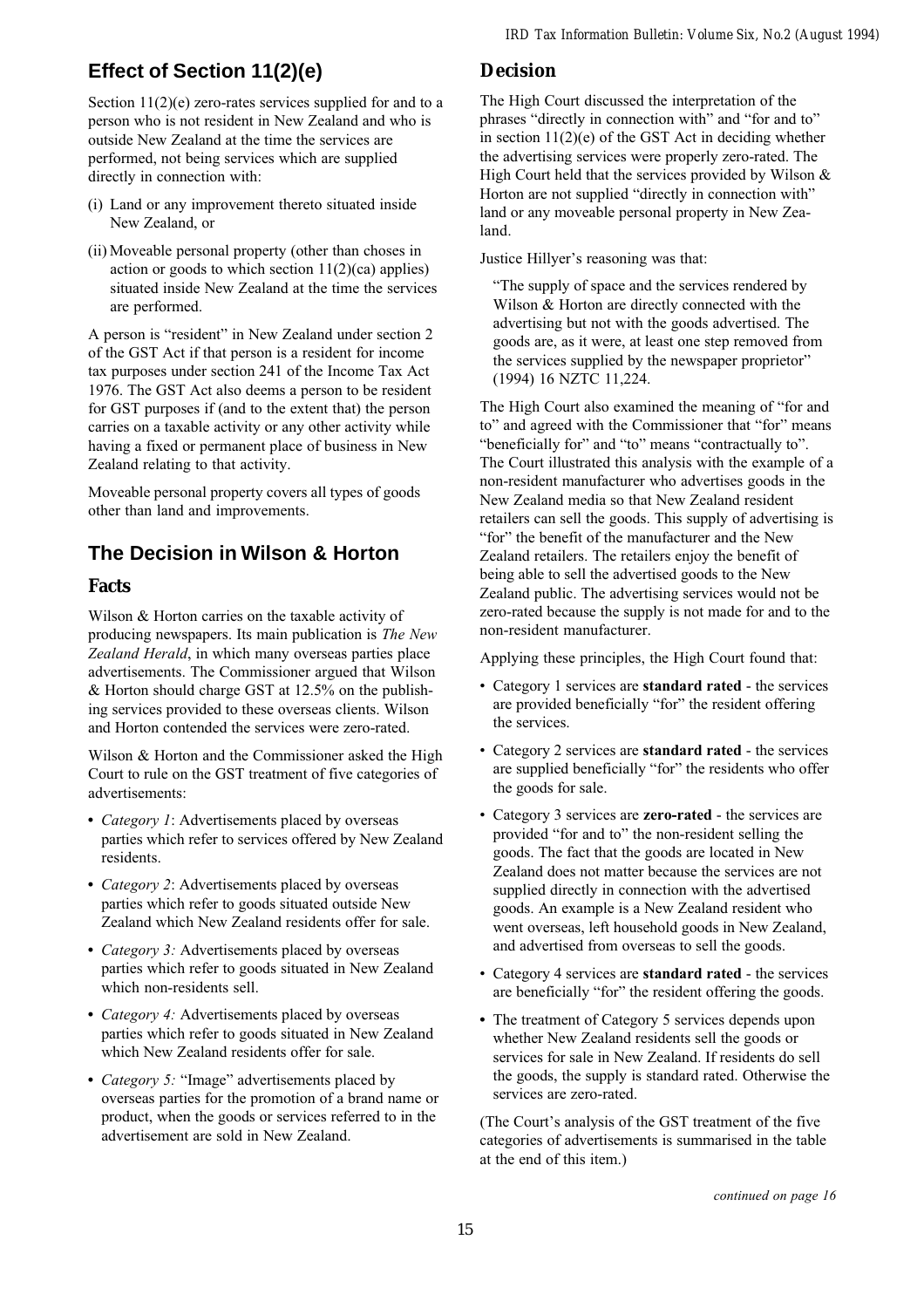from page 15

The High Court did not think that it would be unduly onerous for Wilson & Horton to determine whether any particular supply would be zero-rated or not using the Court's interpretation of the legislation.

### **Policy**

The *Wilson & Horton* decision outlines how GST applies to the supply of advertising space and related services under section  $11(2)(e)$  of the GST Act. The key features of section  $11(2)(e)$  are the phrases "for and to" and "directly in connection with".

#### **"For and to"**

The determination of whether services are supplied "for and to" a non-resident is a question of fact depending upon the particular circumstances of any one supply. Appendix B to TIB No.9 (March 1990) provides some guidance on the meaning of "for and to" in section  $11(2)(e)$ . The TIB states that the word "for" suggests that goods or services must be supplied "for the benefit of" the recipient of the services.

The Commissioner considers that advertising services must be supplied for the benefit of a non-resident as well as contractually to the non-resident before the services can be zero-rated under section 11(2)(e). If a New Zealand resident enjoys the benefit of a supply of advertising services, the supply is "for" that resident. The "for and to" test in section  $11(2)(e)$  is not satisfied and the supply is not zero-rated.

#### **"Directly in connection with"**

Appendix B to TIB No.9 (March 1990) sets out the Commissioner's interpretation of the meaning of "directly in connection with". This view is that:

- (a) The meaning of this phrase depends upon the context in which it is used.
- (b) The words "in connection with" require a relationship of more than remote degree.
- (c) That relationship must be direct (i.e., in the case of services supplied in connection with goods, directly with the goods and not with some other person or thing).
- (d) The following questions are useful in determining the matter in particular cases:
	- (i) What is the service supplied in connection with, if anything?
	- (ii) Is the connection direct does anything interpose between service and object?
	- (iii) Is the service merely incidental to the object?

Applying these tests, the Commissioner considers that the relationship between the supply of advertising space (and other related services) and any property to which the advertising relates is not "direct". The services cannot be denied zero-rating under section 11(2)(e) on

the basis that they are supplied directly in connection with moveable personal property or land in New Zealand. As Justice Hillyer said in the Wilson & Horton case (at page  $11,224$ ), the services are "at least one step removed" from the subject matter of the advertisements.

#### **Agency provisions**

In the advertising context, the agency provisions in section 60 of the GST Act may need to be considered to determine whether a supply is zero-rated. Section 60(2) deems a taxable supply of goods and services made by a registered person to an agent who is acting on behalf of a principal to be a supply made to the principal.

The fact that a non-resident advertising agency arranges for the placement of advertisements does not necessarily mean that the supply of advertising services is made "to" that advertising agency. If the agency is acting as an agent on behalf of a principal, section 60(2) will deem the supply to be made to the principal and not to the agency. In this situation, the residence of the principal will determine whether there is a supply "to" a non-resident for the purposes of section  $11(2)(e)$ . The High Court in Wilson & Horton (at page 11,225) agreed with this approach.

#### **Example 1**

Gadget Co contacts a Wellington newspaper and books an advertisement for a newly developed product. Gadget Co is resident in the United Kingdom. It has a GST registered subsidiary in New Zealand that sells the advertised product. The subsidiary is resident in New Zealand because it is incorporated in New Zealand. The advertisements contain details of the address of the New Zealand subsidiary as distributor of the product. Are the services provided by the Wellington newspaper publisher zero-rated?

#### GST treatment

The services supplied by the publisher are subject to GST at 12.5%. They are not zero-rated under section  $11(2)(e)$  because:

- The publisher supplies the services contractually "to" a non-resident, Gadget Co.
- However, the New Zealand resident subsidiary enjoys the benefits of the advertising. The supply is "for" a resident and so the "for and to" test in section  $11(2)(e)$  is not met.

#### **Example 2**

Slick Co, an Australian resident advertising agency, places a series of advertisements with a New Zealand magazine. Slick Co has placed the advertisements as agent on behalf of the owner of a luxurious holiday resort in Australia. The ads relate to job vacancies at the resort. Are the services supplied by the New Zealand magazine zero-rated?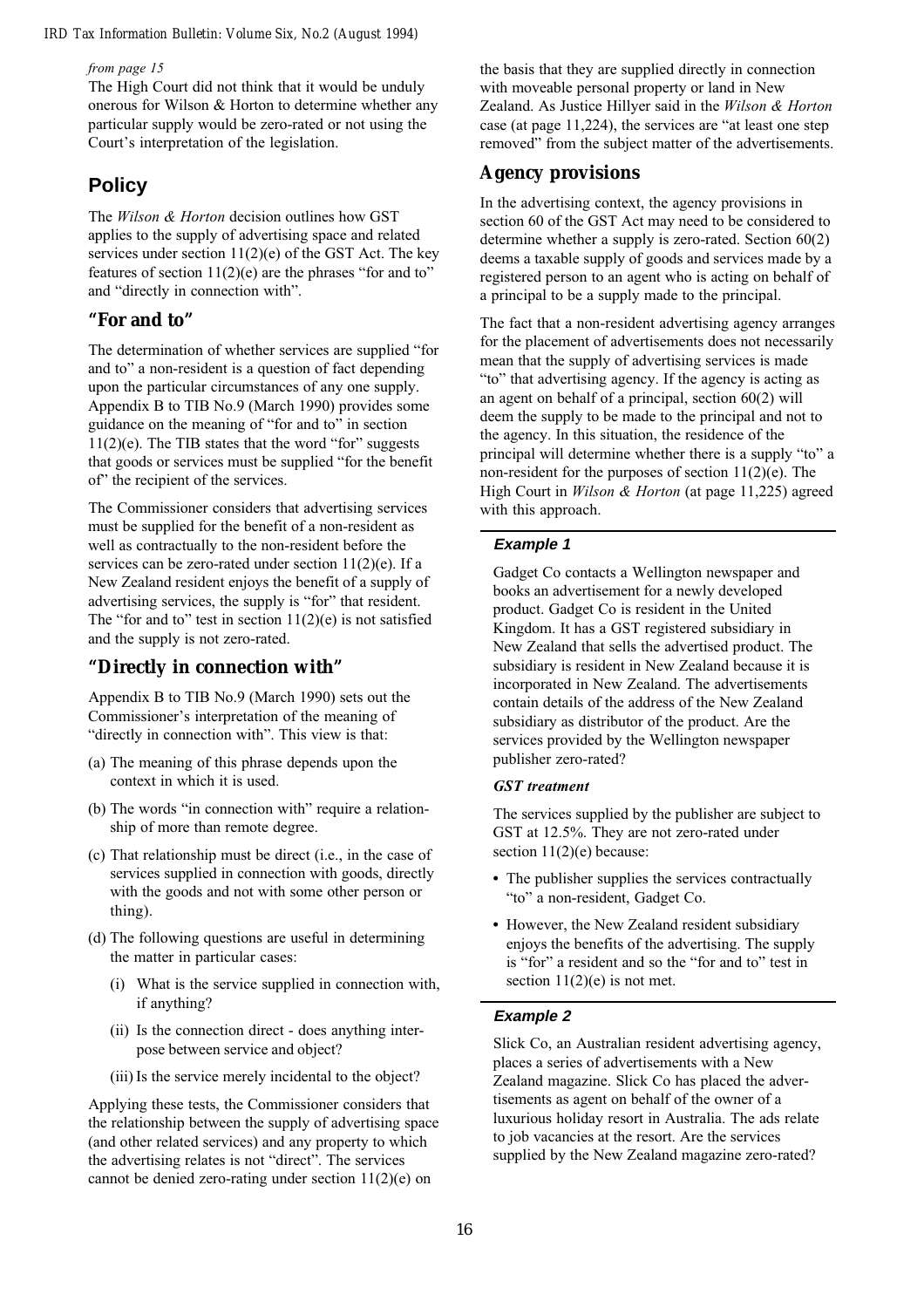#### GST treatment

The services supplied by the magazine are zerorated under section 11(2)(e) because:

- The magazine provides services contractually "to" a non-resident. Section 60(2) of the GST Act deems the supply to be made to the Australian resident resort owner, as principal. Slick Co simply acts as agent in receiving the supply.
- The supply is also "for" the benefit of the nonresident resort owner. No New Zealand resident person benefits from the advertising.

#### **Example 3**

Adcorp, a New Zealand advertising agency, places an advertising campaign on a New Zealand national radio station. A US resident manufacturer of sports shoes engaged Adcorp to act as its agent to arrange this campaign. The advertisements promote a

popular brand of sports shoes, which are available from retailers throughout New Zealand. Are the services provided by the radio station zero-rated?

#### GST treatment

The services provided by the radio station are subject to GST at 12.5%. Section 11(2)(e) does not apply to this supply because:

- The radio station supplies services contractually "to" a non-resident. Section  $60(2)$  of the GST Act deems the supply to be made to the non-resident sports shoe manufacturer, as principal. Adcorp receives the supply as agent only.
- However, the New Zealand resident retailers of the sports shoes enjoy the benefits of the advertising. The supply is "for" New Zealand residents and so the "for and to" test in section  $11(2)(e)$  is not met.

| Category       | Description of advertisement                             | <b>Residence of person(s)</b><br>who receive benefit | <b>GST</b> treatment             |
|----------------|----------------------------------------------------------|------------------------------------------------------|----------------------------------|
|                | Advertising services for sale in NZ                      | NZ resident                                          | Standard-rated                   |
| $\overline{2}$ | Advertising goods for sale outside NZ                    | NZ resident                                          | Standard rated                   |
| 3              | Advertising goods for sale in NZ                         | Non-resident                                         | Zero-rated                       |
| $\overline{4}$ | Advertising goods for sale in NZ                         | NZ resident                                          | Standard-rated                   |
|                | "Image" advertising for goods and<br>services sold in NZ | • NZ resident<br>• Non-resident                      | • Standard-rated<br>• Zero-rated |

## **GST treatment of types of advertisement**

## **Computer software - application of tax policy to be addressed**

In May 1993 the Commissioner issued a policy statement on the income tax treatment of computer software (see Appendix to TIB Volume Four, No. 10 - May 1993). The policy is based on his view of the law, and incorporates the new depreciation rules introduced in 1993. It is also consistent with generally accepted accounting principles.

The Commissioner considers that sufficient time has now elapsed for any problems with applying the policy to emerge. He is therefore seeking written submissions from people who have had problems in applying the policy.

If you would like to make a submission, please send it in writing to:

Director (Rulings) Inland Revenue Department Head Office PO Box 2198 Wellington

The closing date for submissions is Wednesday 23 November 1994.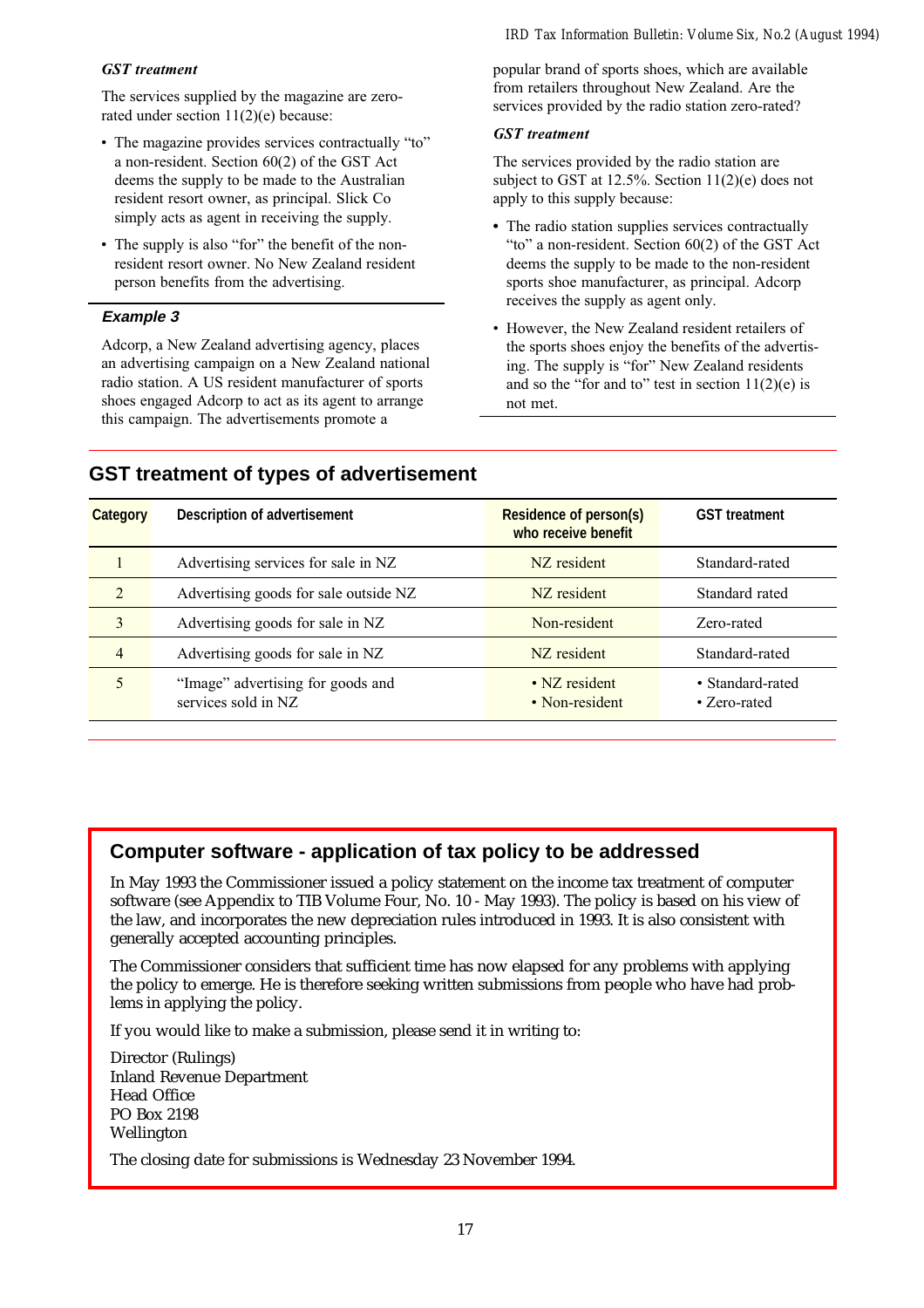## **Questions we've been asked**

This section of the Tax Information Bulletin sets out the answers to some day-to-day questions that people have asked. We have published these as they may be of general interest to readers.

These items are based on letters we've received. A general similarity to items in this package will not necessarily lead to the same tax result. Each case will depend on its own facts.

| Income Tax Act 1976              |
|----------------------------------|
|                                  |
|                                  |
|                                  |
|                                  |
|                                  |
| Estate and Gift Duties Act 1968  |
|                                  |
|                                  |
| Stamp and Cheque Duties Act 1971 |
|                                  |

## **Income Tax Act 1976**

## **Cost of function ticket - when charitable portion can qualify for rebate**

**Sections 56A and 147 - Qualifying Gifts:** A promoter is organising a charitable function. Tickets for the function will sell at \$60, and the promoter has guaranteed that \$15 of the ticket price will be donated to a recognised charity. The promoter wanted to know Inland Revenue's requirements that will enable purchasers of tickets to claim the charitable donation of \$15 in their income tax returns.

If a proportion of the ticket price is guaranteed by the promoters as being a donation to a charitable organisation, that amount could qualify for the purposes of sections 56A and 147 of the Income Tax Act 1976. However, to obtain this approval the ticket must meet all of these conditions for a receipt:

- it must be officially stamped with the name of the organisation
- it must show the amount of the donation content
- it must show the date the donation was received
- it must be signed by a person authorised by the organisation to accept donations.

To qualify for the rebate, the donation must be for at least \$5.00.

## **Alternative methods for returning income from financial arrangements**

**Section 64C - Accruals in relation to income and expenditure in respect of financial arrangements:** A taxpayer asked what alternative methods to yield to maturity (YTM) - for example, straight line or the rule of 78 methods - could be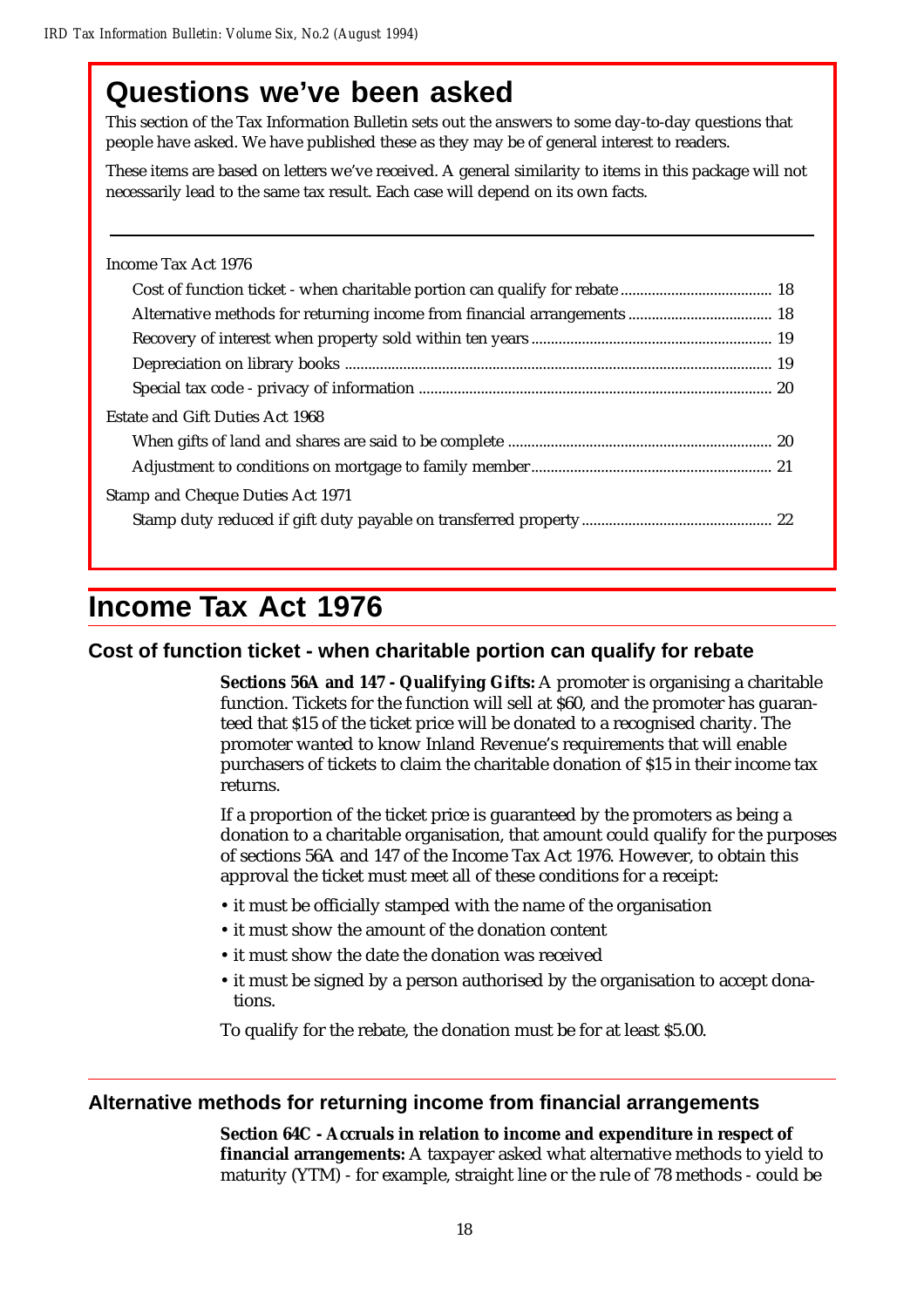used to return income from financial arrangements. The taxpayer was not a cash basis holder under section 64D as it held financial arrangements of more than \$600,000 in the income year. Historically, the taxpayer had recognised financial arrangement income on a straight line basis.

The taxpayer did not qualify to use the straight line method under section  $64C(2)$ . That provision is only available for taxpayers that hold or issue financial arrangements of \$1,000,000 or less on every day within the income year. Also, section 64C(2A)(c) of the Act did not apply. (See page 16 of TIB Volume Three, No.1 (July 1991) for a full discussion of the requirements of section 64C(2A)).

Additionally, it was possible for the taxpayer to calculate income or expenditure using the YTM method. Accordingly, section 64C(3) was not relevant.

Section 64C(2) generally requires holders and issuers of financial arrangements, except cash basis holders, to calculate income or expenditure using the YTM method so as to allocate it in a fair or reasonable manner.

Broadly however, the proviso to section 64C(2) allows a taxpayer to use an alternative to the YTM method if the alternative meets all of these conditions:

- it has regard to the principles of accrual accounting
- it conforms with commercially accepted practice
- it is consistently applied for financial reporting purposes
- it results in an allocation that is not materially different from that under YTM.

The taxpayer's use of the straight line method did not meet the materiality test under the proviso. It would have resulted in a materially different allocation of financial arrangement income to a YTM method. Accordingly, the taxpayer could not use the method.

The taxpayer was not permitted to use the rule of 78 method for the same reason. The rule of 78 method may produce results materially different from YTM in certain circumstances, but it has an inherent bias which accelerates the interest amounts to earlier periods of a loan. The bias tends to become greater the higher the interest rate or the longer the term.

Inland Revenue required the taxpayer to use a YTM method.

#### **Recovery of interest when property sold within ten years**

**Section 129(A1) - No application to transactions after 24 July 1990:** Two taxpayers owned a rental property. They claimed mortgage interest as a deduction against the rental income. At the time they bought the property they knew that if they sold it within ten years they would be assessed on the interest that they had deducted. They asked if this is still the situation.

Under section 129, deductions which were previously allowed for certain assets become assessable if the assets are sold within ten years of acquisition. However, section 129(A1) states that section 129 does not apply to property sold after 24 July 1990.

Accordingly, if the taxpayers sell their rental property within 10 years of buying it, the interest previously deducted will not be assessed.

#### **Depreciation on library books**

**Section 108 - Annual depreciation deduction:** A consultant asked if the cost of setting up a library for his new consulting business is deductible.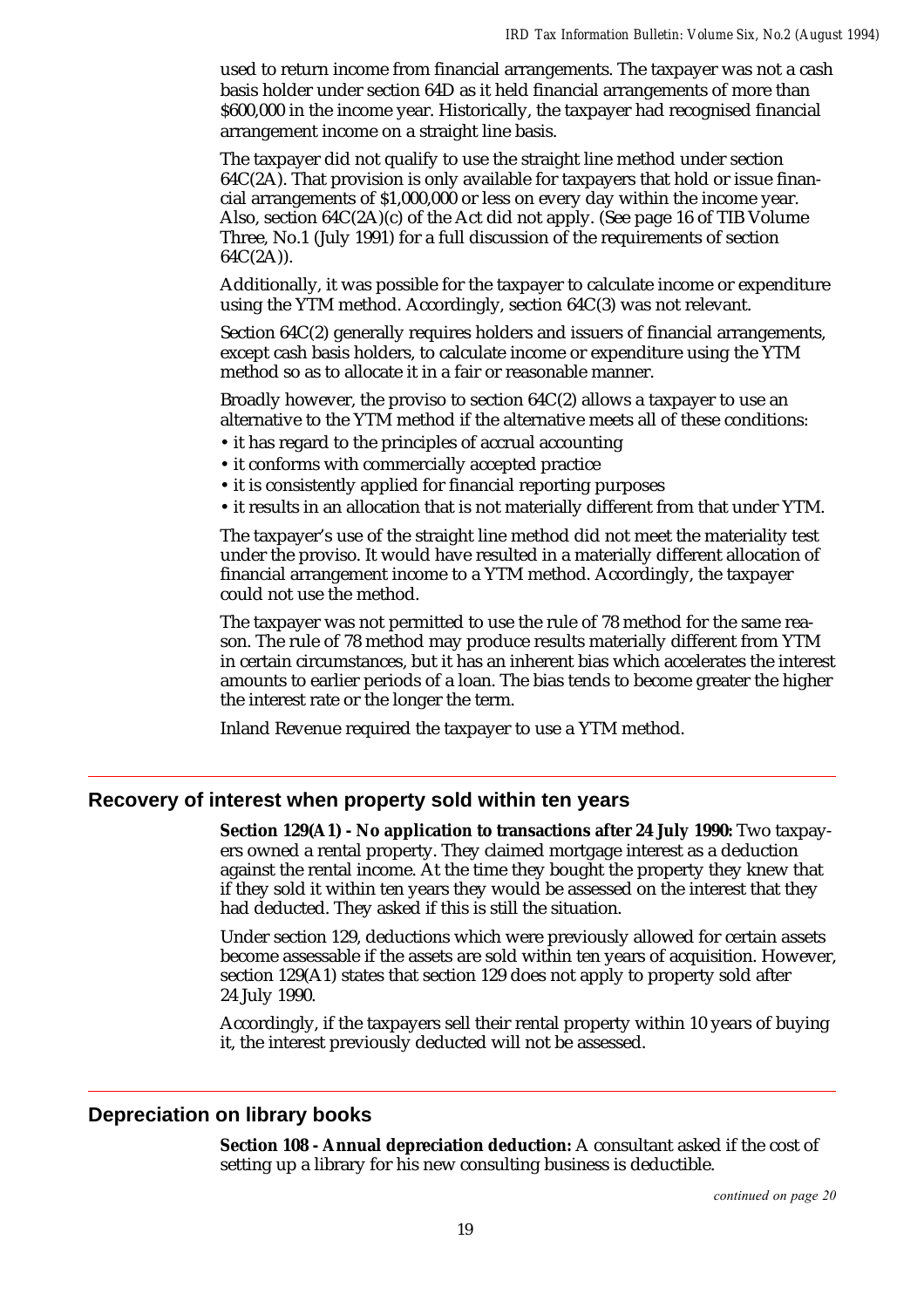from page 19

Books are depreciable items under sections 107A and 108. The depreciation rates for books are set out on page 56 of the appendix to TIB Volume Four, No 9 (April 1993). In this case the rate is 9.5% diminishing value or 6.5% straight line.

If the consultant buys a business-related book which costs less than \$200, under section 108O(2) he may elect to write it off as a "low value asset". This means he can claim the cost of the book as a deduction against his assessable income, rather than claiming depreciation at the appropriate rate.

If the consultant claims a low value asset deduction for any book, and later sells it, he will have to declare the sale proceeds as assessable income in the year of sale.

Any amount spent on maintaining the library books is also deductible.

**Note:** If two or more books are purchased from the same supplier on the same day, and the depreciation rate is the same for each item, a further rule applies. The books must be treated as a single item for the purpose of determining whether they qualify for the low value write-off.

#### **Special tax code - privacy of information**

**Section 344(10) - Notice of cessation:** An employee advised us of the following situation:

At the time of taking up her current employment with Mr X, she agreed to obtain his permission before commencing any additional employment. An opportunity has now arisen for her to take an additional job with Mrs Y that will pay more than she receives from Mr X. She doesn't want Mr X to know of her plans, but realises that if she accepts the job with Mrs Y, the job with Mr X will become secondary employment.

She asks if she can retain the G tax code for her Mr X job, as asking him to alter her IR 12 to show the SEC code would reveal her situation.

Section 344(10) requires an employee to notify the employer of a change of tax code entitlement within 4 days of becoming aware of the necessitating circumstances.

However, in this situation the employee could apply for a special tax code certificate under section 351, because she has income from more than one employer. Under section 351(3), once the new employer receives that certificate the section 344(10) requirement would effectively be overridden.

## **Estate and Gift Duties Act 1968**

#### **When gifts of land and shares are said to be complete**

A taxpayer planned to gift a section of land (valued at \$100,000) and some shares (valued at \$1,500) to a friend. She was aware of the "12 month rule", under which any gifts that the same donor makes within 12 months of making a dutiable gift must be aggregated with the dutiable gift for the purpose of calculating gift duty. (This period will be either the 12 month period that starts on the date of the dutiable gift, or the twelve month period that ends on that date. It does not include both of these periods.)

The taxpayer asked when the planned gifts would be considered complete, and therefore, when liability for gift duty on the transactions would arise.

Until an intended gift is complete, the donor can revoke it at any time. The following are the relevant dates of completion: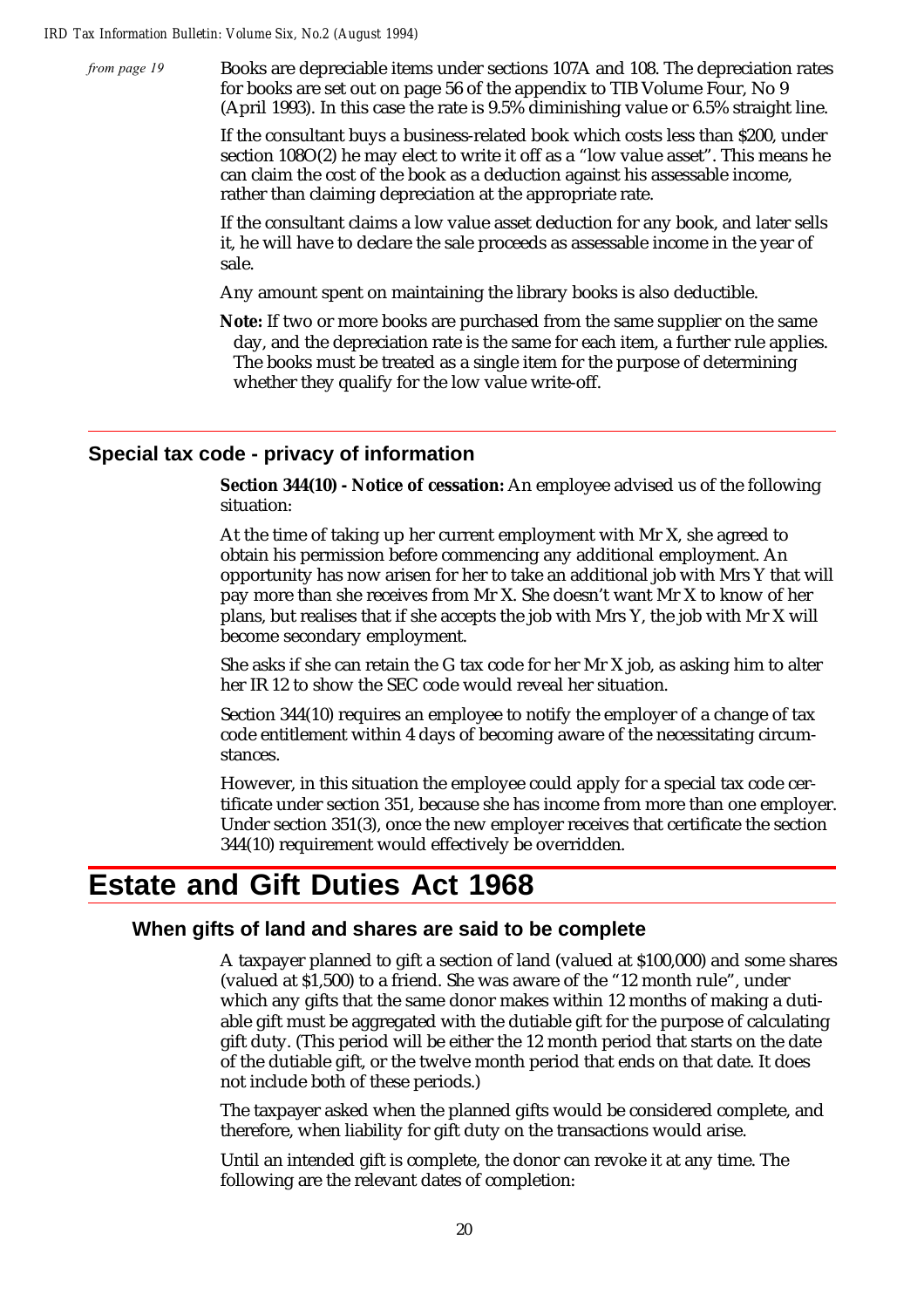#### *Land subject to the Land Transfer Act 1952*

The earlier of these dates:

- the date on which the instrument of transfer is registered with the Land Transfer Office
- the date on which the beneficiary has in his or her possession all the documents needed for registration to be effected. However, where a valid trust is created, the trust's creation date is used.

#### *Shares*

The earlier of these dates:

- the date on which the company registers the instrument of transfer
- the date on which the beneficiary has in his or her possession all the documents needed for registration to be effected.

**Note:** Dates of completion may differ for shares transferred under a system approved under section 7 of the Securities Transfer Act 1991.

In this particular case, the gift of land was completed at the date of registration with the Land Transfer Office, and the gift of shares was effective two weeks later when the transfer was registered by the company. As the gifts were made within 12 months of each other, they must be aggregated under section 62 of the Estate and Gift Duties Act 1968. The gift duty on \$101,500 is calculated under the Third Schedule to the Act as follows:

| Value of gift           | \$101,500 |                         |
|-------------------------|-----------|-------------------------|
| Gift duty on            | \$72,000  | $=$ \$ 5.850            |
| Gift duty on balance    | \$29,500  | $\omega$ 25% = \$ 7,375 |
| Total gift duty payable |           | \$13,225                |

### **Adjustment to conditions on mortgage to family member**

A taxpayer provided his son with substantial business funds by way of mortgage in July 1992. The son's business currently has some liquidity problems. In order to assist his son, the taxpayer is considering adjustments to the mortgage conditions, but realises that there may be gift duty implications.

The taxpayer asked about the gift duty consequences of these actions:

- postponing the date that repayments are due
- granting an "interest holiday"
- reducing the interest rate payable.

Postponing repayments of principal required under the mortgage does not involve a gift if the postponed repayments continue to attract interest.

Granting an "interest holiday" involves a gift of the interest forgiven for the period of the holiday. However, if the mortgage provides for payment of interest only if demanded by the lender each year, and the lender does not exercise this right to demand, no gift is involved (see *Re Marshall* [1965] NZLR 851).

A simple reduction in the interest rate payable under a mortgage does not involve a gift, unless the reduced rate of interest is set at an unrealistically low level, given the particular circumstances of the transaction. If the new rate was set at current commercial rates there would be no gift duty implications.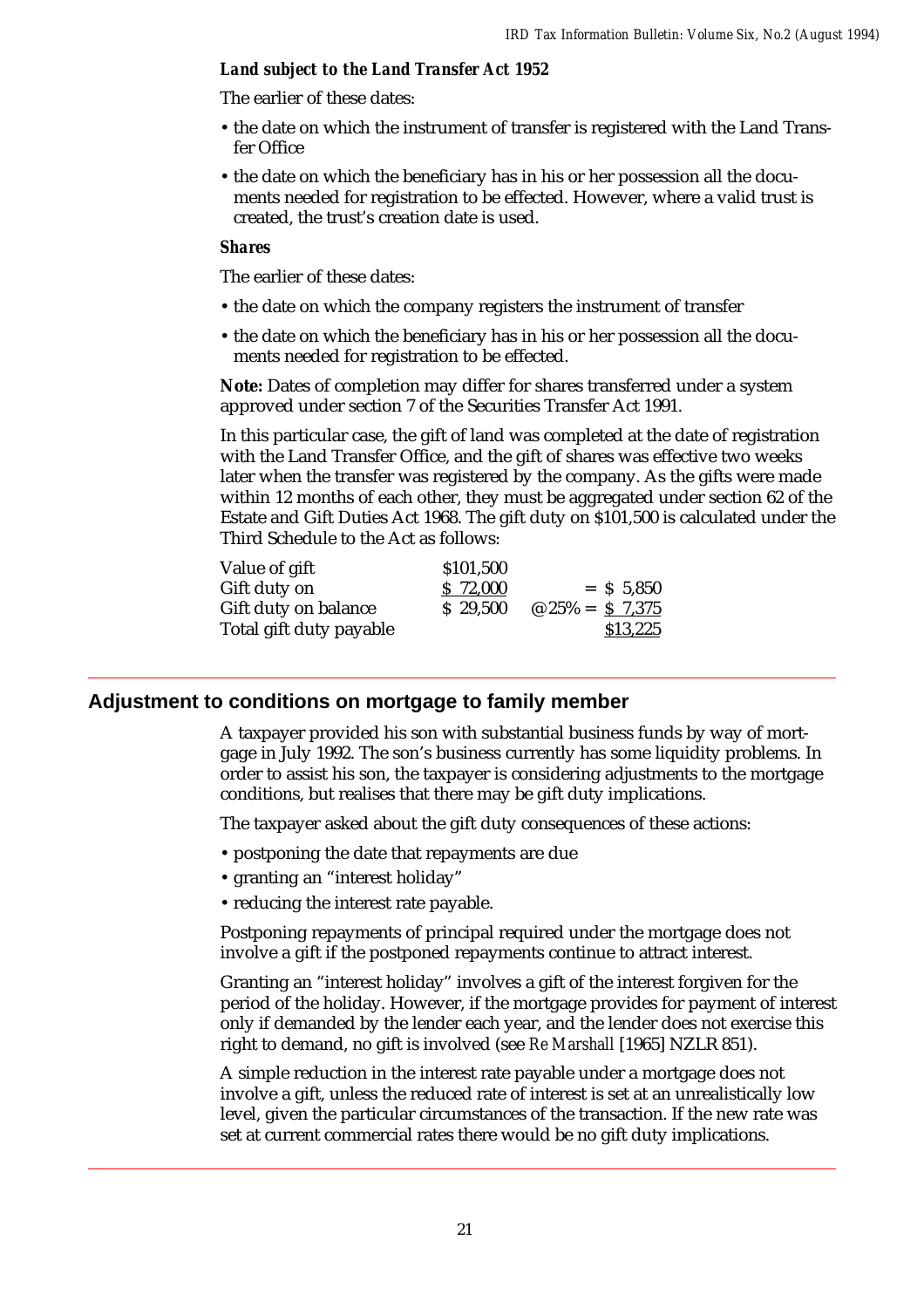## **Stamp and Cheque Duties Act 1971**

## **Stamp duty reduced if gift duty payable on transferred property**

**Section 23 - Conveyance duty reduced if gift duty paid on conveyance:** A taxpayer has asked if a gift of land can attract both conveyance duty and gift duty.

A gift of land can attract both gift and conveyance duties. However, section 23 of the Stamp and Cheque Duties Act 1971 allows a reduction in the value of the property being conveyed (and consequently a reduction in conveyance duty) if a dutiable gift is involved. For section 23 to apply, gift duty must have been payable.

#### *Example*

A block of land valued at \$35,000 is gifted, and gift duty is charged on that value as follows:

5% of  $($ \$35,000 - \$27,000) \$8,000 = \$400.

If the land for conveyance duty purposes is valued at \$35,000, this amount is reduced under section 23 by the value of the land for gift duty purposes (i.e., \$35,000), resulting in nil value and therefore no conveyance duty.

Gifts on which no duty is payable or that are exempt under the Estate and Gift Duties Act 1968 do not qualify for the reduction. For example, if one person makes gifts to another in good faith and as part of the donor's normal expenditure, the gifts will not be subject to gift duty if their total value does not exceed \$2,000 in a single calendar year.

## **Upcoming TIB articles**

In the next few months we'll be releasing policy statements on these topics in the Tax Information Bulletin:

- When Inland Revenue can grant relief from payment of tax in cases of financial hardship
- GST and temporary imports
- Tax treatment of salaries and emoluments received by NZ residents employed by the International Monetary Fund, World Bank and similar entities
- Losses of individual NZ resident insurance underwriters
- Treatment of dividend imputation credits and dividend withholding payment credits in the hands of trustees and beneficiaries
- GST and secondhand goods
- Meaning of terms "own" and "acquired" for depreciation purposes
- Personal sickness and accident and loss of earnings insurance policies
- Tax status of bodies corporate
- Keeping a logbook for a vehicle used for both business and private purposes
- Imputation credit accounts as they relate to consolidated groups of companies
- Conveyance duty on property conveyed on behalf of a company yet to be incorporated
- Treatment of rental losses for Family Support purposes
- GST and payments made by instalments
- Qualifying company election formula meaning when factor "b" is negative

We'll publish these statements as soon as we've finished consulting with commentators outside Inland Revenue.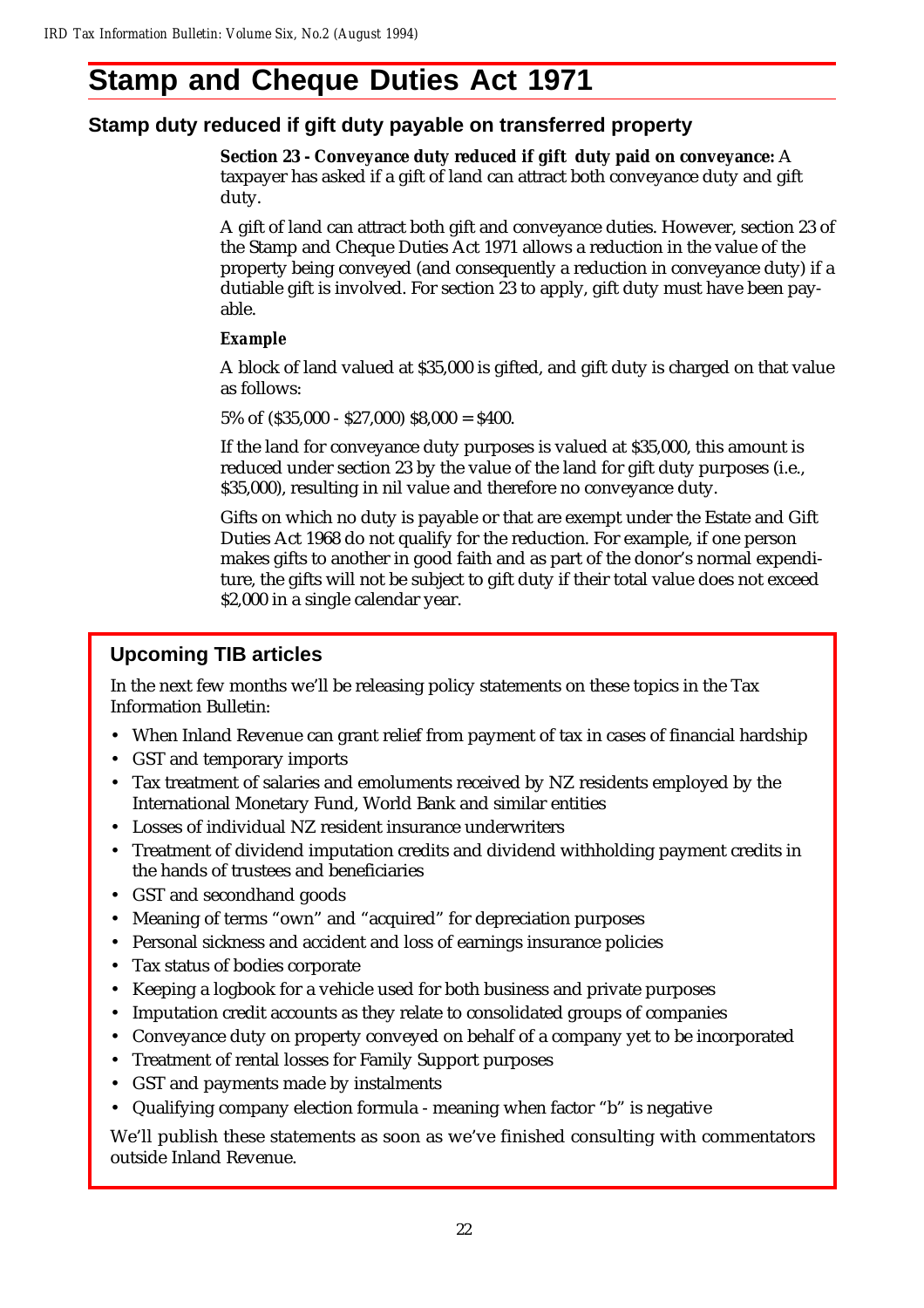## **Legal decisions - case notes**

This section of the Tax Information Bulletin sets out brief notes of recent tax decisions made by the Taxation Review Authority, the High Court, the Court of Appeal and the Privy Council.

We have given each case a rating as a reader guide to its potential importance.

- •••• Important decision
- Interesting issues considered
- Application of existing law
- **Routine** 
	- Limited interest

We've given full references to each case, including the citation details where it has already been reported. Details of the relevant Act and section will help you to quickly identify the legislation at issue. Short case summaries and keywords deliver the bare essentials for busy readers. The notes also outline the principal facts and grounds for the decision. Where possible, we have indicated if an appeal will be forthcoming.

These case reviews do not set out Inland Revenue policy, nor do they represent our attitude to the decision. These are purely brief factual reviews of decisions for the general interest of our readers.

## **Contents**

| Rangatira Ltd v CIR                             | $\bullet\bullet\bullet$               |                                                    |  |
|-------------------------------------------------|---------------------------------------|----------------------------------------------------|--|
| TRA 93/211                                      | $\bullet\bullet\bullet$               |                                                    |  |
| TRA 93/100                                      | $\bullet\bullet\bullet$               | Wages subsidised by Employment Service - employer  |  |
| Prouse v CIR                                    | $\bullet$ $\bullet$                   |                                                    |  |
| Costello y CIR                                  | $\bullet\bullet\bullet$               | Whether subdivision work was of a minor nature  27 |  |
| Newman v CIR                                    | $\bullet\bullet\bullet\bullet\bullet$ |                                                    |  |
| LR Lawrence v CIR                               | $\bullet\bullet\bullet$               | Whether chartering a private launch                |  |
| <b>Allen Yacht</b><br><b>Charters Ltd v CIR</b> | $\bullet\bullet\bullet$               | Exchange of yachts - whether supply of taxable     |  |

## **Profits on sale of shares - capital or revenue**

| <b>Rating:</b> |                                                                                                                                                                                                                                                                                                                                                                         |
|----------------|-------------------------------------------------------------------------------------------------------------------------------------------------------------------------------------------------------------------------------------------------------------------------------------------------------------------------------------------------------------------------|
| Case:          | Rangatira Limited v Commissioner of Inland Revenue AP 76/93, 250/93                                                                                                                                                                                                                                                                                                     |
| Act:           | Income Tax Act 1976 - sections $65(2)(a)$ and (e) and former section 191(4A)                                                                                                                                                                                                                                                                                            |
| Keywords:      | Share gains and losses, capital v revenue                                                                                                                                                                                                                                                                                                                               |
| Summary:       | The taxpayer carried on an investment business involving company shares. The<br>volume of its transactions increased in the 1980s and Inland Revenue assessed<br>gains on transactions under sections $65(2)(a)$ , (e) and $191(4A)$ . Certain gains were<br>found to be taxable under the second limb of section $65(2)(e)$ . Otherwise the<br>gains were not taxable. |
| <b>Facts:</b>  | The taxpayer was an unlisted public company that carried on an investment<br>business. The shareholders were charitable and family trusts established by the<br>continued on page 24                                                                                                                                                                                    |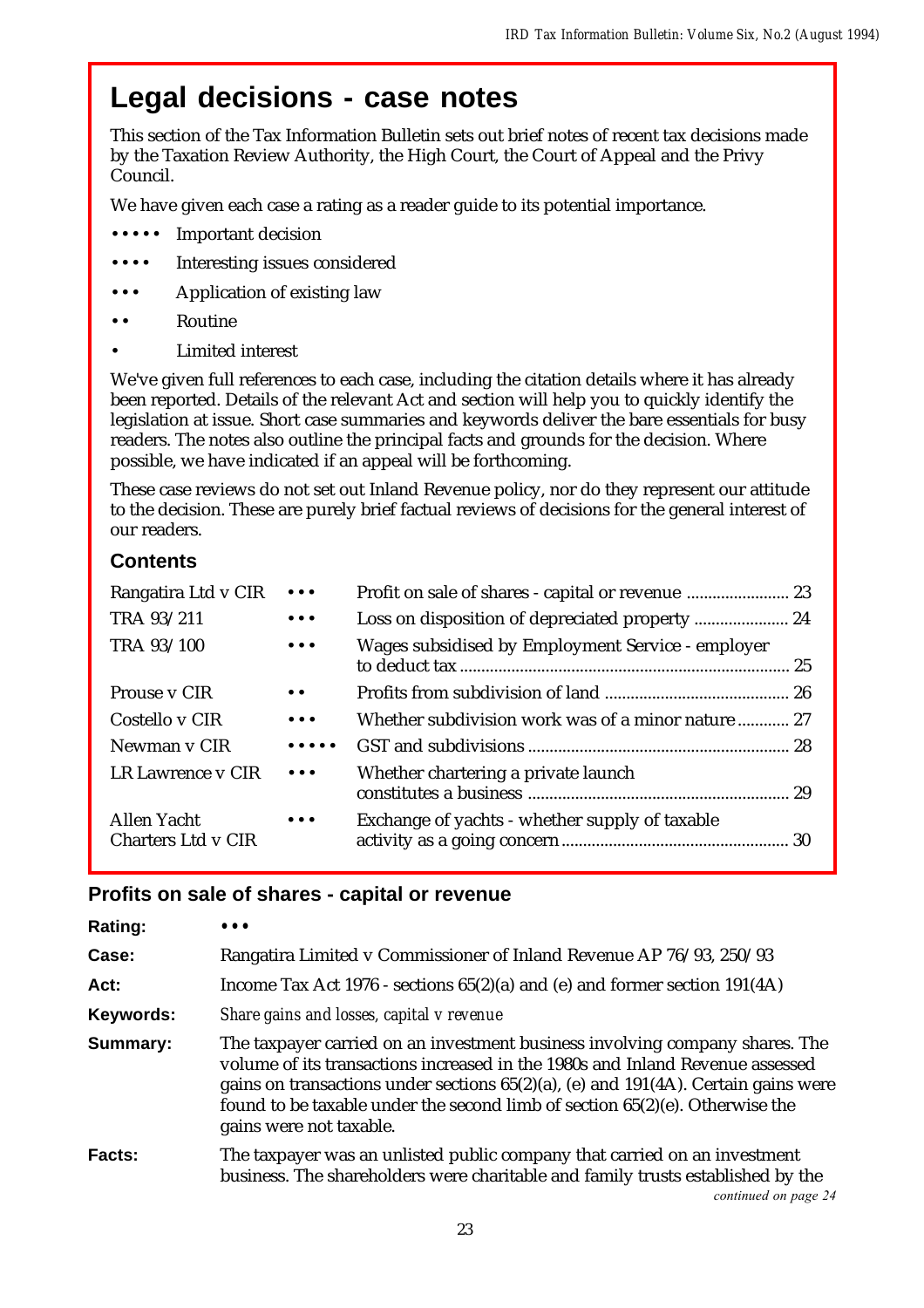| from page 23     | company founder. The overall scheme was that the taxpayer administered the<br>assets of the charitable trusts and the trusts allocated the income received.                                                                                                                                                                                                                                                                                                                                                                                      |
|------------------|--------------------------------------------------------------------------------------------------------------------------------------------------------------------------------------------------------------------------------------------------------------------------------------------------------------------------------------------------------------------------------------------------------------------------------------------------------------------------------------------------------------------------------------------------|
|                  | Until 1983, the policy of the taxpayer's directors was capital maintenance and<br>the provision of regular dividends. During the 1980s the taxpayer made substan-<br>tial gains on the sale of shares. Inland Revenue assessed the taxpayer for gains<br>in the 1986 to 1990 income years for these reasons:                                                                                                                                                                                                                                     |
|                  | • the taxpayer was in the business of share dealing under section $65(2)(a)$ or the<br>first limb of section $65(2)$ (e) of the Act                                                                                                                                                                                                                                                                                                                                                                                                              |
|                  | • particular transactions were within the second and third limbs of section<br>65(2)(e)                                                                                                                                                                                                                                                                                                                                                                                                                                                          |
|                  | • a wholly owned subsidiary of the taxpayer was a share dealer and section<br>$191(4A)$ applied.                                                                                                                                                                                                                                                                                                                                                                                                                                                 |
| <b>Decision:</b> | Justice Gallen in the High Court held that:                                                                                                                                                                                                                                                                                                                                                                                                                                                                                                      |
|                  | • The tax treatment under section $65(2)(a)$ and the first limb of section $65(2)(e)$<br>was as formulated in Californian Copper Syndicate (Limited and Reduced) v Harris<br>(Surveyor of Taxes) [1904] 5 TC 159. Under this treatment, when the owner of an<br>ordinary investment chooses to realise it, any gain is not normally a taxable<br>profit. However, such a gain is taxable when securities are realised not on a<br>mere realisation or change of investment, but when done in the carrying on, or<br>carrying out, of a business. |
|                  | • Although there were factors leading to the opposite conclusion, the facts fell<br>into the first case. The economic situation of the 1980s required regular rein-<br>vestment by the taxpayer. There was no fundamental change to the investment<br>philosophy or approach of the taxpayer. Investments made in a certain group<br>of companies were consistent with this philosophy. Also, some of the share<br>realisations were to allow the company to switch investments to a car-parking<br>building.                                    |
|                  | • The second and third limbs of section 65(2)(e) applied to some, but not other,<br>categories of transactions. Twenty-two categories of transactions were ana-<br>lysed case by case.                                                                                                                                                                                                                                                                                                                                                           |
|                  | • Losses on certain investments could not be deducted, where corresponding<br>profits would not have been assessable under section 65(2)(e).                                                                                                                                                                                                                                                                                                                                                                                                     |
|                  | • Section 191(4A) did not apply to the transactions. Justice Gallen noted that the<br>fact that the transactions carried out by the taxpayer did not come within the<br>category of transactions normally operated by the share dealing subsidiary<br>indicated that it should not apply. He concluded that the tax status of the<br>transactions should be as under section 65.                                                                                                                                                                 |
| <b>Comments:</b> | Inland Revenue has not decided whether to appeal this decision.                                                                                                                                                                                                                                                                                                                                                                                                                                                                                  |
|                  |                                                                                                                                                                                                                                                                                                                                                                                                                                                                                                                                                  |

## **Loss on disposition of depreciated property**

| <b>Rating:</b> | $\bullet\bullet\bullet$                                                                                                                                                                                                                   |
|----------------|-------------------------------------------------------------------------------------------------------------------------------------------------------------------------------------------------------------------------------------------|
| Case:          | TRA 93/211                                                                                                                                                                                                                                |
| Act:           | Income Tax Act 1976 - section 117                                                                                                                                                                                                         |
| Keywords:      | Motor vehicle value, depreciation, loss on sale                                                                                                                                                                                           |
| Summary:       | The taxpayer company sold a motor vehicle to its directors/shareholders at<br>below book value. The taxpayer claimed a deduction for the loss. The Commis-<br>sioner disallowed the deduction on the basis that the sale was below market |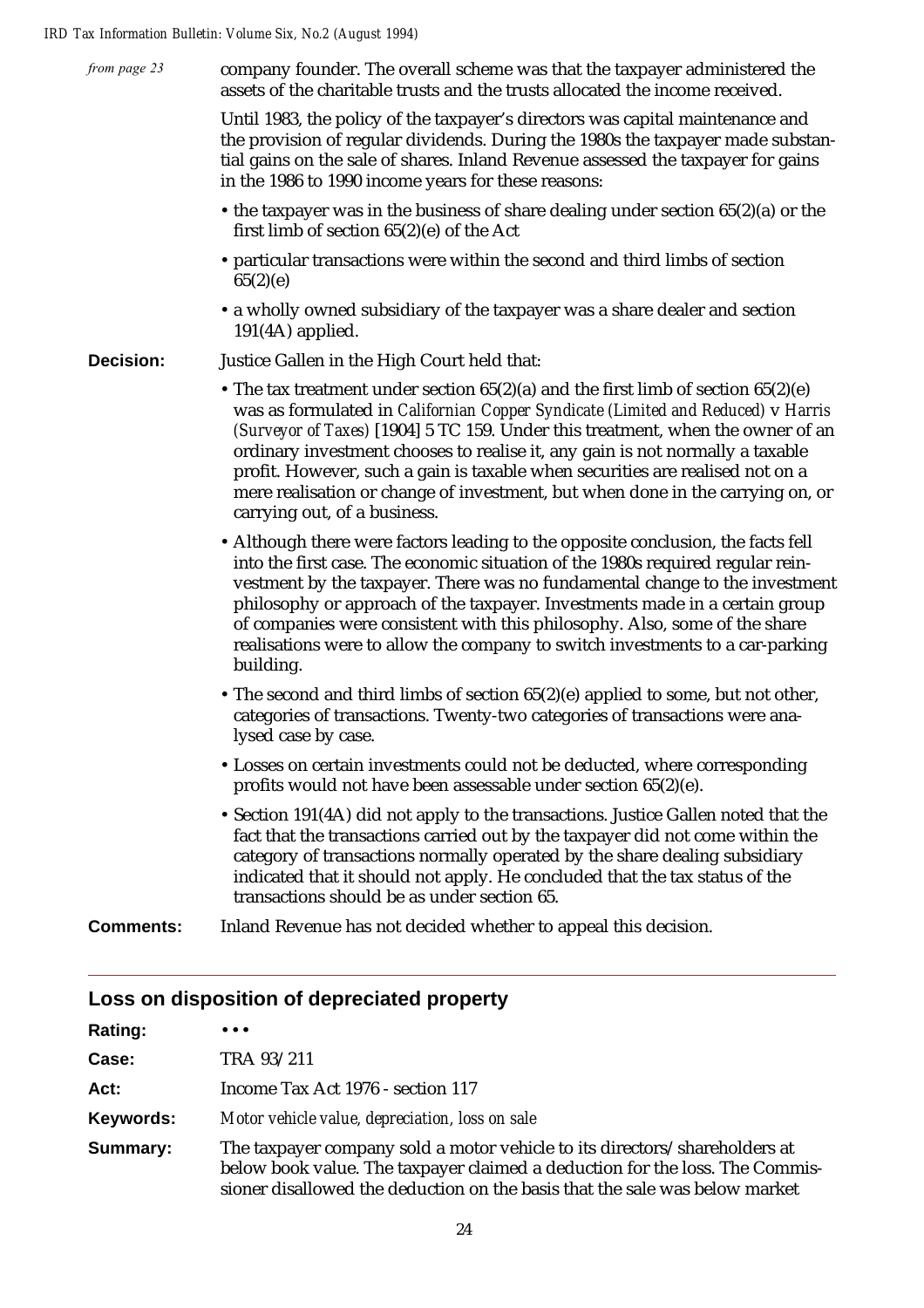value. The TRA upheld the Commissioner's decision, finding that the taxpayer had not established on the balance of probabilities that the sale price was the market value.

**Facts:** The taxpayer purchased the motor vehicle in early 1988. The sale occurred in early 1989 at a price well below book value. The taxpayer claimed a deduction for the difference between book value and the sale price. The Commissioner considered the sale was at less than market value and disallowed the deduction. The taxpayer relied on the sale prices of the same vehicle in the 1992 and 1993 income years to justify the 1989 price, and also relied on notional depreciation figures for the 1990 to 1992 income years.

**Decision:** The TRA upheld the Commissioner's assessment. Generally, the onus of proof in a tax case rests with the taxpayer on the balance of probabilities. When the Commissioner forms the view that a vehicle is sold below market price (under the previous section 117(5)(b)) the Commissioner should determine a price on the basis of information supplied by the taxpayer. In this case, it was reasonable for the Commissioner to arrive at a higher selling price by disallowing the loss. Particularly important was the taxpayer's failure to supply reasonable information as to the true value of the vehicle.

> The information supplied by the taxpayer was inadequate to establish, on the balance of probabilities, that the selling price was the market value. It was hearsay evidence. While the TRA can accept hearsay evidence, in this case the TRA could not rely on, or make reasonable conclusions from, the particular evidence supplied by the taxpayer. Sale prices years after the original sale did not help with valuation at the time of that first sale. Nor did notional depreciation figures.

> The TRA favoured a practical approach to valuation using the robust attitude of the market, not a minute assessment of the particular vehicle. The TRA would have accepted a letter of valuation from a motor vehicle dealer as appropriate evidence. It may even have been acceptable to obtain such a letter some years after the sale on the basis of a similar valuation in the past. There may have even been information from the dealer's records as to what was the earlier valuation. Also, from an inspection of the vehicle, the dealer may have been able to establish its earlier value. However, although given every opportunity to do so, no such evidence was tendered by the taxpayer.

**Comments:** The taxpayer is not appealing this decision.

### **Wages subsidised by Employment Service - employer to deduct tax**

| <b>Rating:</b> |                                                                                                                                                                                                                                                                                                                                                                                                               |
|----------------|---------------------------------------------------------------------------------------------------------------------------------------------------------------------------------------------------------------------------------------------------------------------------------------------------------------------------------------------------------------------------------------------------------------|
| Case:          | TRA 93/100                                                                                                                                                                                                                                                                                                                                                                                                    |
| Act:           | Income Tax Act 1976 - section 338(1)                                                                                                                                                                                                                                                                                                                                                                          |
| Keywords:      | Employer, person making payment, subsidy                                                                                                                                                                                                                                                                                                                                                                      |
| Summary:       | Under the Community Restart Programme an organisation can employ workers<br>and receive a subsidy for their wages from the New Zealand Employment<br>Service (NZES). In such cases it is the organisation, not the NZES, which is<br>obliged to deduct PAYE and ACC levies.                                                                                                                                   |
| <b>Facts:</b>  | A charitable trust received subsidies from the NZES for workers referred to it<br>under the Community Restart Programme. It engaged these workers to carry<br>out the purposes of the trust. The trust did not deduct PAYE or ACC levies from<br>payments it made to the workers because it understood the NZES to be the<br>employer and the trust itself to have no such responsibilities. The Commissioner |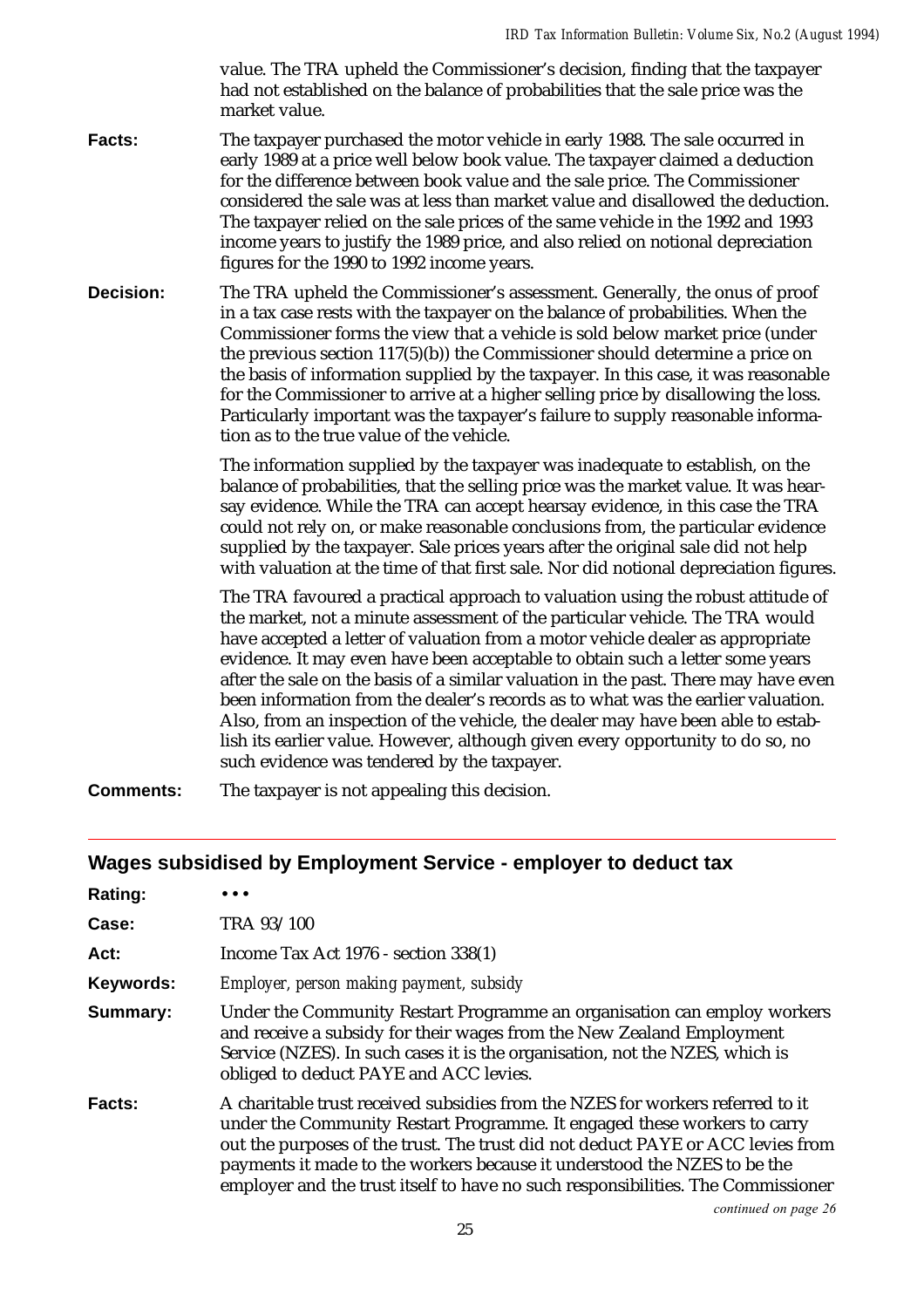| from page 25     | issued an assessment for the outstanding PAYE and ACC levies. The trust<br>objected on the ground it was not the employer. The TRA heard evidence as to<br>the nature of the relationship between the NZES, the trust, and the workers, and<br>as to the advice that was given to the trust. The TRA accepted there had been a<br>genuine misunderstanding by well motivated people who did not profit from<br>the omission to make the deductions.                                                                                                 |
|------------------|-----------------------------------------------------------------------------------------------------------------------------------------------------------------------------------------------------------------------------------------------------------------------------------------------------------------------------------------------------------------------------------------------------------------------------------------------------------------------------------------------------------------------------------------------------|
| Decision:        | The payment by NZES to the trust was a subsidy. It is not possible for an em-<br>ployer to "subsidise" the wages of its own staff. It should have been clear there-<br>fore that NZES was not the employer.                                                                                                                                                                                                                                                                                                                                         |
|                  | On the facts the trust was the employer under general law. Even if this had not<br>been the case, the trust would still be obliged by section 338(1) to make PAYE<br>tax deductions. The payments to the workers fell clearly under the definition of<br>"salary or wages" in section 2. They were therefore "source deduction pay-<br>ments". Section 338(1) imposes the obligation to make deductions from source<br>deduction payments on "the employer or other person by whom the payment is<br>made". The assessments were therefore correct. |
|                  | The TRA observed that it had no jurisdiction to deal with the hardship to the<br>trust.                                                                                                                                                                                                                                                                                                                                                                                                                                                             |
| <b>Comments:</b> | The taxpayer is not appealing this decision.                                                                                                                                                                                                                                                                                                                                                                                                                                                                                                        |

## **Profits from subdivision of land**

| Rating:                                                                                                                                                                                                 | $\bullet$                                                                                                                                                                                                                                                                                                                                                                                                                                                   |  |  |  |
|---------------------------------------------------------------------------------------------------------------------------------------------------------------------------------------------------------|-------------------------------------------------------------------------------------------------------------------------------------------------------------------------------------------------------------------------------------------------------------------------------------------------------------------------------------------------------------------------------------------------------------------------------------------------------------|--|--|--|
| Case:                                                                                                                                                                                                   | Prouse v Commissioner of Inland Revenue CA 239/93                                                                                                                                                                                                                                                                                                                                                                                                           |  |  |  |
| Act:                                                                                                                                                                                                    | Land and Income Tax Act 1954 - section 88AA                                                                                                                                                                                                                                                                                                                                                                                                                 |  |  |  |
| Keywords:                                                                                                                                                                                               | Land subdivision, sale or other disposition, retrospective application of statute.                                                                                                                                                                                                                                                                                                                                                                          |  |  |  |
| <b>Summary:</b>                                                                                                                                                                                         | This was a Court of Appeal judgment from the High Court decision of Justice<br>Gallen in Prouse v CIR [1993] NZTC 10,271. This case was about the sale of<br>sections in a subdivision following a change in the law. Profits on sections sold<br>after the change were subject to income tax despite the fact that the scheme or<br>undertaking commenced before the new law change.                                                                       |  |  |  |
| The taxpayer entered into a scheme to subdivide his land in May 1973. This was<br>Facts:<br>before the Government announced the intention to introduce new legislation<br>relating to the sale of land. |                                                                                                                                                                                                                                                                                                                                                                                                                                                             |  |  |  |
|                                                                                                                                                                                                         | The 1973 Amendment Act introduced section 88AA(1)(e) which dealt with<br>profits and gains from the subdivision of land. After 10 August 1973 (the date of<br>the public announcement of the intended legislation) Inland Revenue assessed<br>the profits and gains from the sale of property.                                                                                                                                                              |  |  |  |
|                                                                                                                                                                                                         | The taxpayer argued that the legislation should only apply to undertakings or<br>schemes begun after the date of the public announcement. In the High Court,<br>Justice Gallen held that the amendment applied to profits and gains on the sale<br>of sections after the application date of the new legislation. The fact that Inland<br>Revenue had previously confirmed that the subdivision proposal was not tax-<br>able did not affect the situation. |  |  |  |
|                                                                                                                                                                                                         | The taxpayer appealed to the Court of Appeal.                                                                                                                                                                                                                                                                                                                                                                                                               |  |  |  |
| <b>Decision:</b>                                                                                                                                                                                        | The Court of Appeal dismissed the appeal and agreed with the conclusions<br>reached by Justice Gallen in the High Court and by Justice Tompkins in Aubrey v<br>Commissioner of Inland Revenue (1984) 6 NZTC 61,765, on which Justice Gallen<br>relied.                                                                                                                                                                                                      |  |  |  |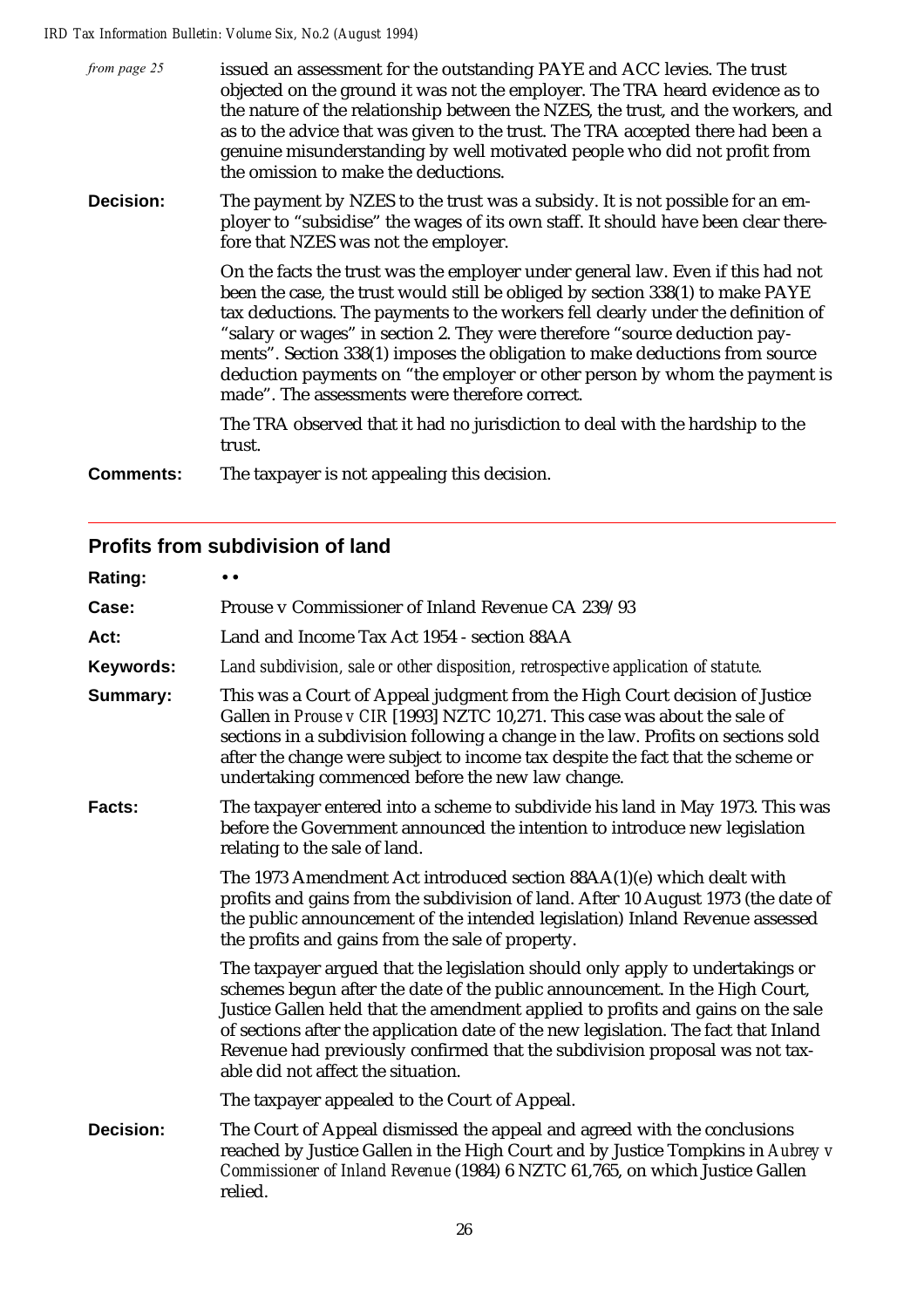The Court of Appeal held that the 1973 legislation was intended to apply to all sales of land after 10 August 1973. It did not matter whether any undertaking or scheme involved was embarked on before or after that date. Factors that influenced the Court of Appeal's decision were:

- The 1973 statute changed the rules applying to land transactions. Any sale before 10 August was dealt with under the old provision, and any sale after that date under the new provision.
- The legislative focus on sales and on the dates of sales was entirely rational in policy terms as it prevented a tax gap caused when the old section ceased to apply.
- In the Court of Appeal's view the words of the legislation were clear. Section 9(5) of the Amendment Act 1973 applied to any profit derived from any sale made on or after 10 August 1973. The legislation could not be read down to exclude sales if the undertaking or scheme commenced before that date.

**Comments:** The taxpayer is not appealing this decision.

#### **Whether subdivision work was of a minor nature**

| Rating:          |                                                                                                                                                                                                                                                                                                                                                                                                                                                                                                                                                                                                                                                               |  |  |  |
|------------------|---------------------------------------------------------------------------------------------------------------------------------------------------------------------------------------------------------------------------------------------------------------------------------------------------------------------------------------------------------------------------------------------------------------------------------------------------------------------------------------------------------------------------------------------------------------------------------------------------------------------------------------------------------------|--|--|--|
| Case:            | Costello v Commissioner of Inland Revenue CA 237/93                                                                                                                                                                                                                                                                                                                                                                                                                                                                                                                                                                                                           |  |  |  |
| Act:             | Income Tax Act $1976$ - section $67(4)(e)$                                                                                                                                                                                                                                                                                                                                                                                                                                                                                                                                                                                                                    |  |  |  |
| Keywords:        | Profits from subdivision, work of a minor nature                                                                                                                                                                                                                                                                                                                                                                                                                                                                                                                                                                                                              |  |  |  |
| Summary:         | This was an appeal to the Court of Appeal from the High Court decision of<br>Justice Speight in Costello v Commissioner of Inland Revenue (1993) 15 NZTC<br>10,285. The Court of Appeal held that on the overall judgment of the facts of the<br>case, the work was not of a minor nature.                                                                                                                                                                                                                                                                                                                                                                    |  |  |  |
| Facts:           | The taxpayers were the joint owners of property consisting of nine self-con-<br>tained flats. They decided to subdivide the flats into unit titles and sold the<br>resulting nine lots individually. The subdivision did not require any physical<br>work and the surveying, valuation and legal work involved was straightfor-<br>ward. The fees charged by the solicitor and surveyor were only \$560 plus \$13<br>disbursements and \$1,012 plus \$92 disbursements respectively. The valuer,<br>whose work only involved allocating percentages of the total value to the respec-<br>tive units, did not charge a fee and it seems received a small gift. |  |  |  |
|                  | The units were sold at a profit and the Commissioner assessed the taxpayers<br>under section $67(4)(e)$ of the Income Tax Act 1976.                                                                                                                                                                                                                                                                                                                                                                                                                                                                                                                           |  |  |  |
|                  | In the High Court, Justice Speight held that the complicated nature of the subdi-<br>vision scheme and the number of resulting lots meant that the development or<br>subdivision work was not of a minor nature. The scheme was caught under<br>section $67(4)(e)$ as the other elements of the provision were satisfied on the facts<br>of the case. The taxpayers appealed to the Court of Appeal.                                                                                                                                                                                                                                                          |  |  |  |
| <b>Decision:</b> | The Court of Appeal said that whether the work in question was of a minor<br>nature was a matter of fact to be determined on all the circumstances of the<br>particular case. Every subdivision of a larger area into lots would include some<br>survey work, the preparation of appropriate plans, obtaining planning consents<br>and local authority permits and associated legal work including the depositing<br>of subdivisonal plans and the issue of any separate titles. Each particular case<br>called for an assessment of what was done, which in practical terms may require<br>consideration of the time, effort and expense involved.           |  |  |  |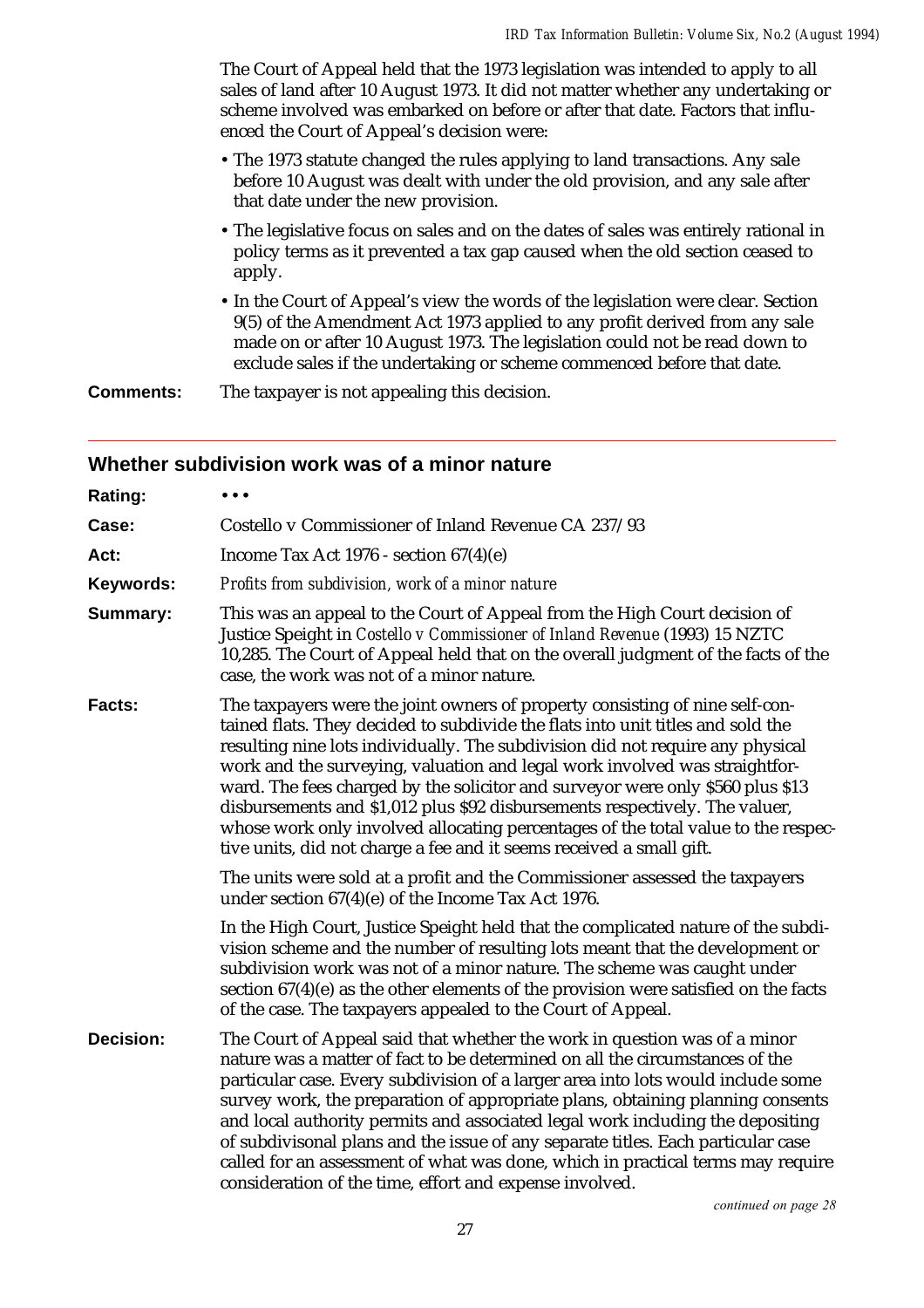| from page 27 | The Court of Appeal considered the facts of the case. The property was subdi-<br>vided into nine lots, six of which had street frontage. There were four separate<br>buildings involved. Each unit had one or more accessory units which had to be |
|--------------|----------------------------------------------------------------------------------------------------------------------------------------------------------------------------------------------------------------------------------------------------|
|              | delineated on the plan and four common property areas were provided. Al-<br>though the surveyor's fee was very modest in 1994 prices, and the total profes-<br>sional charges were very small relative to land values, the job took 36 hours of    |
|              | time in order to achieve the object of a subdivision into nine lots. In addition<br>there was the associated legal work including the establishment of a new corpo-<br>rate body for the property under the Unit Titles Act.                       |
|              |                                                                                                                                                                                                                                                    |

Taking the facts into account, the Court of Appeal held that the work was not of a minor nature and dismissed the taxpayers' appeal.

**Comments:** The taxpayer is not appealing this decision.

| Rating:          | $\bullet\bullet\bullet\bullet\bullet$                                                                                                                                                                                                                                                                                                                                                                                                                                                                                                                                                                                                                                                                             |  |  |  |  |
|------------------|-------------------------------------------------------------------------------------------------------------------------------------------------------------------------------------------------------------------------------------------------------------------------------------------------------------------------------------------------------------------------------------------------------------------------------------------------------------------------------------------------------------------------------------------------------------------------------------------------------------------------------------------------------------------------------------------------------------------|--|--|--|--|
| Case:            | Newman v Commissioner of Inland Revenue HC Dunedin AP 83/92                                                                                                                                                                                                                                                                                                                                                                                                                                                                                                                                                                                                                                                       |  |  |  |  |
| Act:             | Goods and Services Tax Act 1976 - section 6                                                                                                                                                                                                                                                                                                                                                                                                                                                                                                                                                                                                                                                                       |  |  |  |  |
| Keywords:        | Taxable activity, continuously, regularly                                                                                                                                                                                                                                                                                                                                                                                                                                                                                                                                                                                                                                                                         |  |  |  |  |
| Summary:         | On appeal, the High Court upheld the TRA decision that a "one-off" property<br>subdivision can constitute a taxable activity for GST purposes.                                                                                                                                                                                                                                                                                                                                                                                                                                                                                                                                                                    |  |  |  |  |
| Facts:           | This case involved a builder who purchased a block of land on which he in-<br>tended building a family home for himself. During the construction of the house,<br>he subdivided the property to fund the completion of the house. This subdivi-<br>sion was independent from his taxable activity of building. Following the sale of<br>the subdivided land Inland Revenue determined that the subdivision activity<br>was a taxable activity and GST was assessed on the sale.                                                                                                                                                                                                                                   |  |  |  |  |
|                  | The taxpayer's objection to the assessment was disallowed and he requested that<br>a case be stated to the TRA. The TRA found that the assessment was correct and<br>the taxpayer appealed to the High Court.                                                                                                                                                                                                                                                                                                                                                                                                                                                                                                     |  |  |  |  |
| <b>Decision:</b> | Justice Fraser held that the ordinary and natural meanings of the words "con-<br>tinuous" and "regular" did not preclude a one-off subdivision from being char-<br>acterised as a taxable activity. Justice Fraser held that the series of sequential<br>steps undertaken in the subdivision process, such as drainage, electrical and<br>access work and the usual real estate and lawyers fees, constitute an "activity".<br>He likened the transaction to that of a person who as a single venture constructs<br>a commercial building for ultimate sale. Even though it is "one off", it would still<br>be described as an activity because of the series of acts involved in the building's<br>construction. |  |  |  |  |
|                  | In the case at hand the builder carried on the activity without interruption from<br>the time the decision was made to proceed with the subdivision until the time<br>the section was sold. This meant the activity was carried on "continuously".<br>Justice Fraser concluded that the subdivision process was a taxable activity in its<br>own right.                                                                                                                                                                                                                                                                                                                                                           |  |  |  |  |
| <b>Comments:</b> | The taxpayer is appealing this decision to the Court of Appeal.                                                                                                                                                                                                                                                                                                                                                                                                                                                                                                                                                                                                                                                   |  |  |  |  |

## **GST and subdivisions**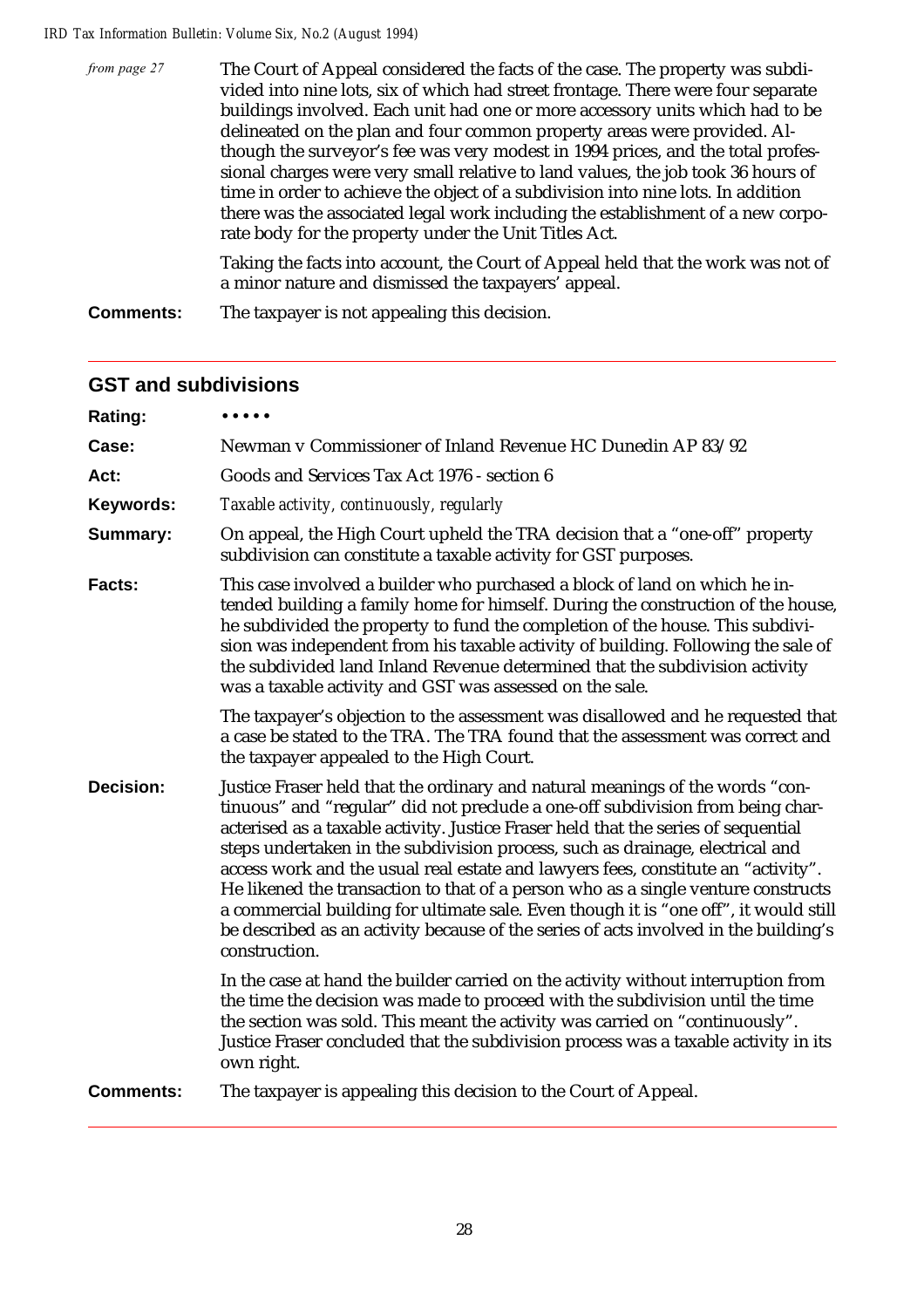## **Whether chartering a private launch constitutes a business**

| Rating:                                                                                                           | $\ddot{\phantom{a}}$                                                                                                                                                                                                                                                                                                                                                                                                                                                             |  |  |  |
|-------------------------------------------------------------------------------------------------------------------|----------------------------------------------------------------------------------------------------------------------------------------------------------------------------------------------------------------------------------------------------------------------------------------------------------------------------------------------------------------------------------------------------------------------------------------------------------------------------------|--|--|--|
| Case:                                                                                                             | LR Lawrence v Commissioner of Inland Revenue HC Auckland M695/92                                                                                                                                                                                                                                                                                                                                                                                                                 |  |  |  |
| Act:                                                                                                              | Income Tax Act 1976 - sections 2, 33(13) and 104.                                                                                                                                                                                                                                                                                                                                                                                                                                |  |  |  |
| Keywords:                                                                                                         | deductions, carrying on a business, request for case to be stated directly to the High<br>Court                                                                                                                                                                                                                                                                                                                                                                                  |  |  |  |
| Summary:                                                                                                          | The High Court held that a taxpayer could not deduct the running costs of a<br>launch against his assessable income as he did not use the launch in carrying on<br>a business.                                                                                                                                                                                                                                                                                                   |  |  |  |
| Facts:                                                                                                            | The taxpayer purchased a launch that was suitable for charter operations as well<br>as personal use. He claimed most of the expenditure incurred in running the<br>launch as a deduction against his income as a dentist. The Commissioner disal-<br>lowed the deduction. The taxpayer requested that the case be stated directly to<br>the High Court on the grounds he incurred that expenditure in carrying on a<br>business under section 104(b) of the Income Tax Act 1976. |  |  |  |
| <b>Decision:</b>                                                                                                  | Justice Fisher held that the running costs of the launch were not deductible as<br>the taxpayer had not used the launch for carrying on a business. These are the<br>reasons that Justice Fisher took into account:                                                                                                                                                                                                                                                              |  |  |  |
| • There had been no serious inquiry into the feasibility of the charter business<br>before purchasing the launch. |                                                                                                                                                                                                                                                                                                                                                                                                                                                                                  |  |  |  |
|                                                                                                                   | • There had been no serious attempt by the taxpayer to promote the charter<br>venture.                                                                                                                                                                                                                                                                                                                                                                                           |  |  |  |
|                                                                                                                   | • There was a small proportion of chartering use compared to private use.                                                                                                                                                                                                                                                                                                                                                                                                        |  |  |  |
|                                                                                                                   | • There had been limited availability of the launch for charter use.                                                                                                                                                                                                                                                                                                                                                                                                             |  |  |  |
|                                                                                                                   | • Following the financial year in question the taxpayer kept the launch for his<br>own personal use.                                                                                                                                                                                                                                                                                                                                                                             |  |  |  |
|                                                                                                                   | The Judge refused the Commissioner's application for costs because the Com-<br>missioner had consented to a High Court hearing in the first instance, when in<br>the Judge's view, the Taxation Review Authority should have heard the case as<br>it did not involve difficult questions of law or large sums of money.                                                                                                                                                          |  |  |  |
| <b>Comments:</b>                                                                                                  | Inland Revenue is still considering whether to appeal the Judge's decision to<br>refuse the Commissioner's application for costs.                                                                                                                                                                                                                                                                                                                                                |  |  |  |

## **Exchange of yachts - whether supply of taxable activity as a going concern**

| <b>Rating:</b> |                                                                                                                                                                                                                                                   |  |  |
|----------------|---------------------------------------------------------------------------------------------------------------------------------------------------------------------------------------------------------------------------------------------------|--|--|
| Case:          | Allen Yacht Charters Limited v Commissioner of Inland Revenue, HC Auckland<br>M 118/94                                                                                                                                                            |  |  |
| Act:           | Goods and Services Tax Act 1985, sections $6(1)$ , $8(1)$ and $11(1)(c)$ .                                                                                                                                                                        |  |  |
| Keywords:      | Taxable activity, going concern                                                                                                                                                                                                                   |  |  |
| Summary:       | The case concerned a sale of a yacht in return for another yacht with the differ-<br>ence paid in cash. The High Court found that in each case there was a taxable<br>activity, but there was no supply of a taxable activity as a going concern. |  |  |
| <b>Facts:</b>  | Allen Yacht Charters Limited (the objector) entered into an agreement to sell its<br>yacht Chateau Briand to a Mr and Mrs Macalister (the Macalisters) in exchange                                                                                |  |  |

continued on page 30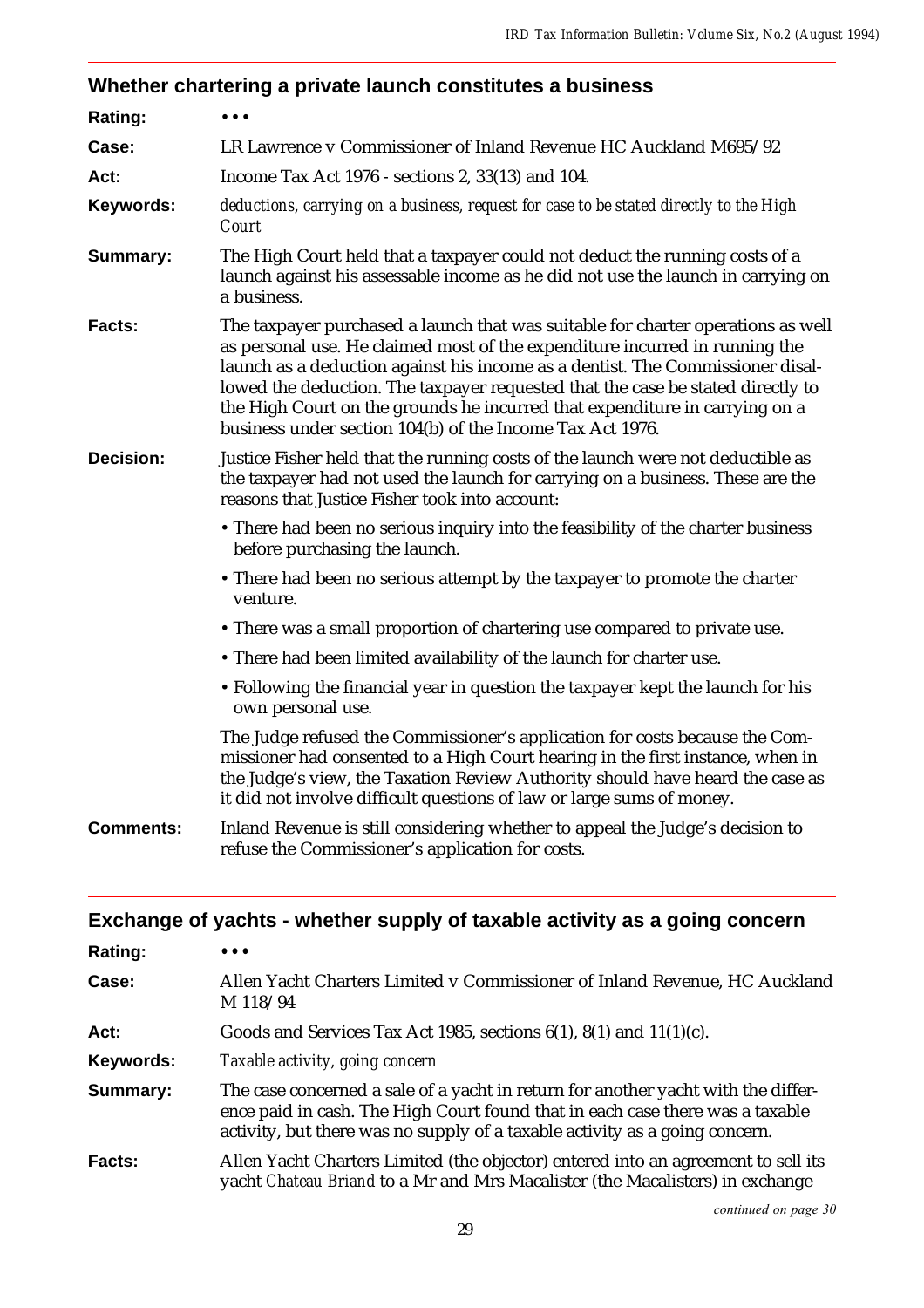| from page 29 | for the Macalister's yacht Laissez Faire and \$80,000 in cash. The objector issued a<br>tax invoice to the Macalisters which showed the GST as being nil and stating the<br>Chateau Briand was sold to the Macalisters as a going concern. The Commis-<br>sioner issued an assessment to the Macalisters showing the purchase of the<br>Chateau Briand to be of a going concern. The Macalisters objected on the basis<br>that the purchase was not the purchase of a going concern and therefore they<br>were entitled to an input claim for the GST. The objection eventually came before<br>the Taxation Review Authority. In a TRA Case, Q1 (1993) NZTC 5001, Judge<br>Willy upheld the objection and found that the Macalisters did not purchase the<br>business as a going concern and therefore were entitled to claim a refund of GST<br>on the purchase. The Commissioner then reassessed the GST liability to the<br>objector charging GST on the sale, the objector objected to that assessment and<br>the case stated resulted. |
|--------------|---------------------------------------------------------------------------------------------------------------------------------------------------------------------------------------------------------------------------------------------------------------------------------------------------------------------------------------------------------------------------------------------------------------------------------------------------------------------------------------------------------------------------------------------------------------------------------------------------------------------------------------------------------------------------------------------------------------------------------------------------------------------------------------------------------------------------------------------------------------------------------------------------------------------------------------------------------------------------------------------------------------------------------------------|
|              | The Court decided that the issues to be determined were                                                                                                                                                                                                                                                                                                                                                                                                                                                                                                                                                                                                                                                                                                                                                                                                                                                                                                                                                                                     |
|              | • Whether the activity carried on before the exchange by the objector with Cha-<br>teau Briand and by the Macalisters with Laissez Faire was a taxable activity                                                                                                                                                                                                                                                                                                                                                                                                                                                                                                                                                                                                                                                                                                                                                                                                                                                                             |
|              | • If so, whether there was in each case a "supply" of that taxable activity "as a<br>going concern".                                                                                                                                                                                                                                                                                                                                                                                                                                                                                                                                                                                                                                                                                                                                                                                                                                                                                                                                        |
|              |                                                                                                                                                                                                                                                                                                                                                                                                                                                                                                                                                                                                                                                                                                                                                                                                                                                                                                                                                                                                                                             |

**Decision:** Justice Tompkins in both cases held that both the objector and the Macalisters were carrying on a taxable activity but there was no supply of that taxable activity as a going concern. In approaching the question of whether a taxable activity had been supplied as a going concern Justice Tompkins referred to *Variety Leisure Corporation v Commissioner of Inland Revenue* (1988) 10 NZTC 5255. The one reservation Justice Tompkins had with this decision was Justice Hardie Boys' reference to an undertaking remaining active and operating "before, during and after its transfer to the new ownership". He did not consider that it was necessary for the undertaking to remain active after its transfer. He considered that the purchaser may be supplied with the vendor's going concern but may, immediately after acquisition, close it down. There would still have been the supply of a going concern. He considered, however, that the concern must be going at the time of transfer to the new owner.

> In relation to the *Chateau Briand* transaction Justice Tompkins concluded that the sale to the Macalisters was only of the assets of the business and there was no supply of the business as a going concern. Relevant facts were that there was no payment for goodwill, there was no transfer to the Macalisters of forward bookings, there was no examination of the accounts of the business, there were no steps taken for the Macalisters to take over the objectors' customers, and there was little evidence that the Macalisters had any detailed knowledge of the business.

> In relation to the *Laissez Faire* the Macalisters' management agreement with a chartering company came to an end on the day the yacht was sold to the taxpayer. For this reason Justice Tompkins decided there was no supply of a going concern. The fact that the objector effected a new agreement with the same company on that same day was not considered sufficient to change the decision. Justice Tompkins commented that if the clause in the agreement between the Macalisters and the management company prohibiting the sale of *Laissez Faire* without the purchaser signing a management agreement with Rainbow had been enforced, there would be good grounds for concluding that the transaction involved the carrying on by the objector of the same taxable activity as had been carried on by the Macalisters. However, this had not happened.

**Comments:** We do not know whether the taxpayer will appeal this decision.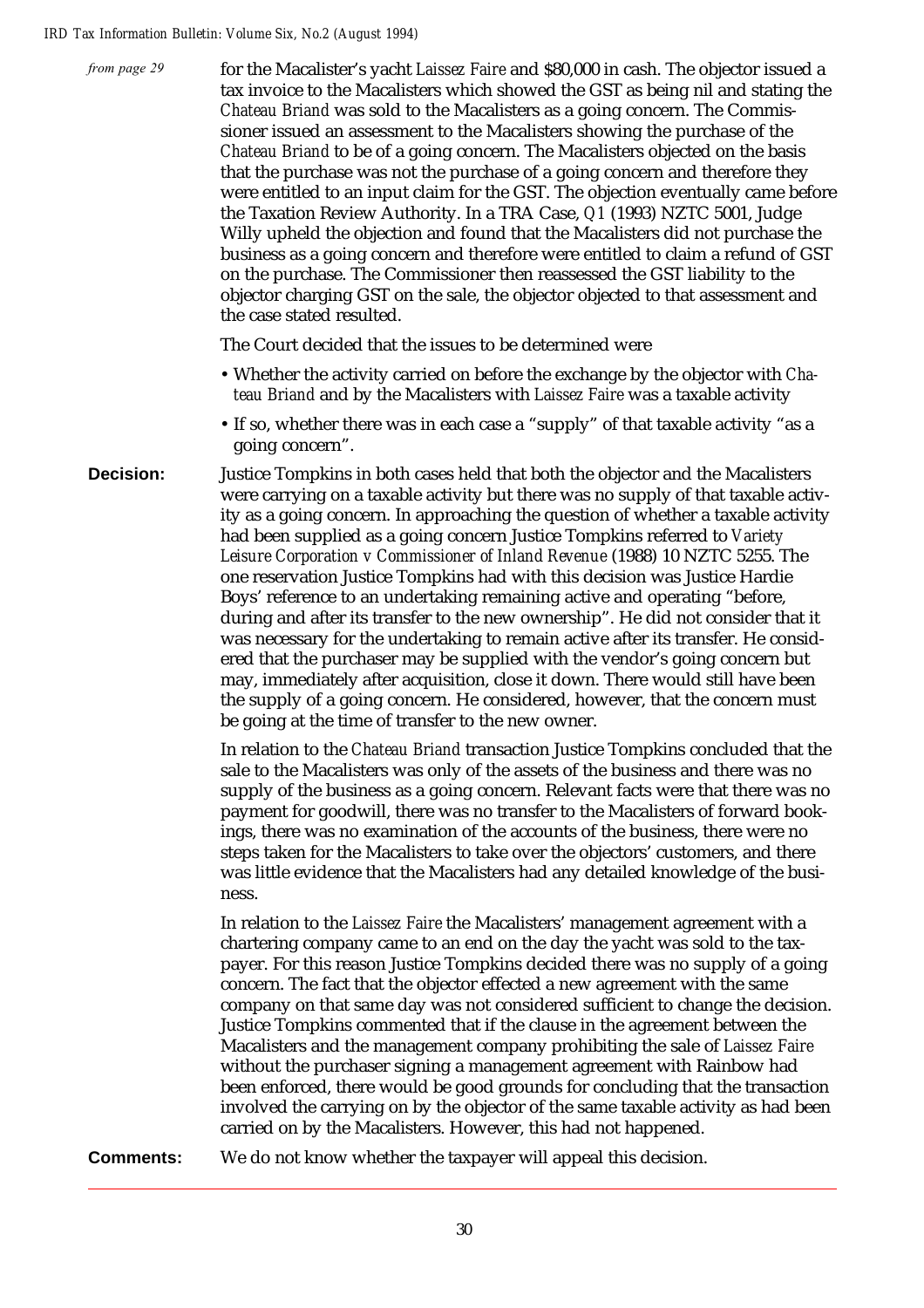## **List of Inland Revenue booklets**

This list shows all of Inland Revenue's information booklets as at the date of this Tax Information Bulletin. There is also a brief explanation of what each booklet is about.

Some booklets could fall into more than one category, so you may wish to skim through the entire list and pick out the booklets that you need. You can get these booklets from any IRD office.

For production reasons, the TIB is always printed in a multiple of eight pages. We will include an update of this list at the back of the TIB whenever we have enough free pages.

## **For people in business**

A guide to Inland Revenue audits (IR 297) March 1994

For business people and investors. It explains what is involved if you are audited by Inland Revenue; who is likely to be audited; your rights during and after the audit, and what happens once an audit is completed.

ACC premiums (published by ARCI Corporation) 1994/95 Explains the ACC employer premium, and gives the premium rates payable by employers and self-employed people. ACC publish this book.

#### Approved issuer levy (IR 291A) May 1994

For taxpayers who pay interest to overseas lenders. Explains how you can pay interest to overseas lenders without having to deduct NRWT.

#### Consolidation (IR 4E) March 1993

An explanation of the consolidation regime, which allows a group of companies to be treated as a single entity for tax purposes.

#### Depreciation (IR 260) April 1994

Explains how to calculate tax deductions for depreciation on assets used to earn assessable income.

#### Employers' guide (IR 184) 1994

Explains the tax obligations of anyone who is employing staff, and explains how to meet these obligations. Anyone who registers as an employer with Inland Revenue will receive a copy of this booklet.

#### Entertainment expenses (IR 268) April 1993

Covers the tax treatment of business entertainment expenses, under the rules applying from 1 April 1993.

#### Fringe benefit tax guide (IR 409) June 1992

Explains fringe benefit tax obligations of anyone who is employing staff, or companies which have shareholderemployees. Anyone who registers as an employer with Inland Revenue will receive a copy of this booklet.

GST - do you need to register? (GST 605) May 1994 A basic introduction to goods and services tax, which will also tell you if you have to register for GST.

#### GST guide (GST 600) 1994 Edition

An in-depth guide which covers almost every aspect of GST. Everyone who registers for GST gets a copy of this booklet. It is quite expensive for us to print, so we ask that if you are only considering GST registration, you get the booklet "GST do you need to register? instead.

**Imputation** (IR 274) February 1990

A guide to dividend imputation for New Zealand companies.

Inland Revenue employers' tax calendar (IR 24E) 1994 A list of all the more common tax due dates that employers have to remember. If you have a balance date other than 31 March, you may find the full tax calendar (IR 24) more useful.

#### Inland Revenue tax calendar (IR 24) 1994

A complete list of all the tax due dates. It covers everything from filing tax returns to the due dates for non-resident Student Loan repayments.

#### Non-resident withholding tax payers' guide (IR 291)Jul 1994

A guide for people or institutions who pay interest, dividends or royalties to people who are not resident in New Zealand.

#### PAYE deduction tables

| - Four-weekly and monthly (IR 184Y) | 1994 |
|-------------------------------------|------|
| - Weekly and fortnightly (IR 184X)  | 1994 |

Tables that tell employers the correct amount of PAYE to deduct from their employees' wages.

#### Qualifying companies (IR 4PB) October 1992

An explanation of the qualifying company regime, under

which a small company with few shareholders can have special tax treatment of dividends, losses and capital gains.

Resident withholding tax on dividends (IR 284) Oct 1993

A guide for companies, telling them how to deduct RWT from the dividends that they pay to their shareholders.

Resident withholding tax on interest (IR 283) March 1993 A guide to RWT for people and institutions which pay interest.

#### Running a small business? (IR 257) Jan 1994

An introduction to the tax obligations involved in running your own business.

#### Surcharge deduction tables (IR 184NS) 1994

PAYE deduction tables for employers whose employees are having national super surcharge deducted from their wages.

#### Tax help for sprouting young businesses (IR 257C)

A promotional pamphlet for Inland Revenue's Small Business Tax Information Service.

#### Taxpayer Audit (IR 298)

An outline of Inland Revenue's Taxpayer Audit programme. It explains the units that make up this programme, and what type of work each of these units does.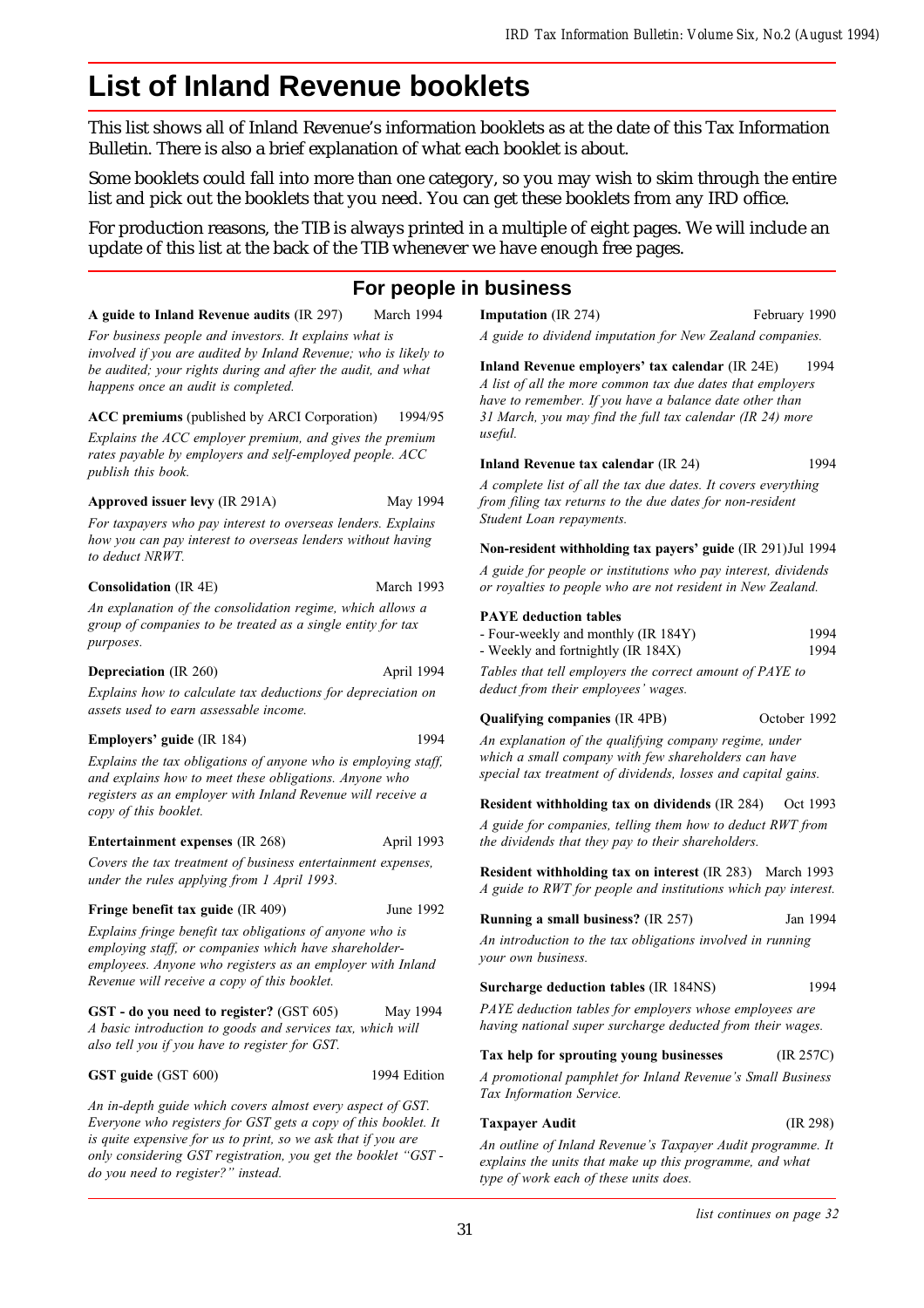## **For non-profit groups**

#### Charitable organisations (IR 255) May 1993

Explains what tax exemptions are available to approved charities and donee organisations, and the criteria which an organisation must meet to get an exemption.

#### Clubs and societies (IR 254) June 1993

Explains the tax obligations which a club, society or other non-profit group must meet.

#### Education centres (IR 253) June 1994

Explains the tax obligations of schools and other education centres. Covers everything from kindergartens and kohanga reo to universities and polytechnics.

#### Dealing with Inland Revenue (IR 256) April 1993

Introduction to Inland Revenue, written mainly for individual taxpayers. It sets out who to ask for in some common situa-

tions, and lists taxpayers' basic rights and obligations when dealing with Inland Revenue.

#### Estate and gift duties (IR 634) Nov 1991

An explanation of estate and gift duties, written for individual people rather than solicitors or legal firms. Estate duty has been repealed since this book was written.

#### Interest earnings and your IRD number (IR 283L) September 1991

Explains the requirement for giving to your IRD number to your bank or anyone else who pays you interest.

#### International tax guide (IR 275) June 1989

Deals with controlled foreign companies, foreign investment funds, and people who have interests in them.

#### IR 56 taxpayer handbook (IR 56B) April 1994

A booklet for part-time private domestic workers, embassy staff, nannies, overseas company reps and Deep Freeze base workers who make their own PAYE payments.

#### Koha (IR 278) August 1991

A guide to payments in the Maori community - income tax and GST consequences.

#### New Zealand tax residence (IR 292) April 1994

An explanation of who is a New Zealand resident for tax purposes.

#### **Objection procedures** (IR 266) March 1994

Explains how to make a formal objection to a tax assessment, and what further options are available if you disagree with Inland Revenue.

#### Provisional tax (IR 289) March 1994

People whose end-of-year tax bill is over \$2,500 must generally pay provisional tax for the following year. This booklet explains what provisional tax is, and how and when it must be paid.

Putting your tax affairs right (IR 282) May 1994

Explains the advantages of telling Inland Revenue if your tax affairs are not in order, before we find out in some other way. This book also sets out what will happen if someone knowingly evades tax, and gets caught.

#### Gaming machine duty (IR 680A) February 1992

An explanation of the duty which must be paid by groups which operate gaming machines.

Grants and subsidies (IR 249)

#### An guide to the tax obligations of groups which receive a subsidy, either to help pay staff wages, or for some other

purpose.

GST for non-profit bodies (GST 605A) September 1992 Tells non-profit groups whether they'll need to register for GST, and on what activities they must account for GST.

#### **For individual taxpayers**

| Resident withholding tax on investments | (IR 279) |
|-----------------------------------------|----------|
| April 1993                              |          |

An explanation of RWT for people who receive interest or dividends.

Retiring allowances and redundancy payments (IR 277) June 1994

An explanation of the tax treatment of these types of payments.

Self-employed or an employee? (IR 186) April 1993

Sets out Inland Revenue's tests for determining whether a person is a self-employed contractor or an employee. This determines what expenses the person can claim, and whether s/he must pay ACC premiums.

#### Special tax codes (IR 23G) January 1994

Information about getting a special "flat rate" of tax deducted from your income, if the regular deduction rates don't suit your particular circumstances.

#### Stamp duties (IR 665) June 1992

Explains what duty is payable on transfers of real estate and some other transactions. Written for individual people rather than solicitors and legal firms.

Student Loans and Inland Revenue (SL 1)

A guide to your tax obligations if you've taken out a Student Loan.

Student Loan repayments - everything you need to know (SL 2) January 1994

A more in-depth guide to making student loan repayments.

#### Superannuitants and surcharge (IR 259) January 1994

A guide to the surcharge for national superannuitants who also have other income.

#### Tax facts for income-tested beneficiaries (IR 40C) September 1992

Vital information for anyone who receives an income-tested benefit and also has some other income.

Problem Resolution Service (IR 287) November 1993 An introduction to Inland Revenue's Problem Resolution Service. You can use this service if you've already used Inland Revenue's usual services to sort out a problem, without success.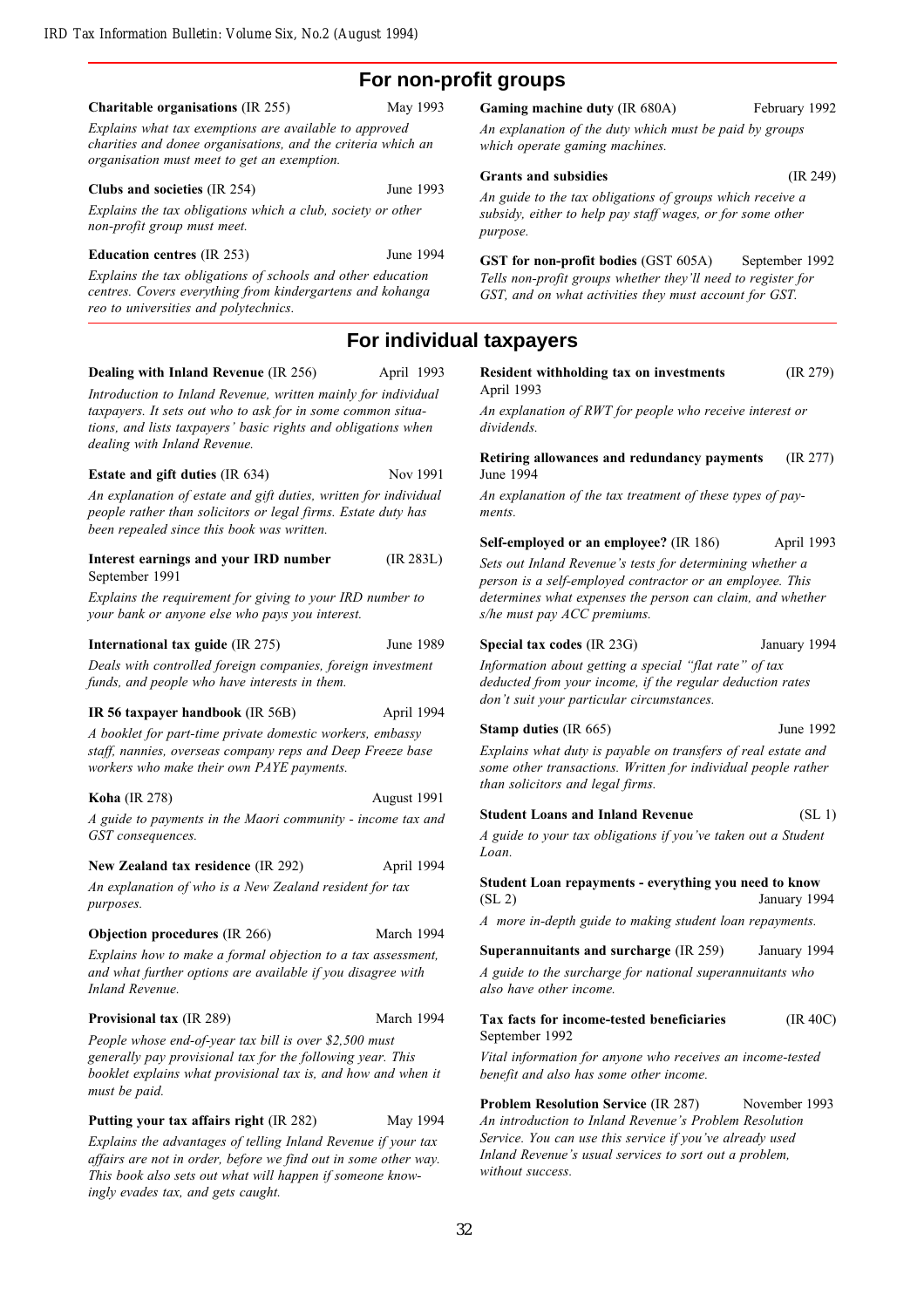## **Child Support booklets**

Child Support - a guide for bankers (CS 66) August 1992 An explanation of the obligations that banks may have to deal with for Child Support.

Child Support - a guide for tax practitioners (CS 4) March 1992

A summary (mainly for accountants) of how Child Support works, and the rates for calculating payments.

Child Support - a parent's guide (CS 1) March 1992

An in-depth explanation of Child Support, both for custodial parents and parents who don't have custody of their children.

## **Due dates reminder**

#### **September**

- 5 Large employers: PAYE deductions and deduction schedules for period ended 31 August 1994 due.
- 7 Provisional tax and/or Student Loan interim repayments: first 1995 instalment due for taxpayers with May balance dates. Second 1995 instalment due for taxpayers with January balance dates. Third 1994 instalment due for taxpayers with

September balance dates.

1994 end-of-year payments of income tax, Student Loans and ACC premiums due for taxpayers with October balance dates.

Non-IR 5 taxpayers: annual income tax returns due for taxpayers with May balance dates (SL 9 to be attached for Student Loan borrowers).

QCET payment due for companies with October balance dates with elections effective from the 1995 income year.

20 Large employers: PAYE deductions and deduction schedules for period ended 15 September 1994 due.

Small employers: PAYE deductions and deduction schedules for period ended 31 August 1994 due.

Gaming machine duty return and payment for month ended 31 August 1994 due.

RWT on interest deducted during August 1994 due for monthly payers.

RWT on dividends deducted during August 1994 due.

Non-resident withholding tax (or approved issuer levy) deducted during August 1994 due.

30 GST return and payment for period ended 31 August 1994 due.

Non-resident Student Loan repayments: second instalment of 1995 non-resident assessment due.

| Child Support - an introduction $(CS_3)$ | March 1992 |
|------------------------------------------|------------|
| A brief introduction to Child Support.   |            |

#### Child Support - does it affect you? (CS 50)

A brief introduction to Child Support in Maori, Cook Island Maori, Samoan, Tongan and Chinese.

#### Child Support - how to approach the Family Court (CS 51) June 1992

Explains what steps people need to take if they want to go to the Family Court about their Child Support.

#### Child Support - the basics - a guide for students

A basic explanation of how Child Support works, written for mainly for students.

#### **October**

- 5 Large employers: PAYE deductions and deduction schedules for period ended 30 September 1994 due.
- 7 Provisional tax and/or Student Loan interim repayments: first 1995 instalment due for taxpayers with June balance dates.

Second 1995 instalment due for taxpayers with February balance dates.

Third 1995 instalment due for taxpayers with October balance dates.

1994 end-of-year payments of income tax, Student Loans and ACC premiums due for taxpayers with November balance dates.

Non-IR 5 taxpayers: annual income tax returns due for taxpayers with June balance dates (SL 9 to be attached for Student Loan borrowers).

QCET payment due for companies with November balance dates with elections effective from the 1995 income year.

20 Large employers: PAYE deductions and deduction schedules for period ended 15 October 1994 due.

Small employers: PAYE deductions and deduction schedules for period ended 30 September 1994 due.

FBT: return and payment for quarter ended 30 September 1994 due.

Gaming machine duty return and payment for month ended 30 September 1994 due.

RWT on interest deducted during September1994 due for monthly payers.

RWT deducted in period 1/4/94-30/9/94 due for six-monthly payers.

RWT on dividends deducted during September 1994 due.

Non-resident withholding tax (or approved issuer levy) deducted during September 1994 due.

30 GST return and payment for period ended 30 September 1994 due.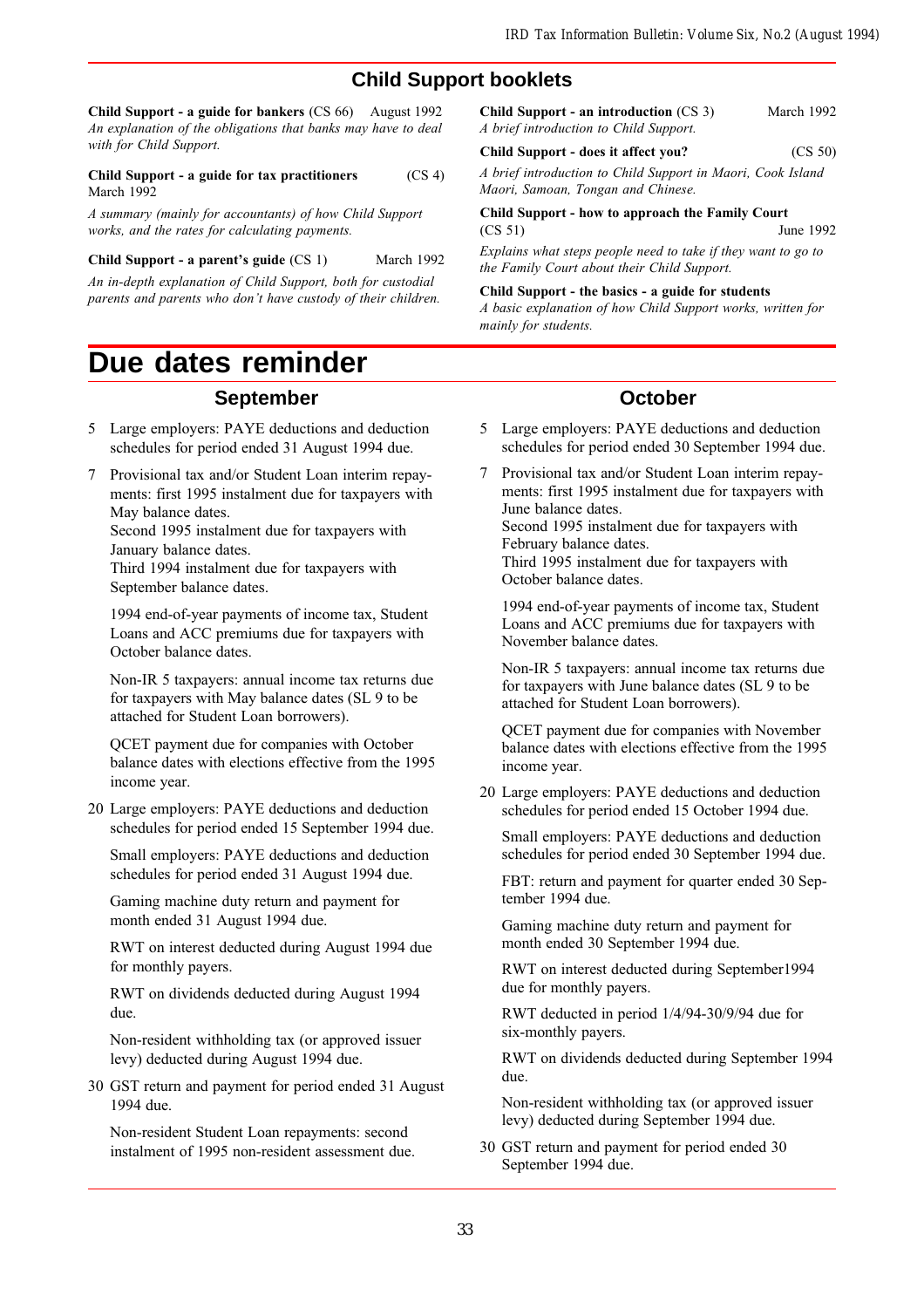# **Contents continued - questions and legal case notes**

## **Questions we've been asked (pages 18-22)**

| Income Tax Act 1976 |  |  |
|---------------------|--|--|
|                     |  |  |

| <b>Estate and Gift Duties Act 1968</b>  |  |
|-----------------------------------------|--|
|                                         |  |
|                                         |  |
| <b>Stamp and Cheque Duties Act 1971</b> |  |
|                                         |  |

## **Legal decisions - case notes (pages 23-30)**

| Rangatira Ltd v CIR               | $\bullet\bullet\bullet$               |                                                   |  |
|-----------------------------------|---------------------------------------|---------------------------------------------------|--|
| TRA 93/211                        | $\bullet\bullet\bullet$               |                                                   |  |
| TRA 93/100                        | $\bullet\bullet\bullet$               | Wages subsidised by Employment Service - employer |  |
| Prouse v CIR                      | $\bullet$ $\bullet$                   |                                                   |  |
| Costello y CIR                    | $\bullet\bullet\bullet$               | Whether subdivision work was of a minor nature 27 |  |
| Newman y CIR                      | $\bullet\bullet\bullet\bullet\bullet$ |                                                   |  |
| LR Lawrence v CIR                 | $\bullet\bullet\bullet$               | Whether chartering a private launch               |  |
| Allen Yacht<br>Charters Ltd v CIR | $\bullet\bullet\bullet$               | Exchange of yachts - whether supply of taxable    |  |